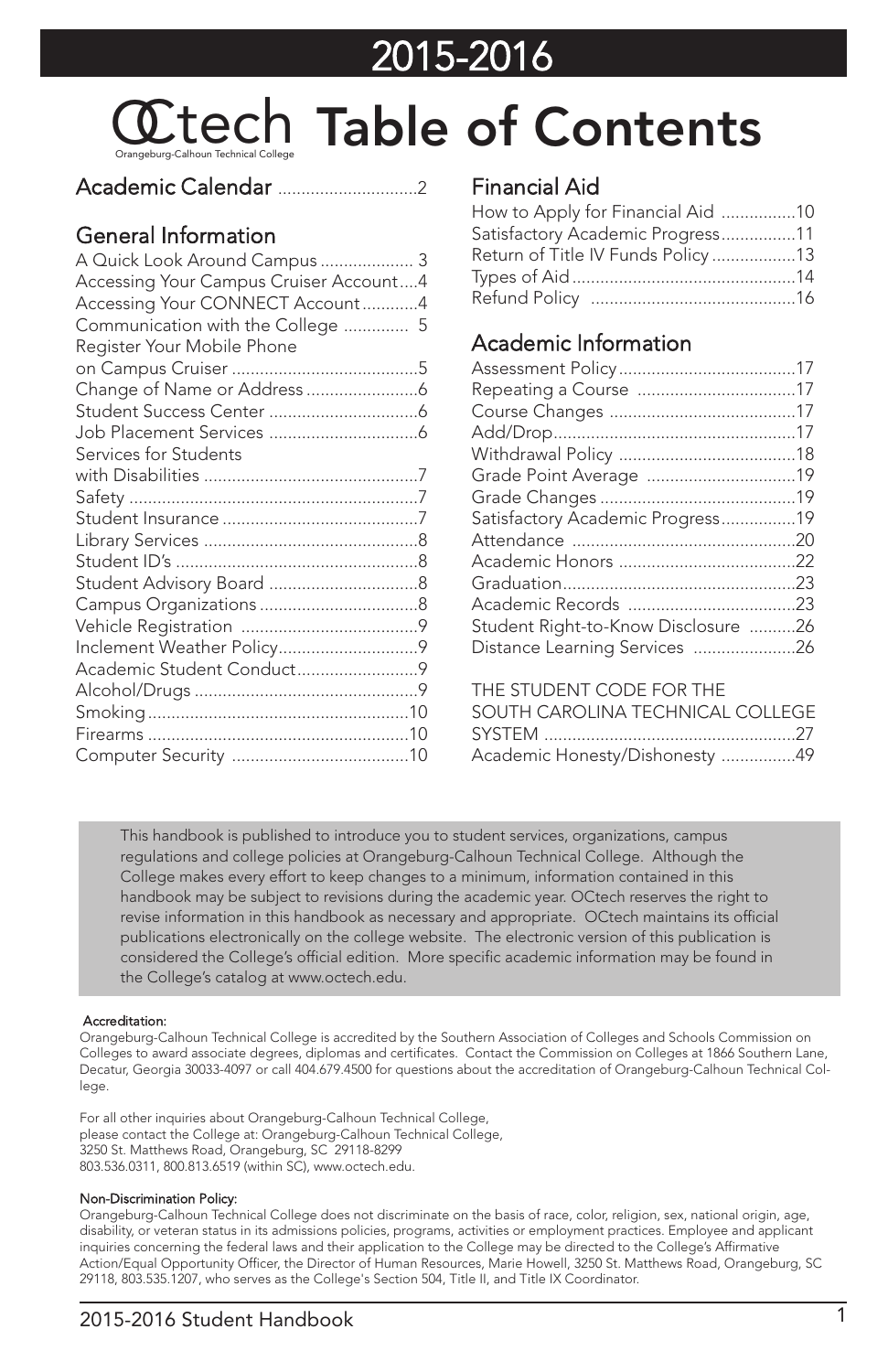### **Orangeburg-Calhoun Technical College 2015-16 Academic Calendar**

#### **2015 FALL SEMESTER**

| schedule cancellation                                                           |
|---------------------------------------------------------------------------------|
|                                                                                 |
|                                                                                 |
|                                                                                 |
| August 24 - October 15 AUGUST MINI SESSION I CLASSES BEGIN/END (8 weeks)        |
| August 24 - December 17 FALL FULL SEMESTER CLASSES BEGIN/END (16 weeks)         |
|                                                                                 |
|                                                                                 |
| September 21 - December 17SEPTEMBER MINI SESSION CLASSES BEGIN/END (12 weeks)   |
|                                                                                 |
| October 19 - December 17 MINI SESSION II CLASSES BEGIN/END (8 weeks-Section 35) |
|                                                                                 |
|                                                                                 |
|                                                                                 |
|                                                                                 |
|                                                                                 |
|                                                                                 |
|                                                                                 |
|                                                                                 |
|                                                                                 |
|                                                                                 |
| December 21 - January 3 COLLEGE CLOSED - Christmas Holidays                     |

#### **2016 SPRING SEMESTER**

| December 18 - January 4 ONLINE REGISTRATION ONLY |                                                                      |
|--------------------------------------------------|----------------------------------------------------------------------|
|                                                  |                                                                      |
|                                                  |                                                                      |
|                                                  |                                                                      |
|                                                  | January 11 - May 5 SPRING FULL SEMESTER CLASSES BEGIN/END (16 weeks) |
|                                                  |                                                                      |
|                                                  |                                                                      |
|                                                  |                                                                      |
|                                                  |                                                                      |
|                                                  |                                                                      |
|                                                  |                                                                      |
|                                                  |                                                                      |
|                                                  |                                                                      |
|                                                  |                                                                      |
|                                                  |                                                                      |
|                                                  |                                                                      |
|                                                  |                                                                      |
|                                                  |                                                                      |
|                                                  |                                                                      |
|                                                  |                                                                      |

#### **2016 SUMMER SEMESTER**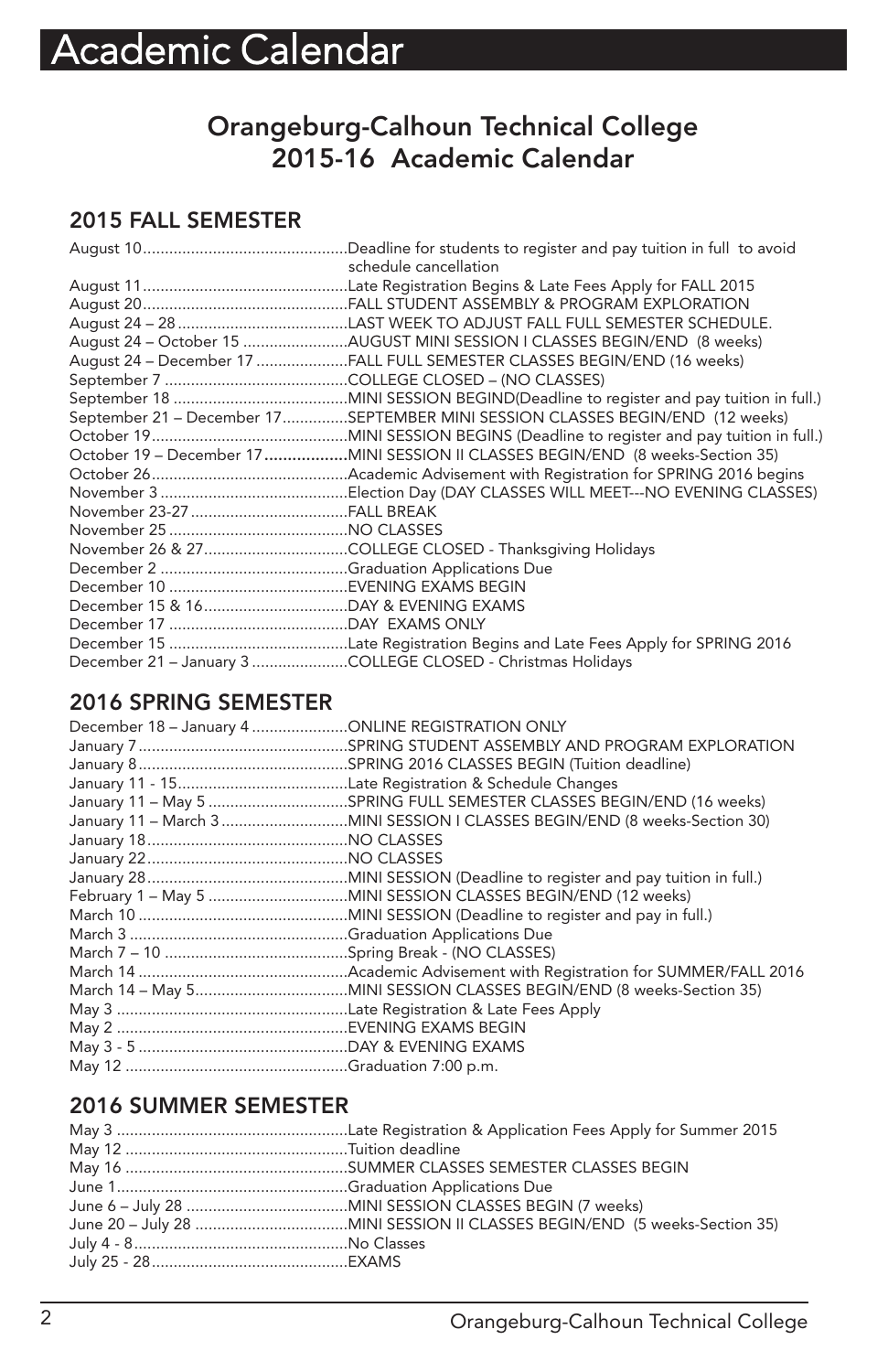### The Orangeburg-Calhoun Technical College Commitment

Welcome to Orangeburg-Calhoun Technical College! As you embark on this new journey of academic and social endeavor, it is our hope that you follow this pursuit of excellence with enthusiasm and integrity. The administration, faculty and staff are dedicated to helping you make the time you spend with us at OCtech one of profound growth and personal development. We urge you to reach for every opportunity, pursue every venue and take advantage of the educational excellence you will find here.

### A Quick Look Around Campus:

The Admissions Office is located in building S, the Student and Community Life Center behind the reception desk. The Office of Admissions will assist you with your enrollment needs. Email: askme@octech.edu Phone: 803.535.1234

The Financial Aid Office is located in the Student Services area of the S Building. The Financial Aid Office will assist you with financing your education. Email: finaid@octech.edu. Phone: 803.535.1224

The OCtech Library is located on the second floor of the Gressette Learning Resource Center (Building B). Students and faculty have access to books, periodicals, newspapers, audiovisual resources, the Internet, and a variety of online databases as well as an extensive collection of electronic books.

HOURS: Monday - Thursday 7:30 a.m. - 7:00 pm. Friday 7:30 a.m. - 1:30 p.m.

**The Cafe** is located in the main lobby of the Student and Community Life Center (Building S) and is open during all regular school hours. The Cafe serves sandwiches and daily specials. Drink and snack machines are located there as well. Wireless Internet access is available for use.

**The Bookstore** is located on the first floor of the Gressette Learning Resource Center (Building B) and carries a complete line of textbooks, supplies and general merchandise. Day and evening hours of operation are posted on the student bulletin boards and on the door of the bookstore. HOURS: Monday - Thursday 8:00 a.m. - 6:00 p.m.

Phone: (803) 535.1252

Student Services is located on the first floor of the Student and Community Life Center (Building S). Financial Aid, records, and Advising services are available here. Email: askme@octech.edu Phone: 803.535.1224

The Tourville Learning Lab: Open to both students and people of the community, the lab houses the Academic Success & Career Center and provides access to computers, computer instructional software, career counseling and tutoring. Hours: Monday-Thursday (8:00 a.m. - 6:00 p.m.); Friday (8:00 a.m-1:30 p.m.) Location: Student and Community Life Center (Building S), 2nd floor Room 203.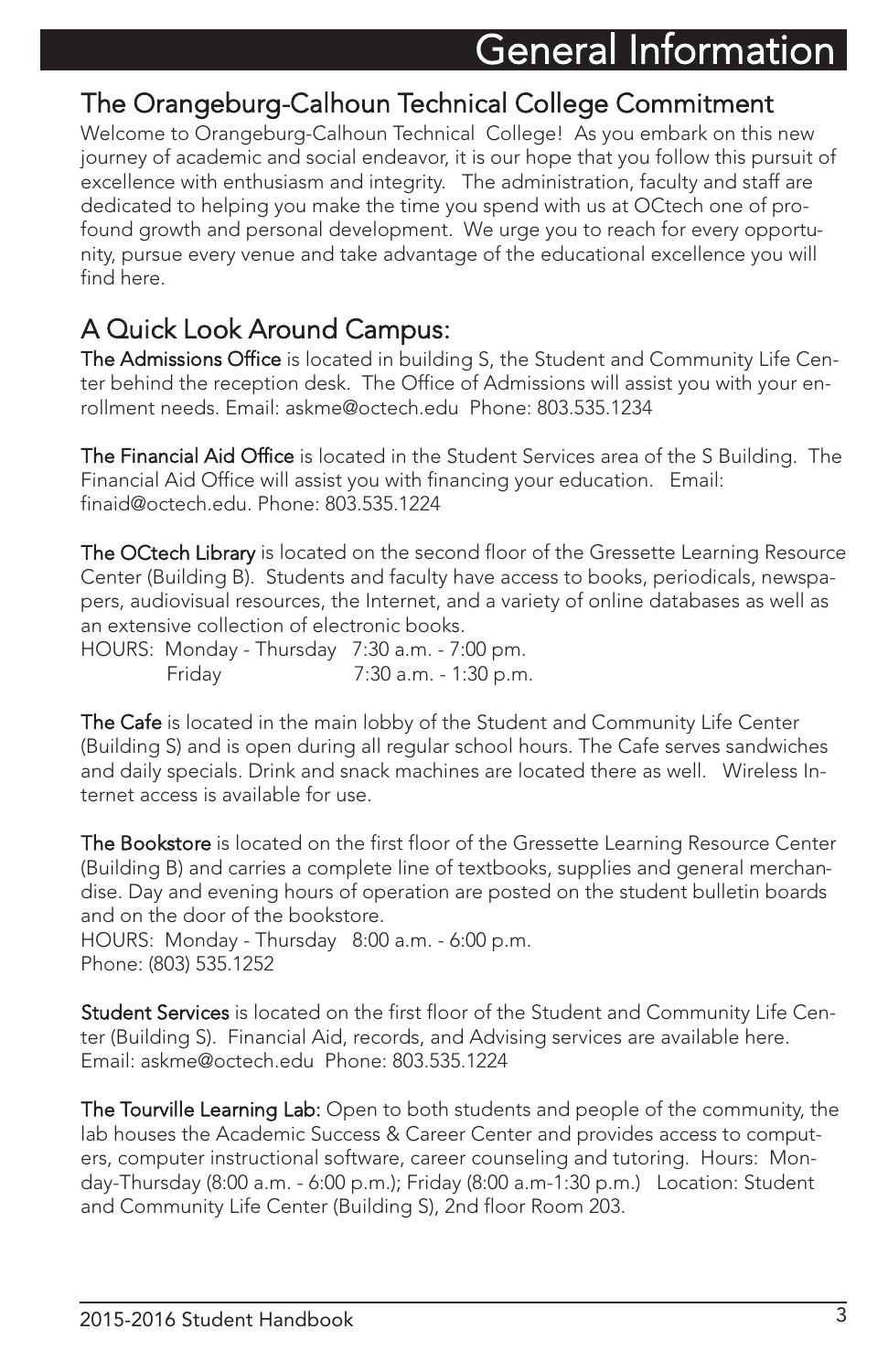### Accessing Your Campus Cruiser Account:

Go to www.octech.edu.

- 1. Step1 Move over to "Student Re-
- sources" and click on "Connect to My Accounts."



- 2. Step 2 Scroll down until you see the logo "Campus Cruiser" and click on the logo.
- 3. Step 3 Type in your Login ID and password. (Your password will be your date of birth (MM/DD/YY) for your initial sign in.) After logging on with this password you will be prompted to change your password and select hint questions.

If you do not know your Login ID move your arrow over to the left under Login Information and click on "What's my Login ID." If you happen to forget your password, click "What's my Password?" and follow the instructions.

Once you have successfully logged on, you will see the "My Cruiser"page. This page lists personalized information regarding your classes, email, etc.Please explore this link completely. It holds a lot of important information.

### Accessing Your CONNECT Account:

- 1. Go to www.octech.edu
- 2. Step 1 Go to "Student Resources" and click on "Connect to My Accounts." Step 2 – Click on the "CONNECT" logo.
	- Step 3 Click on "I'm new to Connect: Set up my password" and follow the instructions on the screen.

CONNECT is designed for you (as a student) to have **CONNECT III** access to register for classes, print class schedule, manage your financial aid and review/print your educational plan, etc.

### New Student Advising

The purpose of academic advising is to assist the student in planning his/her program of study so that all degree, diploma or certificate requirements can be completed.

- 1. New students will meet with a New Student Academic Advisor in Student Services prior to their first semester and through the initial add/drop period. If a new student wishes to change his/her schedule, drop a course, add a course, inquire about remaining courses in his/her program, or make any changes in that program, he/she must see the Advising Center Advisor first.
- 2. Students make an appointment with an Advising Center Advisor (or walk in).
- 3. The Advising Center Advisor will engage in life/career exploration to make sure that the student is in the correct program.
- 4. The Advising Center Advisor will discuss program/degree requirements, placement based on SAT/ACT/Transfer credit/COMPASS test results, and create a first semester educational plan, and offer additional test preparation options.
- 5. The Advising Center Advisor will explain the advising process.
- 6. The Advising Center Advisor will discuss next steps, including Online Orientation and OCtech Connect/Campus Cruiser and registration.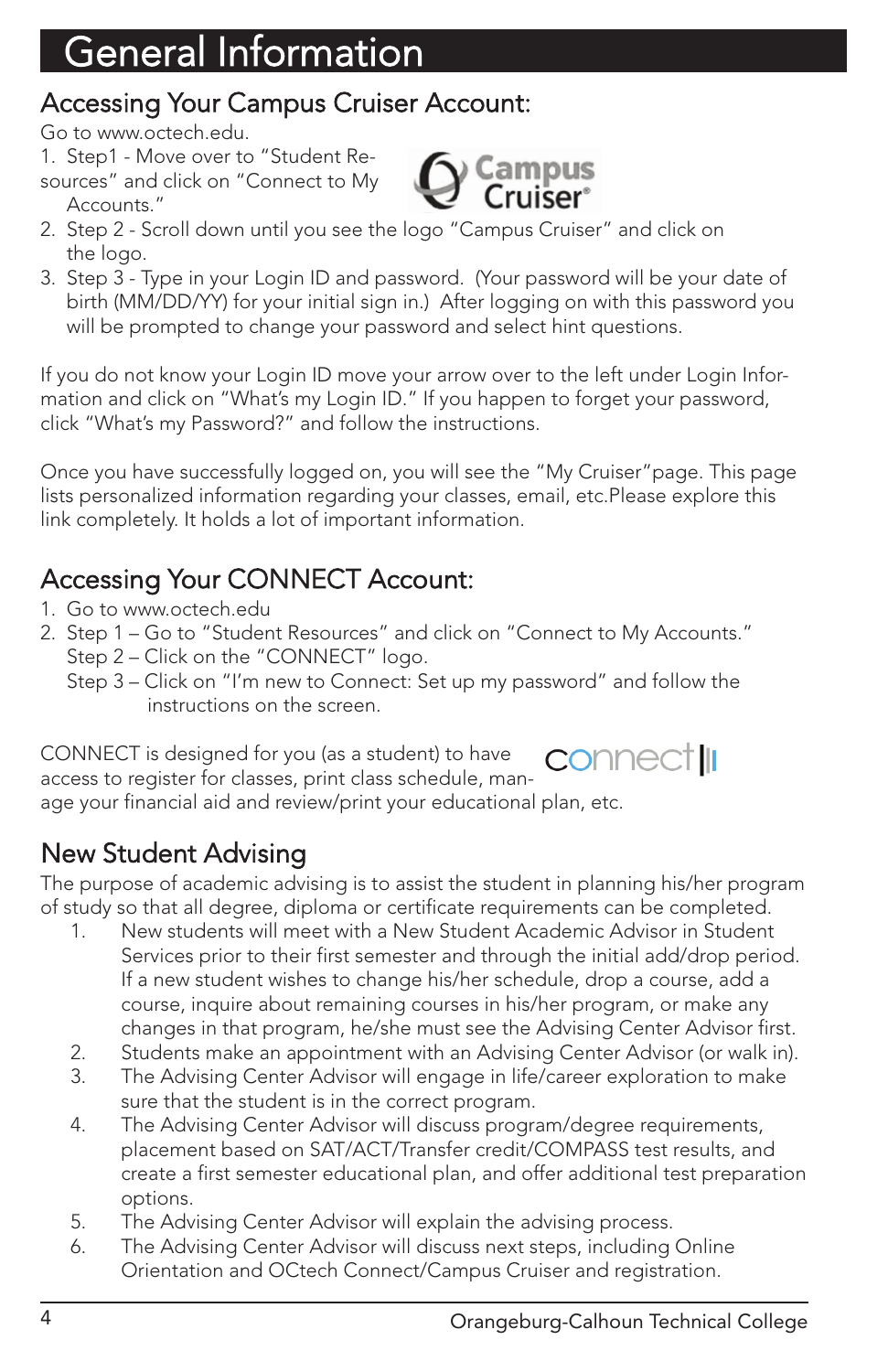7. An Advising Center Advisor will usually be able to assist with a variety of academic problems or concerns. Professional counselors are available Monday – Thursday 8:00am-6:00pm and Friday 8:00am-1:30pm with limited staff. Students are urged to make an appointment with an Advising Center Advisor to explore career options and discuss academic choices. Confidentiality is assured at all times.

Prior to the second semester of enrollment, students will be assigned a faculty advisor who will be available each semester to help plan a program of courses and will generally be the major source of contact. Some courses are offered only once a year. Faculty advisors can inform students of these, if applicable.

### Communication with the College - 4 very important things:

1. Be sure that Student Services has your current email address. If not, please contact us at askme@octech.edu so we may update your contact information.

2. The college has issued you a Campus Cruiser Account which includes your student email account. Access your account immediately and follow log in instructions to view email and other important notifications. Get to your account by selecting Student Resources on the OCtech web page at www.octech.edu.

3. Check your Campus Cruiser email account daily for important information from OCtech.

4. If you have NOT completed new student online orientation (which is mandatory for new students), do it today.

- A. Meet with an Academic Advisor to set up your first semester educational plan in CONNECT.
- B. Complete New Student Online Orientation.
	- a. The orientation can be found at www.octech.edu on the Admissions page under New Student Orientation
	- b. Or type in your browser's window: http://www.atschoolorientation.net/octech

If any of your contact information changes (email, phone, or address) it is IMPOR-TANT that you notify the Student Services office immediately so communications from the college will reach you. Don't miss admissions offers, interviews and course openings/cancellation notices due to failure to check email! Please email us at askme@octech.edu if you have questions about access to your account or other enrollment matters.

#### Register Your Mobile Phone on Campus Cruiser

You can register your mobile phone on Campus Cruiser to receive emergency messages by text message. Messages include weather closing and on campus emergencies. To register your phone, look for the "Cruiser Alert" option on Campus Cruiser and follow the instructions.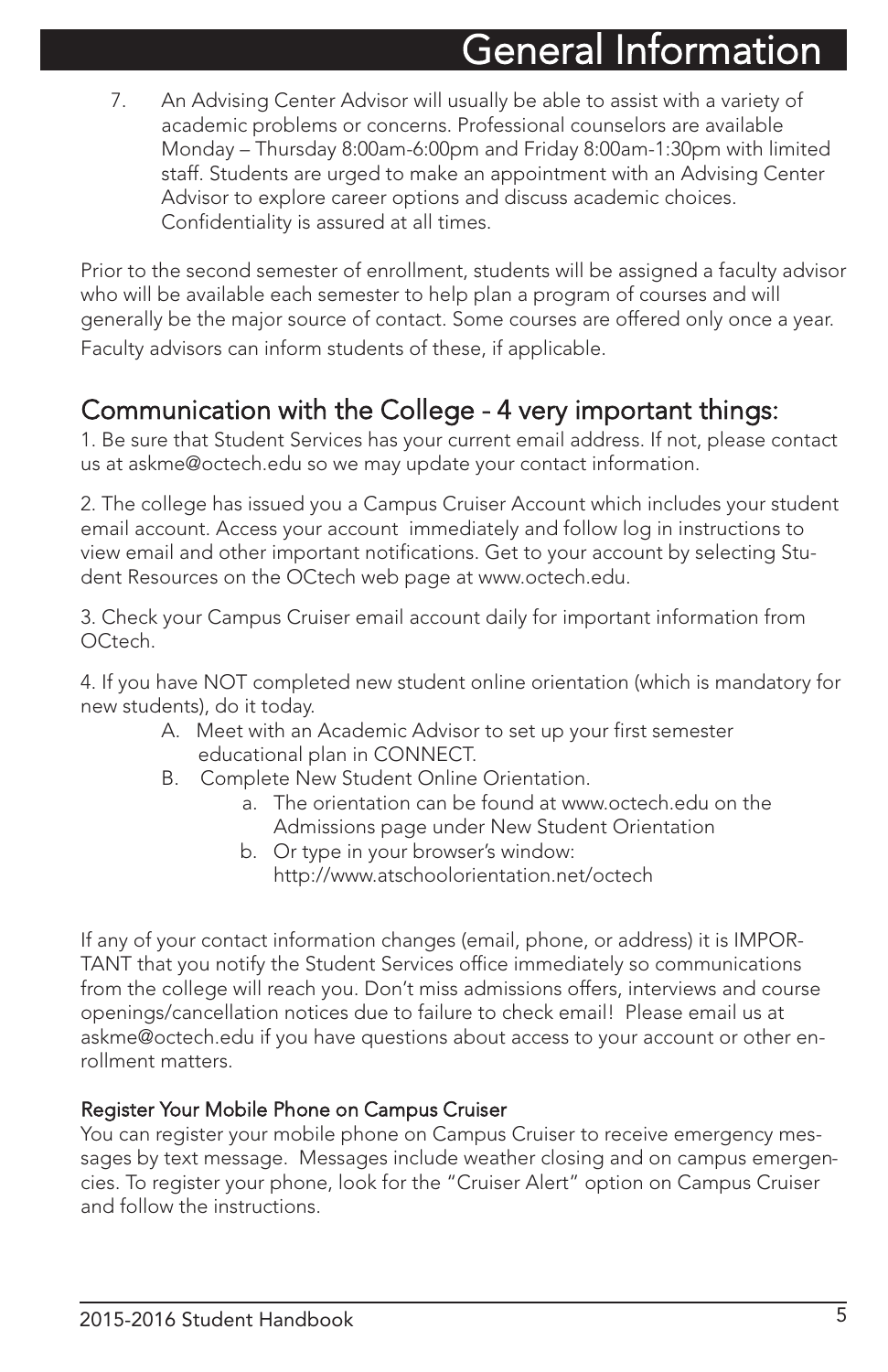#### Change of Name, Mailing or Email Address

It is the obligation of every student to notify the Student Records Office in the Student Services Center of any change in name or address. A picture I.D. with current information is required in order to make such a change. Failure to make this required change may cause serious complications in the handling of student records, tuition, refund payments and communication with the College in general.

It is also vital for students to ensure that the College has his or her email address on file in order to aid in the prompt delivery of important notices or opportunities.

#### Student Success Center

The Student Success Center provides comprehensive resources and services that will support students and graduates of OCtech in the development of skills to promote academic excellence and prepare students for new and emerging technology based iobs.

The Student Success Center assists students with their academic needs through tutoring, peer assisted study sessions and study skills seminars. In addition, the Center also provides career planning services free of charge for current and potential students. A career assessment inventory can be administered to identify potential career opportunities. Vital information about the current job market, outlook for a particular career and salary trends can be obtained through this service.

To setup an appointment with a counselor, contact the center at 803.535.1347 or ascc@octech.edu. The center is located in the Tourville Lab on the second floor of Building S and is open Monday-Thursday 8:00am-6:00pm and Friday 8:00am-1:30pm.

No fees are charged for these services.

#### Job Placement Services

Job Placement Services are available to current OCtech students who have completed at least one semester and alumni of OCtech who have graduated within the past three years. This a free service and includes resume information and assistance, cover letter information, interviewing techniques, and job referrals. Students may visit Job Placement Services in the Student Success Center. Students may also inquire about Job Placement Services by calling 803.535.1278 or sending an email through the Job Placement Services page on the website. Current job listings for students may be found on the College's website under Student Resources.

#### Career Development

If a student does not wish to enroll in a specific program or seek a degree, diploma or certificate, he/she may enroll as a Career Development student. A placement test is not required unless the applicant wishes to enroll in University Transfer English and mathematics courses offered within the Arts/Humanities and Mathematics/Natural Sciences groups. A student may accumulate up to 18 hours of credit as a Career Development student. If the student later decides to enter a specific program, a placement test may be required at that time.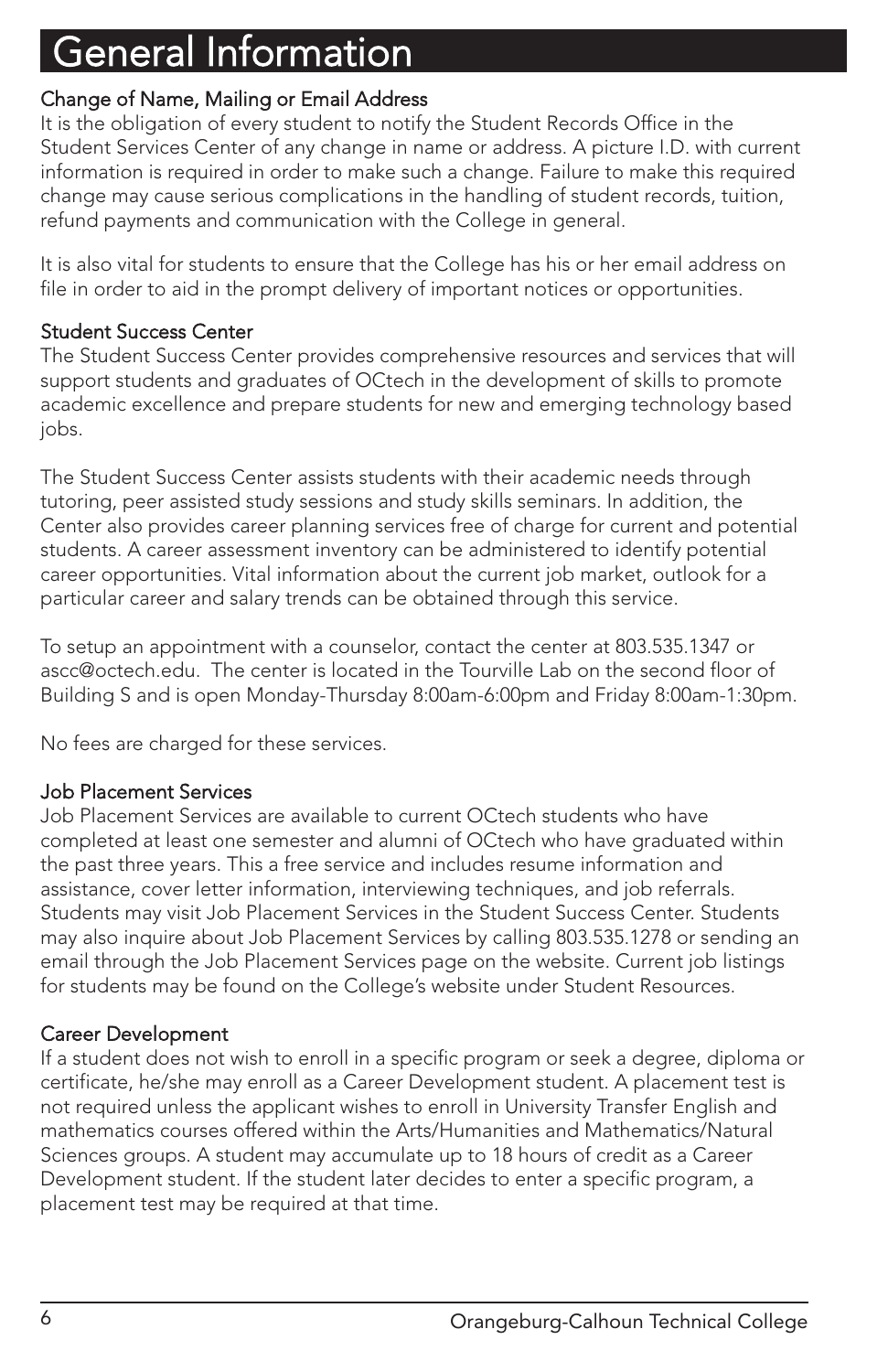#### Services for Students with Disabilities

Orangeburg-Calhoun Technical College complies fully with section 504 of the 1973 Vocational Rehabilitation Act and the Americans with Disability Act. Moreover, the College is committed to making all program services and College activities accessible to all students. Students with physical disabilities who require special assistance for registration, class attendance, or parking, should contact the Coordinator for Students with Disabilities in the Student Services Office.

Students who have a documented learning disability or a documented disability that interferes with cognitive performance and who require special accommodations should also contact the Coordinator for Students with Disabilities. Students must reveal their documented disability and the need for special accommodations.

#### **Safety**

Safety should be a part of a student's education at OCtech. Instructors and students in all programs should constantly stress safety. In the event of an accident, students should inform the instructor immediately so that a complete report may be made to Campus Public Safety (682-3335), the Student Services Division (535-1224) and the Office of the Chief Business Officer (535-1205).

The following procedure is to be followed in case of an accident causing injury:

- 1. Notify instructor immediately.
- 2. If there is a serious accident, dial 911 and make a report without delay.<br>3. Do not move the victim unless absolutely necessary and then only with
- Do not move the victim unless absolutely necessary, and then only with extreme care.
- 4. Remain with the victim until he/she is under care of the instructor, medical personnel or other responsible person.
- 5. Students are not to be given any internal medication. First aid is to be limited to providing comfort while awaiting medical personnel.
- 6. Take steps to prevent any reoccurrence of accidents.
- 7. GOOD SAFETY PRACTICES CALL FOR PREVENTION, NOT TREATMENT OF ACCIDENT VICTIMS.

#### Other Emergency Situations

In case of fire: Call 911 or 682-3335.

#### Student Insurance

Every precaution possible is taken to ensure the safety of students throughout the College; however, all curriculum students are provided with a limited amount of accident insurance coverage. Students receive coverage through the College, as the premium cost is included in the student's tuition and fees. This insurance covers the student while he/she is on school property attending regularly scheduled classes, or while on a College-sponsored trip. Absence from the College premises during the day, such as during the lunch hour, is not covered.

A student injured while on campus or a College-related activity should instruct the physician or emergency room staff that he/she is covered under student insurance and to send itemized statements of all charges to the Office of Business Affairs, 3250 St. Matthews Road, Orangeburg, SC 29118. The student is required to go by the Business Affairs Office in Building A to sign an insurance form in order for the claim to be submitted.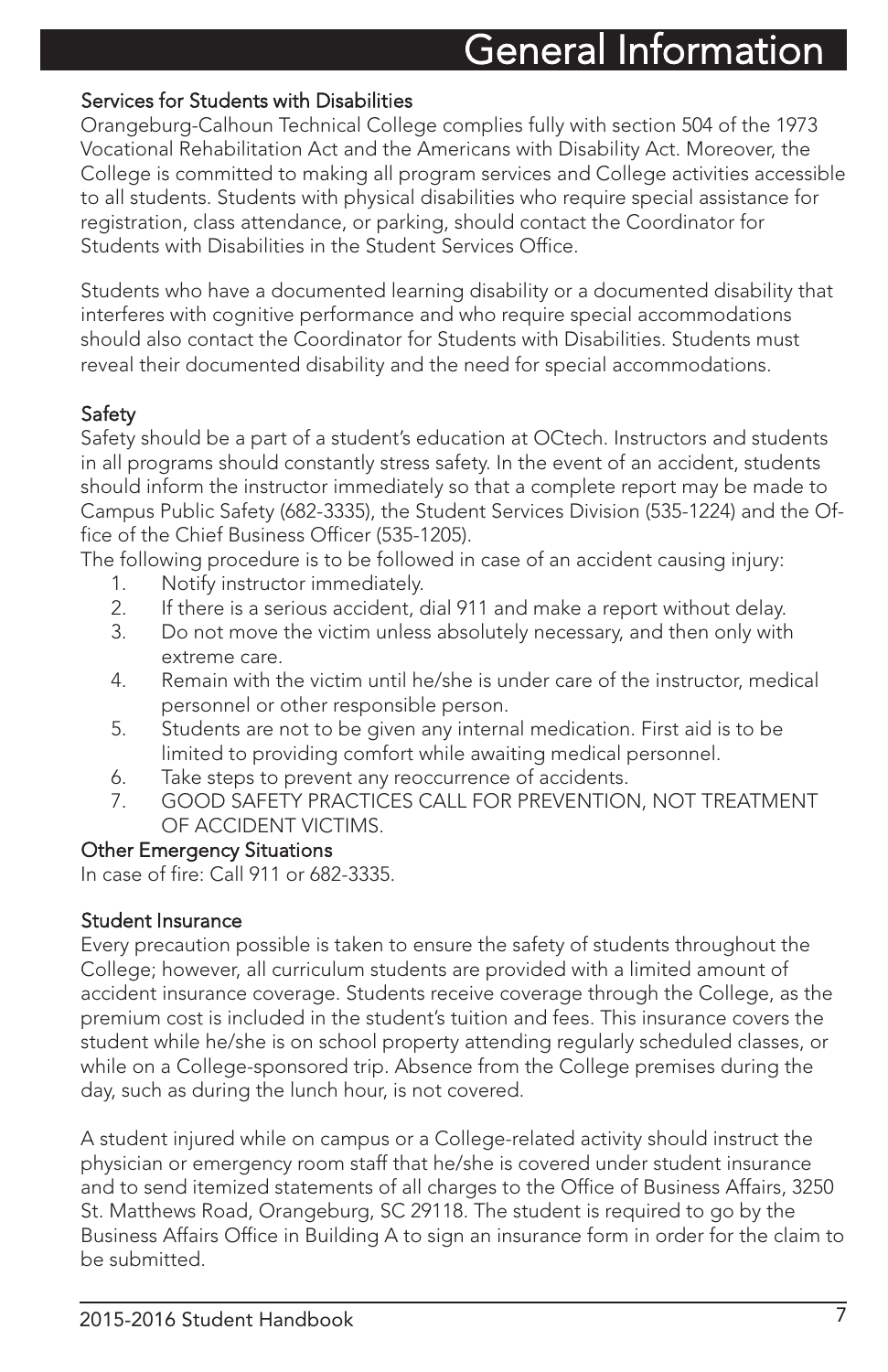#### Library Services

Whether you are on campus or online, the Library at OCtech provides a wealth of resources and services to meet your educational and information needs. From electronic databases, electronic books, local online catalog and a statewide catalog of SC college and university libraries, audiovisuals and print resources, the Library offers seeks to provide current and historical information necessary for research and class assignments.

The Library consists of two facilities. The main location is on the second floor of The Gressette Learning Resource Center, Building B. The other location, the Health Sciences Media Center, is located in Building K and serves the Allied Health and Nursing programs.

#### Student ID's

Every registered student at OCtech must have a current and valid student ID and is required to have it on their person at all times while on the College's campus. A current ID is required for entrance to the Library. There is no fee for the first student ID. IDs serve as library cards and are required to check out books, to use Reserve materials, to use PASCAL Delivers, and to sign in for off-campus access to electronic resources.

- 1. NEW ID: To obtain an ID, students should bring a driver's license or other picture ID to the Library.
- 2. Update/Validate Policy: ID's must be updated/validated every semester a student is enrolled. Bring your current ID to the Library; staff will verify your enrollment and place a current semester sticker on the ID.
- 3. Replacement ID's: The cost to replace a lost, stolen or destroyed ID is \$15.00. Students may pay at the Cashier's Office in Building S and bring the receipt to the Library to get a replacement ID.
- 4. Replacement ID without cost: IDs are replaced at no cost under the following guidelines:
	- Name change
	- Broken ID (pieces must be brought to the Library)
	- Student has not attended OCtech for 3 consecutive semesters or 1 academic school year

#### Student Advisory Board

The Student Advisory Board (SAB) consists of representatives from active student organizations and the student body at large. The SAB officers will be chosen from among the representatives. The SAB is an organization committed to providing services and activities for students that promote and enhance the total growth and development of students.

#### Campus Organizations

These active organizations are recognized by the Student Services Division:

- Student Advisory Board
- Society of Future Radiologic Technologists
- Associate Degree Nursing Student Nursing Association
- Phi Theta Kappa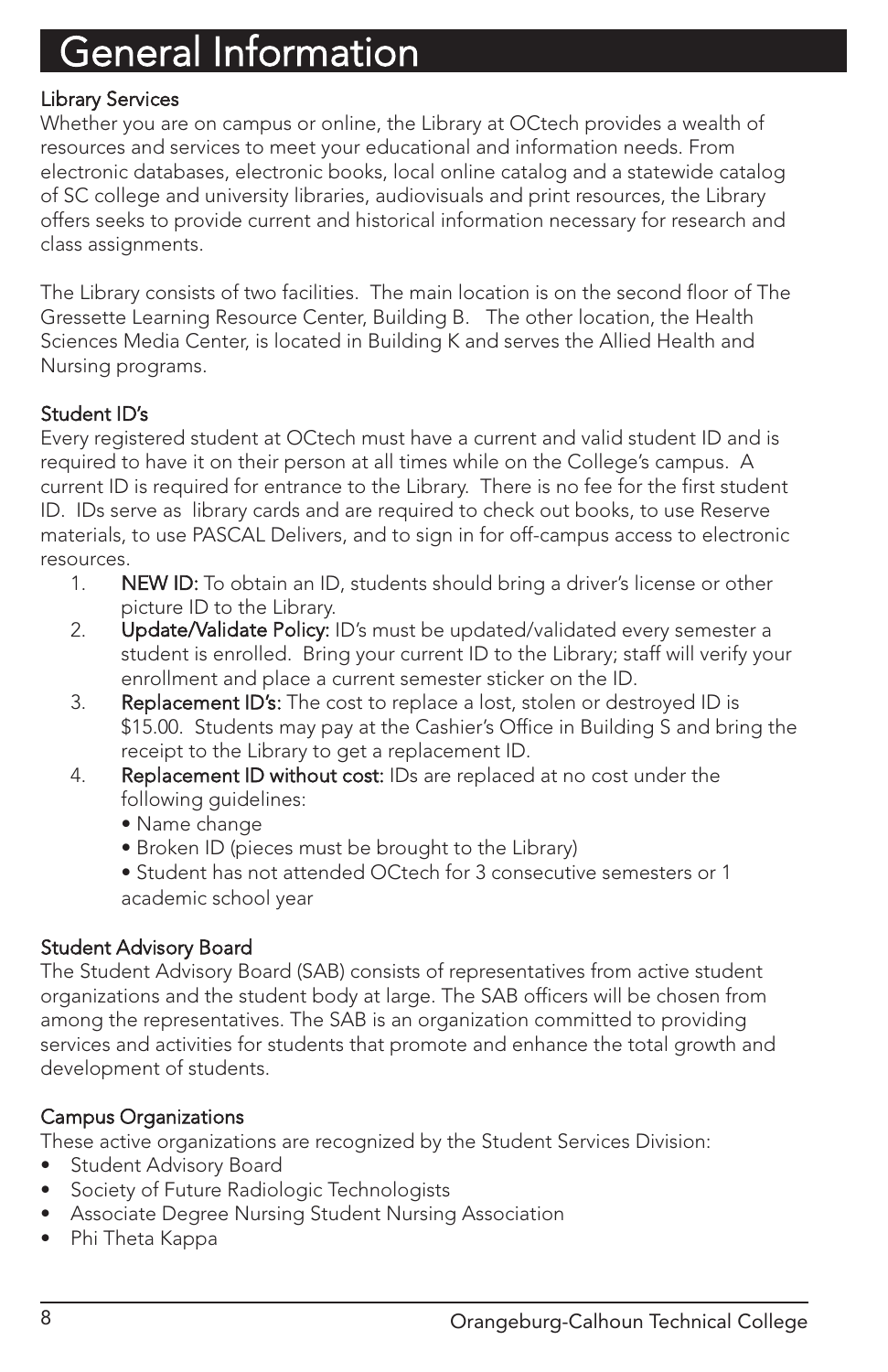- **Future Practical Nursing Club**
- Future Educators of America
- Gaming Club
- Student Chapter of Association of Computing Machinery Chapter
- OCtech Outdoors Club
- **Student Veteran's Association**
- Wall Street Club

#### Vehicle Registration

Student vehicles on College property must be registered. Vehicles should be registered at the time of class registration. Registration during the semester may be processed at the Information Desk in the Patrick Student Service building.

#### Inclement Weather Policy

If ice, snow or other inclement weather conditions force the closing of the College, public announcements will be made on the OCtech website and over local radio and television stations. An appropriate message will also be recorded, in lieu of the usual greeting on the College's main telephone number. If a closing announcement is not made, then the College is open.

#### Academic Student Conduct

OCtech students are considered to be mature individuals, whose conduct is expected to be dignified and honorable. It is the student's responsibility to remember that his or her actions directly affect the reputation of the College. Common courtesy and cooperation should be part of the student's daily living habits.

Student conduct, both at the College and off campus, must reflect that of a good citizen. Dishonesty is considered a serious offense. Dishonesty in any form will result in severe disciplinary action. Any activities that may be considered detrimental to the mission of the College may be cause for dismissal, subject to the discretion of the Vice President for Academic Affairs or the Vice President for Student Services.

OCtech reserves the right, in the interest of its students, to decline admission, suspend or require the withdrawal of a student for any reason deemed to be in the interest of OCtech.

#### Alcohol/Drugs

The sale, possession or consumption of alcoholic beverages and/or narcotics, hallucinogens, stimulants, marijuana and/or any illegal substances is specifically prohibited. Violations will be reported to the proper law enforcement officials for prosecution. Those prosecuted will be subject to the courts of the State of South Carolina. No one under the influence of alcohol or other drugs will be allowed to attend class or to remain on the campus.

No alcoholic beverages are to be served or consumed at any student function on or off campus. This includes club, departmental and class activities such as meetings, field trips, picnics, parties, and similar activities.

Individuals who experience alcohol/drug dependency are encouraged to seek assistance through the Student Services counseling staff or other community counseling agencies.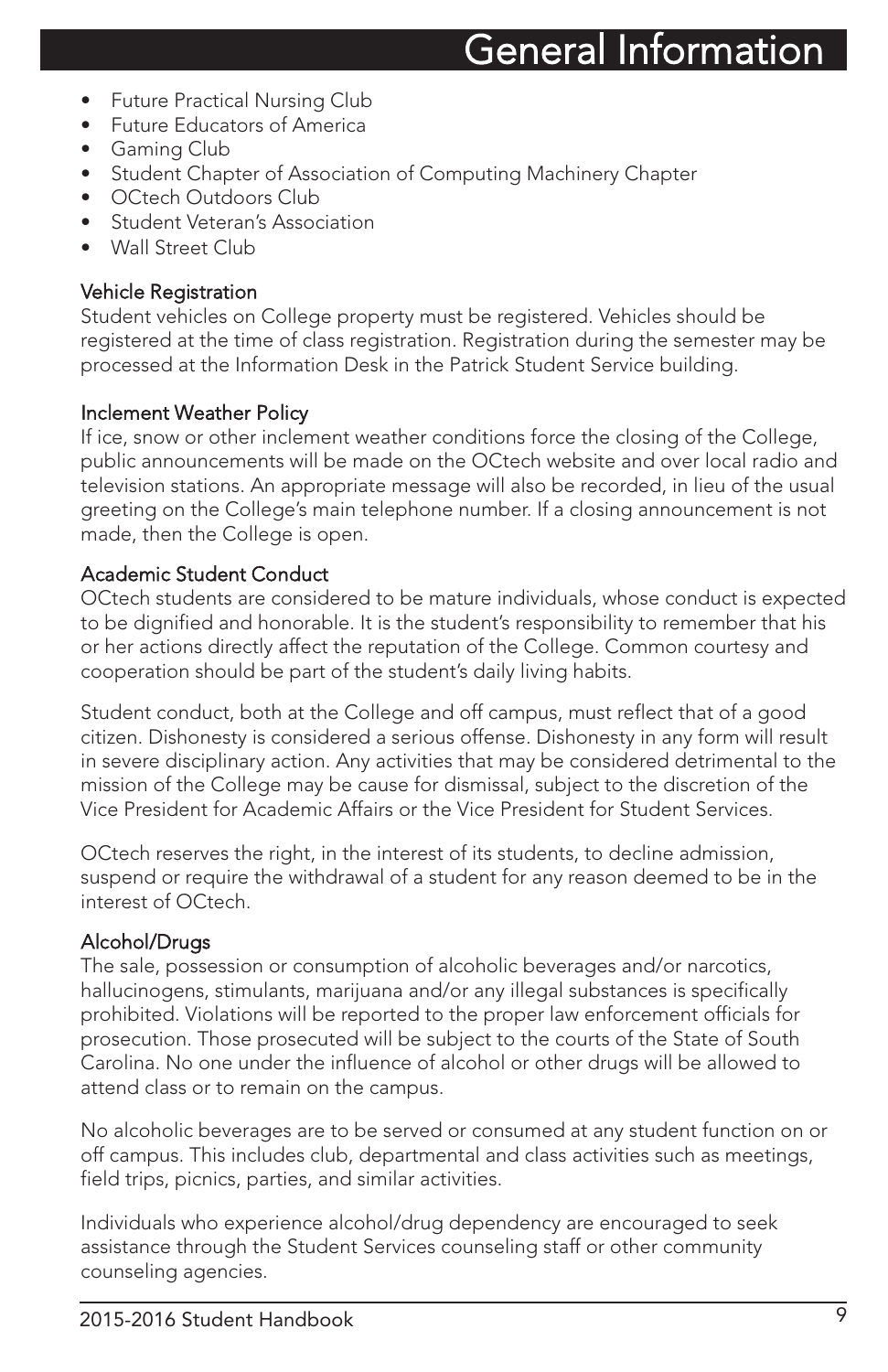#### **Smoking**

Orangeburg-Calhoun Technical College will provide students, faculty, staff and visitors as safe and healthy an environment as possible. The South Carolina Clean Indoor Air Act of 1990, as well as recent reports by the Surgeon General, have focused attention on the need to restrict the use of smoking materials on the College campus.

Although the rights of smokers as well as non-smokers are of concern, the College will prohibit smoking on campus effective January 1, 2007. Every effort will be made to enforce the policy with courtesy and respect. However, violation of the South Carolina Clean Indoor Air Act is a misdemeanor punishable by fine. Smoking elsewhere on campus is also punishable by fines or other disciplinary actions as established.

#### Firearms

Firearms are prohibited on any portion of the campus. The only exception applies to law enforcement personnel. Possession of a firearm on the College grounds is a felony punishable by a fine of up to \$5000 and/or five years' imprisonment and possible expulsion from the College.

#### Computer Security

The computer resources at Orangeburg-Calhoun Technical College are primarily to be used to support and further the academic pursuits of its students. Any use of the computing resources for personal gain or to conduct a private or personal business is strictly prohibited, except for scholarly pursuits such as faculty publishing activities or students applying for financial aid. See College Catalog for complete policy.

### Financial Aid

#### How to Apply for Financial Aid

- 1. Complete an application for admission to OCtech.
- 2. Complete the Free Application for Federal Student Aid (FAFSA). This form is required for all financial aid programs: scholarships, grants, work study, l lottery tuition assistance and loans at OCtech. Apply online at www.fafsa.gov.
- 3. If OCtech's school code (006815) is listed on your FAFSA, the Financial Aid Office will receive a copy of your student aid report electronically. The Financial Aid Office will use the student aid report to determine your eligibility for the Pell Grant, student loans, and all campus based aid.
- 4. If you are eligible for financial aid, you will receive an award letter from OCtech stating the amount of aid. This letter and any required documents must be signed and returned to the Financial Aid Office within ten days after you receive the correspondence.

#### Financial Aid Office Hours:

Monday, Tuesday, Wednesday and Thursday: 8:00 a.m. - 6:00 p.m. Friday: 8:00 a.m. - 1:30 p.m.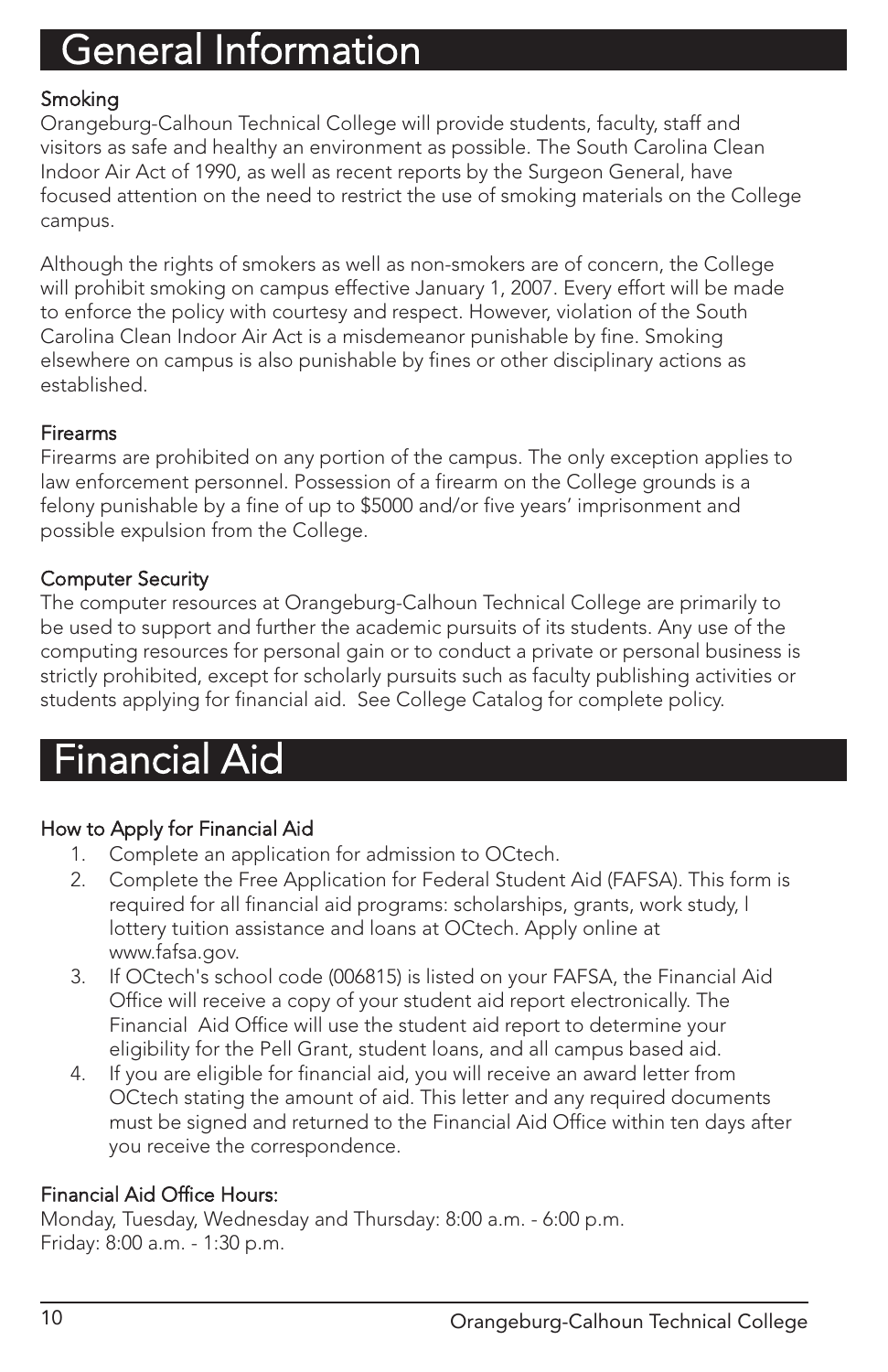#### Financial Aid Application Deadlines

| Deadline   |
|------------|
| July 1     |
| November 1 |
| April 1    |
|            |

#### Standards of Satisfactory Academic Progress for Financial Aid Recipients

Students receiving financial assistance through a federal program or South Carolina Need Based Grant must be making satisfactory progress toward a degree, diploma or certificate at OCtech. The financial aid office monitors the progress of all students to ensure that they are making satisfactory progress (SAP) toward completion of their program in a reasonable period of time. The cumulative SAP review determines the student's eligibility for financial assistance based on his or her complete academic history.

Standards are measured by both Cumulative Grade Point Average (Qualitative Measure) and Cumulative Credit Hours (Quantitative Measure):

- 1. A student must maintain a cumulative grade point average (GPA) of 2.00 (C average) or better AND must successfully pass 67% (percentage of courses passed vs courses attempted) of all course credit hours attempted each term to remain eligible to receive financial aid at OCtech.
- 2. Course grades of F, W, WF and I are not considered completed courses and negatively impact satisfactory academic progress standards. SAP is not recalculated for students who earn a grade of I and receive a letter grade after the term ends. All courses must be completed during the normal grading period.

#### Standards for Students Enrolled in Diploma and Certificate Programs

(Academic programs of one year or less) - At the end of each term, if the cumulative GPA is less than a 2.00 or if the course completion rate is less than 67%, the student will be placed on Financial Aid Warning. Financial aid will be continued during the warning period if the student satisfies ALL three requirements that include:

- 1. Enroll in at least six credit hours
- 2. Complete 100% of all attempted courses
- 3. Earn at least a 2.0 term GPA

Failure to maintain ALL of the above standards during the warning term will result in suspension of financial aid at OCtech.

#### Standards for Students Enrolled in Associate Degree Programs

(Academic programs of more than one year) - At the end of each term, if the cumulative GPA is less than a 2.00 or if the course completion rate (percentage of courses passed vs courses attempted) is less than 67%, the student will be placed on Financial Aid Warning. Financial aid will be continued during the warning period if the student satisfies ALL three requirements which include:

- 1. Enroll in at least six credit hours
- 2. Complete 100% of all attempted courses
- 3. Earn at least a 2.0 term GPA

Failure to maintain ALL of the above standards during the warning term will result in the student being placed in a second term of Financial Aid Probation.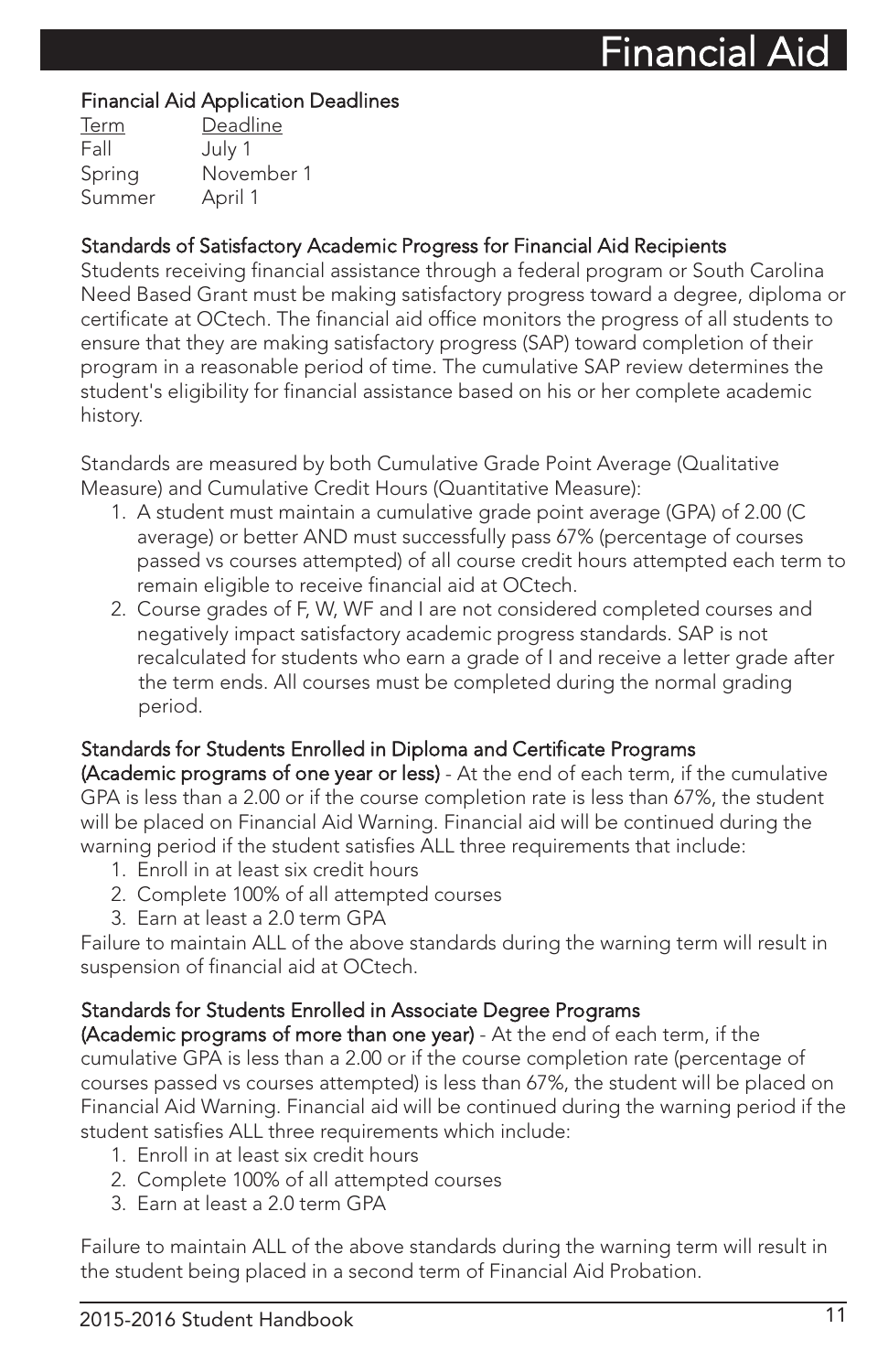# $\ddot{\cdot}$ inancial Aid

Second Term Financial Aid Probation students must complete 100% of all attempted courses AND earn at least a 2.0 term GPA to remain eligible for financial aid.

Failure to maintain ALL standards during the second probation period will result in suspension of financial aid at OCtech.

Reinstatement after Financial Aid Suspension - To re-establish financial aid eligibility, a student must satisfy all of the following requirements:

- 1. Complete a term of study at OCtech without any federal or state financial assistance. The student will be responsible for payment of all educational expenses.
- 2. During the term of attendance without financial aid, the student must enroll in at least 6 credit hours.
- 3. Complete 100% of all attempted courses.
- 4. Earn at least a 2.0 term GPA.

It is the responsibility of the student to determine when an appeal for reinstatement of financial aid eligibility is appropriate. The cumulative transcript will provide the student with the number of hours completed each term and the grade point average attained. Once the student determines that they have met the criteria for reinstatement of financial aid, the student must submit a written request for reinstatement of eligibility. The request should be forwarded to the Office of Financial Aid, Orangeburg-Calhoun Technical College, 3250 St. Matthews Road NE, Orangeburg, SC 29118.

#### Maximum Time Frame

- 1. A student may only receive financial aid for a limited time. Eligibility for financial aid is terminated after a student has attempted 150% of his/her program credit hours length.
- 2. A student may receive financial aid for 1.5 times the published length of the program of study.
- 3. For example, a student enrolled in a 60 credit hour program is eligible until 90 credit hours are attempted  $(60 \times 1.5 = 90)$ .
- 4. Transfer hours from other colleges that apply towards program completion at OCtech are added to the total hours attempted at OCtech to determine the 150% credit hour limit towards degree completion.
- 5. Students may repeat courses but repetitions will count toward the time frame/length of eligibility.
- 6. The attempted hours will consider all course work taken (including DVS and transfer credits accepted by the college).
- 7. All periods of enrollment count when evaluating SAP, even periods in which the student did not receive Federal Student Aid funds.
- 8. The maximum time frame is program specific based on required credit hours for graduation.
- 9. Once the maximum number of hours is attempted, the student is placed on financial aid suspension.

#### Student Notifications

1. Each student's financial aid SAP status will be evaluated based the length of program in which you are currently enrolled. Associate Degree or two year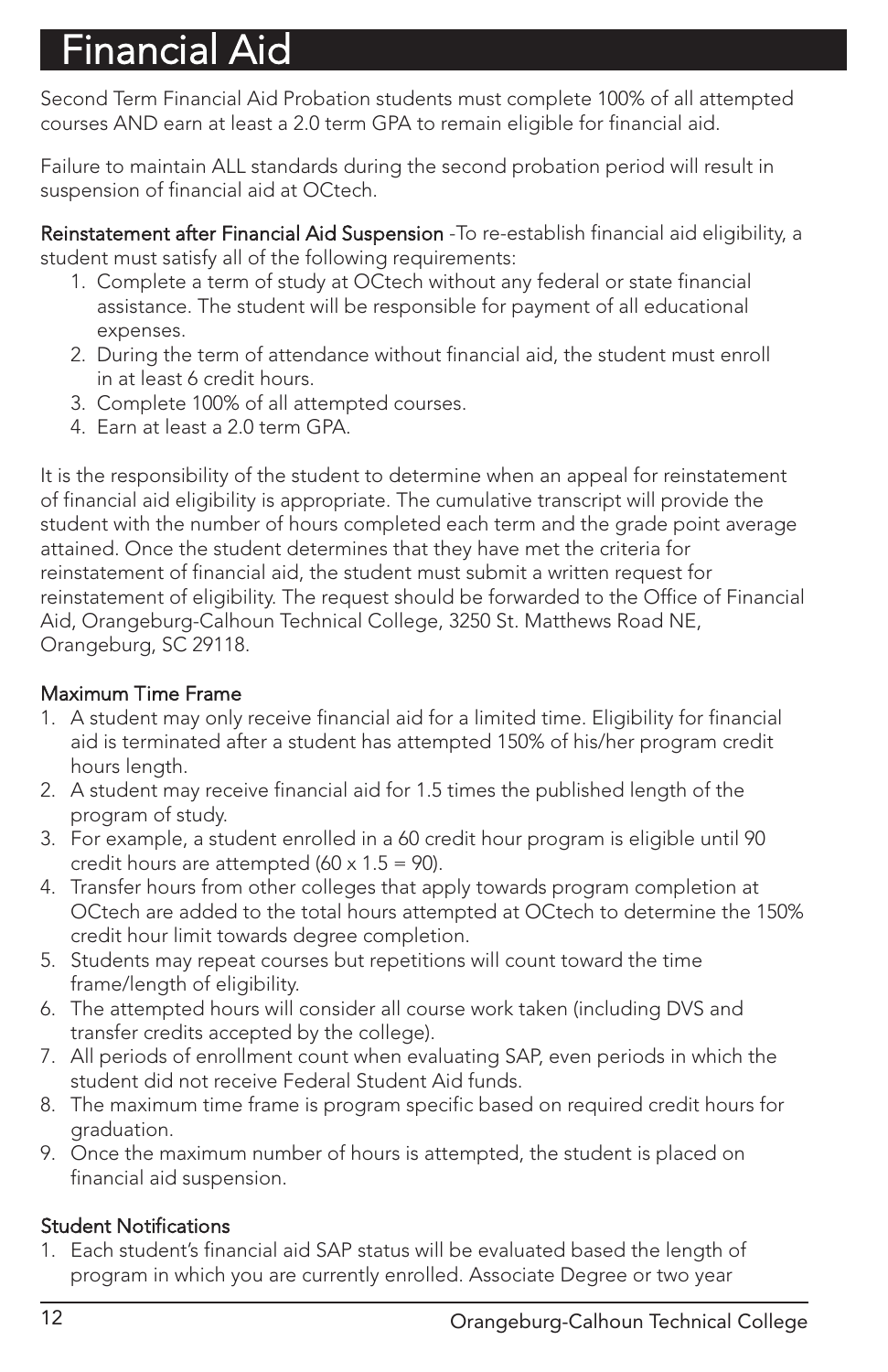programs will be reviewed at the end of summer term. One year or less diploma and certificate programs will be evaluated once per semester for terms in which you are enrolled.

- 2. Students will be notified of their financial aid SAP status via email to their College email account.
- 3. Through the OCtech student portal, Campus Cruiser, students are required to review email messages and announcements regularly to ensure they have the latest information about their financial aid and SAP status.

#### **Appeals**

Individual student appeals to the SAP policy will be reviewed under the umbrella of Professional Judgment. Students with legitimate appeals may be given exceptions on a case-by-case basis. A written appeal must be submitted and approved for reinstatement.

- 1. A student on financial aid suspension may appeal by submitting a letter of appeal along with any supporting documentation to the financial aid appeals committee. Acceptable reasons for appeal include: serious illness, death or substantial documented change in working hours. The student must provide appropriate documentation supporting the appeal. Incomplete appeal documents will be returned to the student, unprocessed.
- 2. All decisions made by the Financial Aid Appeal Committee are final. Students whose appeals are denied must regain eligibility prior to receiving additional financial assistance or submit a new appeal for a subsequent semester.
- 3 The Appeals committee will meet at least three times each academic year: once before the fall semester, once before the spring semester, and once before the summer semester.

#### Summary

- 1. It is the student's responsibility to monitor his/her status for Satisfactory Academic Progress.
- 2. The Financial Aid Office will review the GPA and earned credit hours, and notify students who are failing to meet standards as quickly as possible via campus email.
- 3. Failure to check email or undelivered messages does not exempt a student from his/her responsibility to maintain financial aid satisfactory academic progress or to know his/her current SAP status.
- 4. Students on suspension will be ineligible for all Title IV aid, (i.e. Pell Grant, FSEOG, ACG. FWS, and Federal student and Parent Loans) and most state aid.

#### Return of Title IV Funds Policy

OCtech recalculates Federal financial aid eligibility for students who withdraw from the College prior to completing 60% of the term in accordance with the Return of Title IV Federal Funds regulations. The recalculation is based on the percent of earned aid for the term. The percent earned is determined by the number of calendar days completed divided by the number of calendar days in the term.

When Federal aid is unearned, students may owe an additional balance beyond what has been captured during the refund process. If an additional balance is owed, students will be billed by the Business Office. Additionally, a student may need to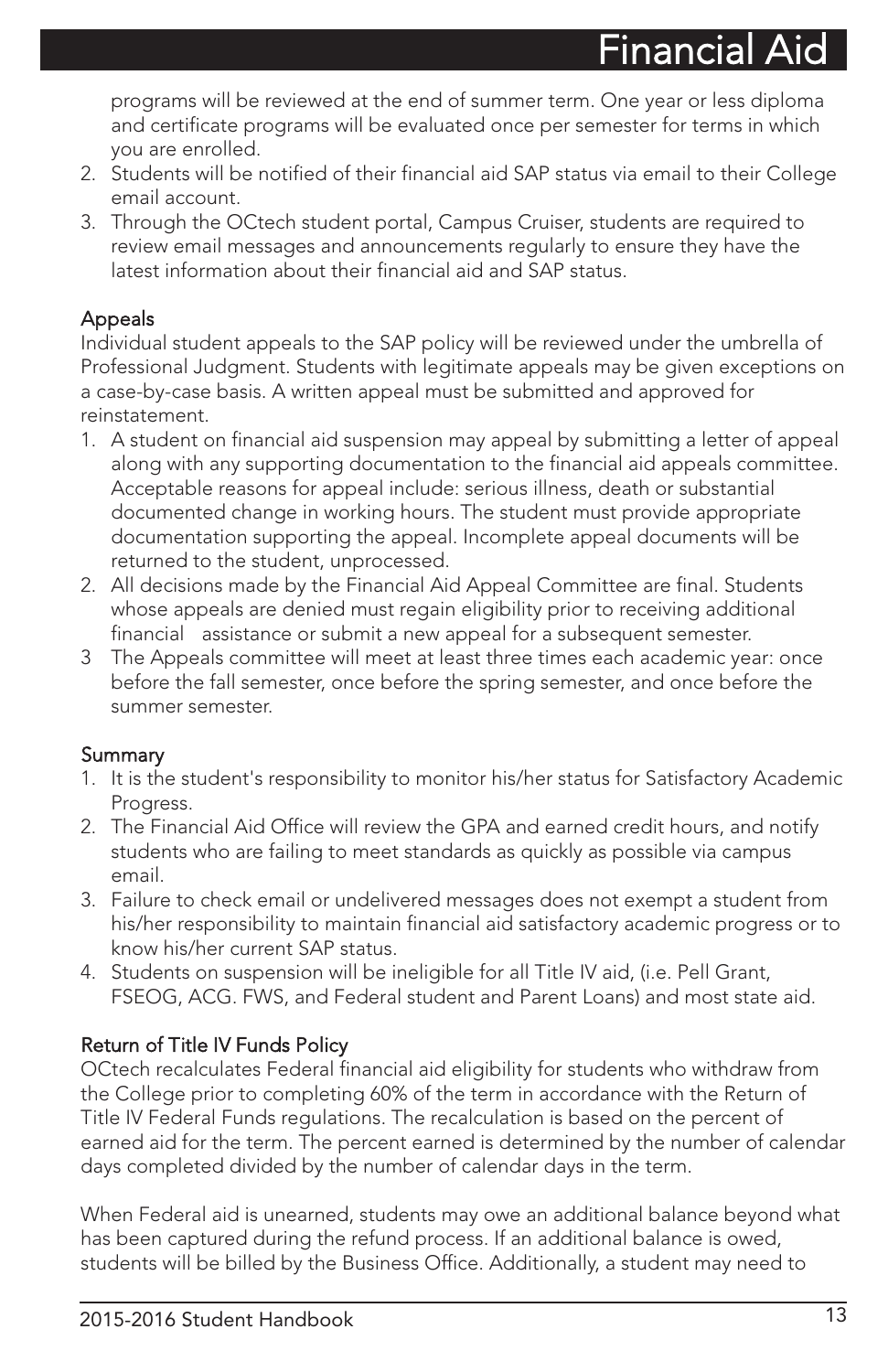# Financial Aid

repay Title IV funds that they receive over direct costs. If so, another bill will be mailed, and students will be given the opportunity to respond. Should students fail to respond, repay, or enter into an agreement to repay, the amount owed will be referred to the Department of Education for collection.

Federal financial aid includes Federal Pell Grant, Federal Supplemental Education Opportunity Grant, Federal Direct Loans, and Federal PLUS Loans.

The student's withdrawal date is defined as the actual date the student began the withdrawal process or the student's last date of recorded attendance. The debt from a financial aid recalculation must be paid in full before the student is allowed to register for future semesters or seek other resources from the College. If this debt is not paid to the College within 45 days from the date of the notification to the student, the College will report it to a national database. This will prohibit the student from receiving federal or state Financial Aid at any other college or university in the United States until the full balance is paid to OCtech. The student must then submit a copy of the receipt showing the balance paid in full to the OCtech Financial Aid office for the debt to be removed from the national database. The College will place a hold on the student's records until the payment is received.

The same policy will apply to students who receive all or any combination of Fs, WFs, WPs, or Ws as a result of non-attendance.

#### Audit Courses

Courses taken on an audit basis are not eligible for Title IV funding. Because audit courses are ineligible for Title IV funding, they will not be used to determine a student's enrollment status for financial aid purposes.

#### Types of Aid **GRANTS** Federal Pell Grant

A Federal Pell Grant is a need-based grant for individuals not holding a bachelor's degree. This program is sponsored by the federal government. Grants range from \$400 to \$5,645 per academic year.

#### Federal Supplemental Educational Opportunity Grant (FSEOG)

FSEOG is a need-based grant for individuals who have not earned a bachelor's degree. Priority is given to students with exceptional need who receive Pell Grants. FSEOG is a gift assistance that does not have to be repaid. Students must be enrolled in at least 6 credit hours.

#### South Carolina Need-Based Grant

The SCNBG is an award given to students who have not received a bachelors degree already, have at least a 2.0 GPA, are enrolled for at least 6 credit hours and are residents of South Carolina.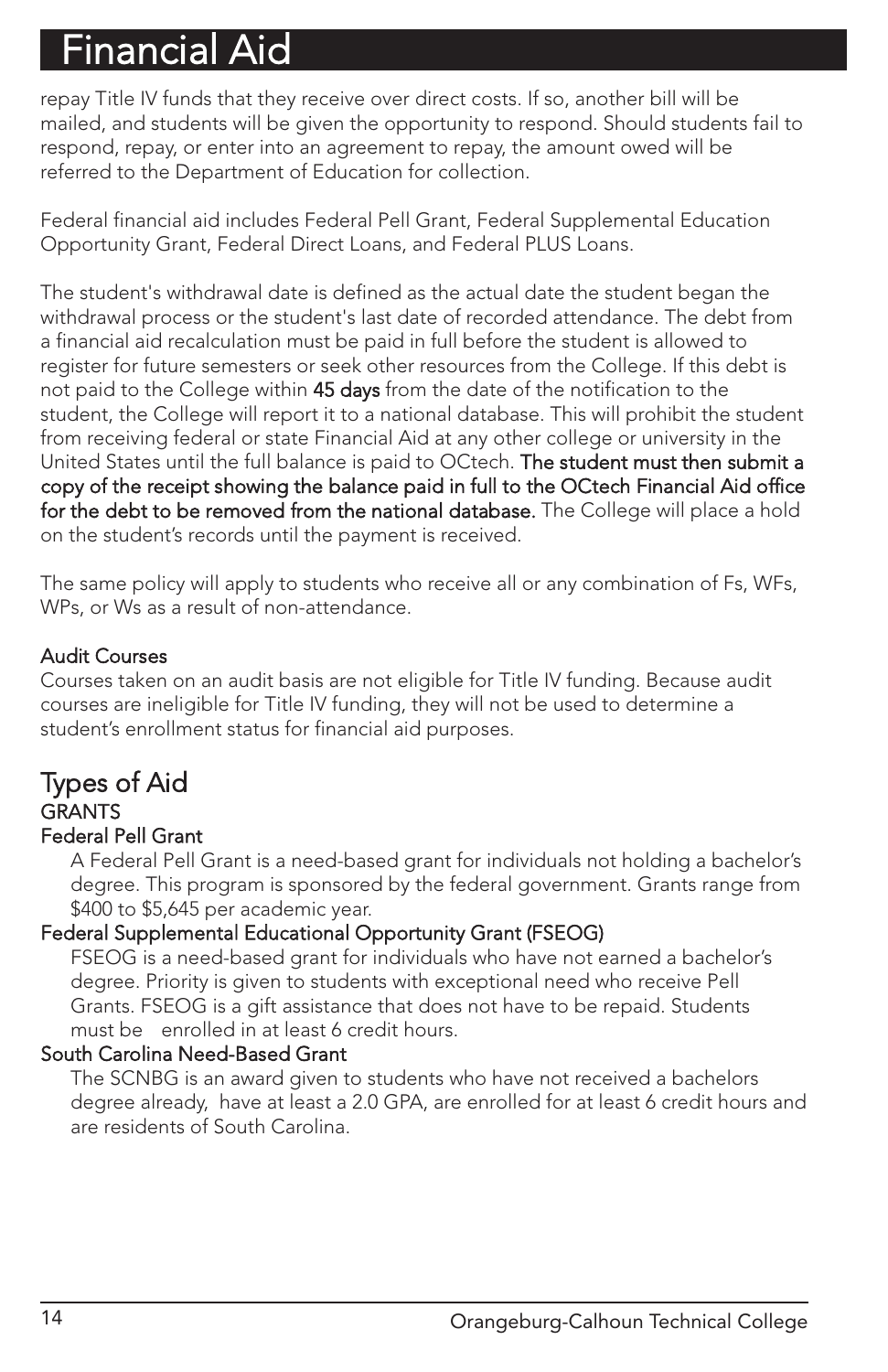#### EMPLOYMENT Federal College Workstudy

Federal College Workstudy is an earnings program for college students. The amount of the award is the amount the student is permitted while enrolled at the College. Part-time job opportunities on campus are provided to eligible students. The pay rate is usually the minimum wage. Students must be enrolled in at least 6 credit hours and may work no more than 20 hours per week.

### **LOANS**

#### Federal Direct Loan

The Federal Direct Student Loan is a low, variable-interest loan made to students by a lender such as a bank, credit union, or savings and loan association to help pay expenses related to attending a college or university. All students must complete the Free Application for Federal Student Aid (FAFSA) in order to determine eligibility for interest benefits (subsidized and unsubsidized). Once the FAFSA has been processed, students who are attending OCtech on at least a half-time basis (6 credit hours per semester) would complete the necessary loan application.

After a student graduates, leaves school, or drops below half-time enrollment status, there is a six-month grace period before repayment begins. A student has up to 10 years to repay a student loan with at least a \$50.00 minimum monthly payment. The interest rate is variable and is adjusted each July 1. The interest rate is specified in the Notice of Loan Guarantee, which all borrowers receive when a loan is approved.

#### Deadlines for applying for student loans:

- •November 1- Fall term
- •April 1- Spring term
- •June 30 Summer term

### **SCHOLARSHIPS**

#### Life Scholarship

The Legislative Incentives for Future Excellence (LIFE) Scholarship is an annual fulltuition scholarship (up to \$2500) that is awarded to students who meet the following criteria and attend the College on a full-time basis during the fall and spring terms:

- 1. Must be a resident of South Carolina.
- 2. Must possess a 3.0 cumulative grade point average (GPA) on a 4.0 scale at the time of high school graduation for entering freshmen.
- 3. Must have no felony, alcohol or drug convictions.
- 4. Must owe no refund or be in default on State or Federal Aid.
- 5. Must be a full-time student in an approved curriculum of study.
- 6. Must possess a cumulative GPA of 3.0 and 30 earned credit hours in all previous College coursework.
- 7. Must be a graduate of a South Carolina high school.

Students who are enrolled in a one-year program of study may only receive the LIFE Scholarship for two semesters. Students who are enrolled in a two-year program of study may only receive the scholarship for four semesters. This time-frame begins at the initial term of enrollment in any college after high school graduation. For additional information, contact OCtech's Admissions or the Financial Aid Office.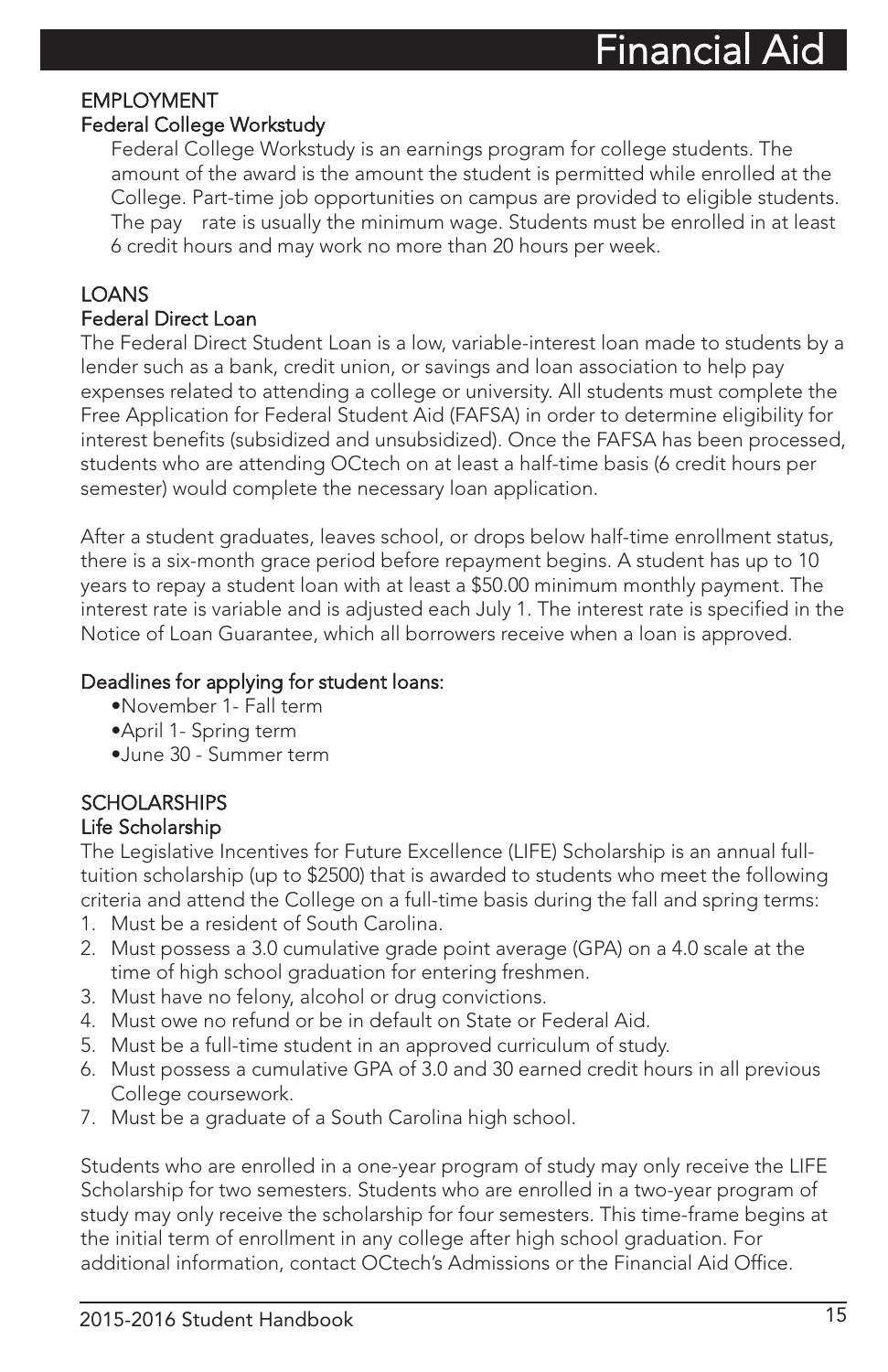## Financial Aid

#### South Carolina Education Lottery Scholarship

South Carolina Lottery Tuition Assistance is available to students attending OCtech as long as they meet all eligibility requirements. Students who desire to apply for lottery tuition assistance benefits must apply for all federal and state grants first by filling out the Free Application for Federal Student Aid (FAFSA). Students must also be accepted in a certificate, diploma, or degree program; must be registered for at least six (6) credit hours; and must be legal residents of the state of South Carolina.

According to state law, federal grants and need-based grants will be applied towards technical college tuition before lottery-funded tuition assistance will be applied. For example, if a student receives \$400 in federal grants and \$200 in need-based grants, \$600 will be applied against the student's tuition before lottery-funded tuition assistance will be applied.

The law also states that students may only apply lottery tuition assistance towards one certificate, diploma or associate degree program every five years, unless the additional certificate, diploma or associate degree is necessary for progress in a field of study, and constitutes progress in the same field. IMPORTANT: Students receiving the LIFE Scholarship are not eligible for lottery-funded tuition assistance.

#### Refund Policy

Students who withdraw or have a net reduction of credit hours below full-time status will be eligible for a refund of tuition as follows:

100% Before the first date in term that classes are offered (start of term)

100% First day of class through add/drop period

0% After end of add/drop period

Important: Students who remain in class after the end of the add/drop period will be responsible for paying 100% of tuition.

Students who never attend classes for which they are enrolled will be considered to have constructively withdrawn before the start of the term.

#### Refund Policy for Financial Aid Recipients

The OCtech Financial Aid Office will recalculate federal financial aid based on the percentage of earned aid for students who withdraw, drop out, are dismissed, or take a leave of absence prior to completing 60% of a semester. If a student owes a balance to the College, he/she will be notified by the OCtech Financial Aid Office. A copy of the official recalculation policy is available in the OCtech Financial Aid Office.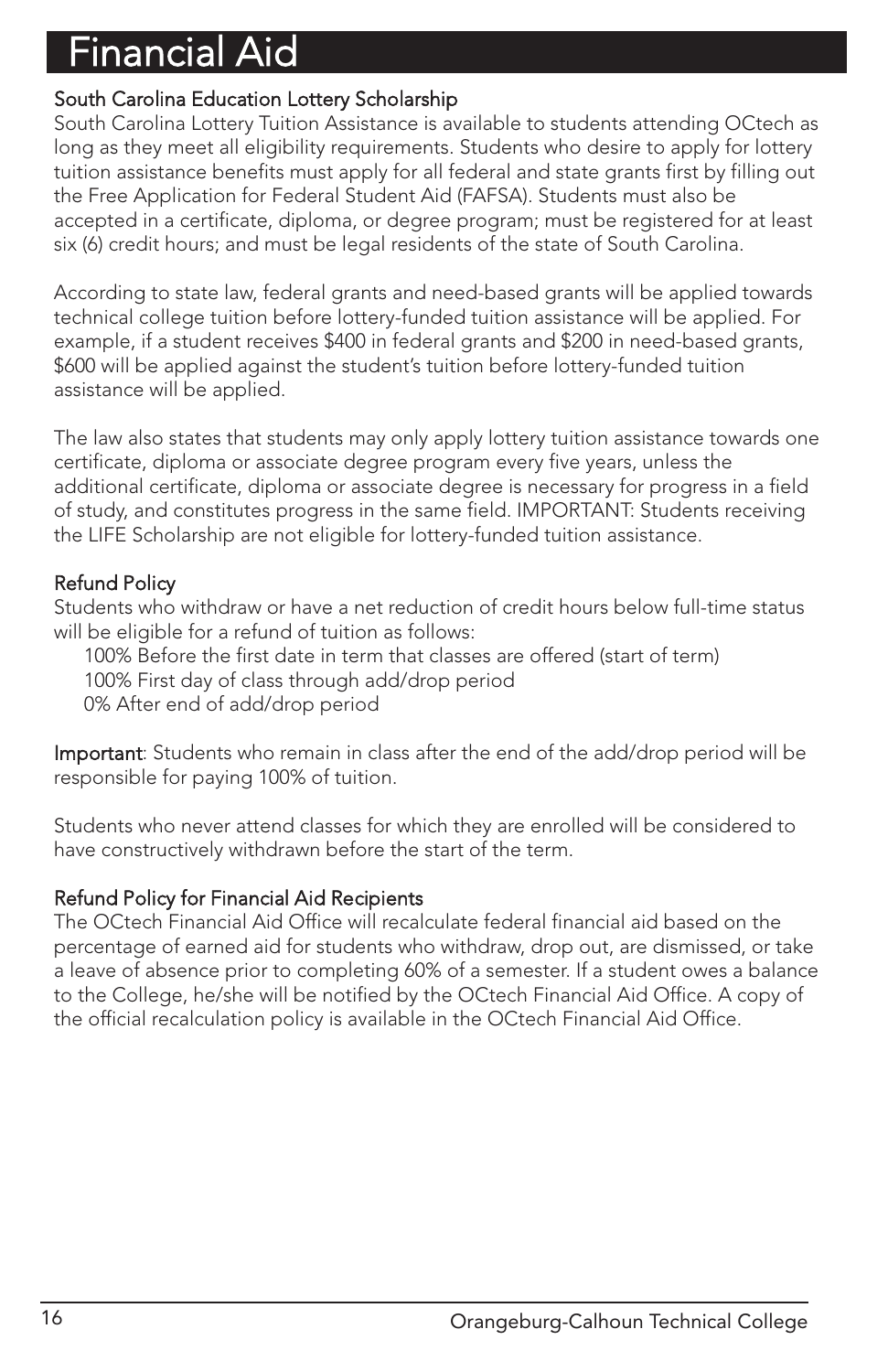#### Compass Assessment Retest for Applicants Scoring Below Curriculum Entrance Levels

Applicants who do not achieve the minimum score for curriculum entrance may request to schedule a retest. The retest may be scheduled any time during the designated testing times. Applicants, who retake the assessment test and remain ineligible for placement into their curriculum course, may have to start with developmental courses first and then, once completed, begin their curriculum courses. Those who desire a retest will be assessed a testing fee.

Students are encouraged to take a COMPASS prep workshop prior to retesting. An Admissions Counselor can assist with available test preparation options.

#### Repeating a Course

A student may repeat any course; however, there are limitations for students who pay for courses with federal student aid funds. Students receiving federal financial aid are allowed to repeat a course that they have already received credit for only one additional time in order to try to improve their grade.

The complete academic record, including all grades, is reflected on the transcript, but only the highest grade earned in a course taken more than once is calculated in the GPA.

The Veterans' Administration will not pay educational benefits for repeating a course for which the student previously received credit.

#### Course Changes

OCtech reserves the right to add, change or drop courses as the demand changes, both from student interest and the needs of industry. Conflicts arising from such changes will be resolved individually in the best interest of the student. The sequence of courses within a curriculum is also subject to change when deemed necessary.

#### Add/Drop

There is a period of five calendar days, beginning with the first day of class each term, during which courses may be added to a student's schedule, provided the course is not closed, has not met and the student meets course pre-requisite requirements. During the same period, courses may be dropped without a penalty. All schedule changes require a completed Add/Drop form with appropriate signatures and compliance with College Add/Drop procedures.

If a student drops a class after the first five calendar days, and before the end of the first thirty days of a term, a grade of "W" will be shown on the transcript. The grade of "W" will not be tabulated in the student's GPA. Courses dropped after the end of the first thirty calendar days of the semester will receive a grade of "WP" if the student is currently passing the course at the time of withdrawal and a "WF" if the student is failing the course at the time of withdrawal. The "WF" is the only grade that will be calculated into the student's grade point average. The "WF" carries the same punitive grade as that of "F." The instructor may issue a grade of "W" in lieu of the "WP" or "WF" at the time of withdrawal. The withdrawal period will be pro-rated for terms of varying length (i.e. summer session and mini-term).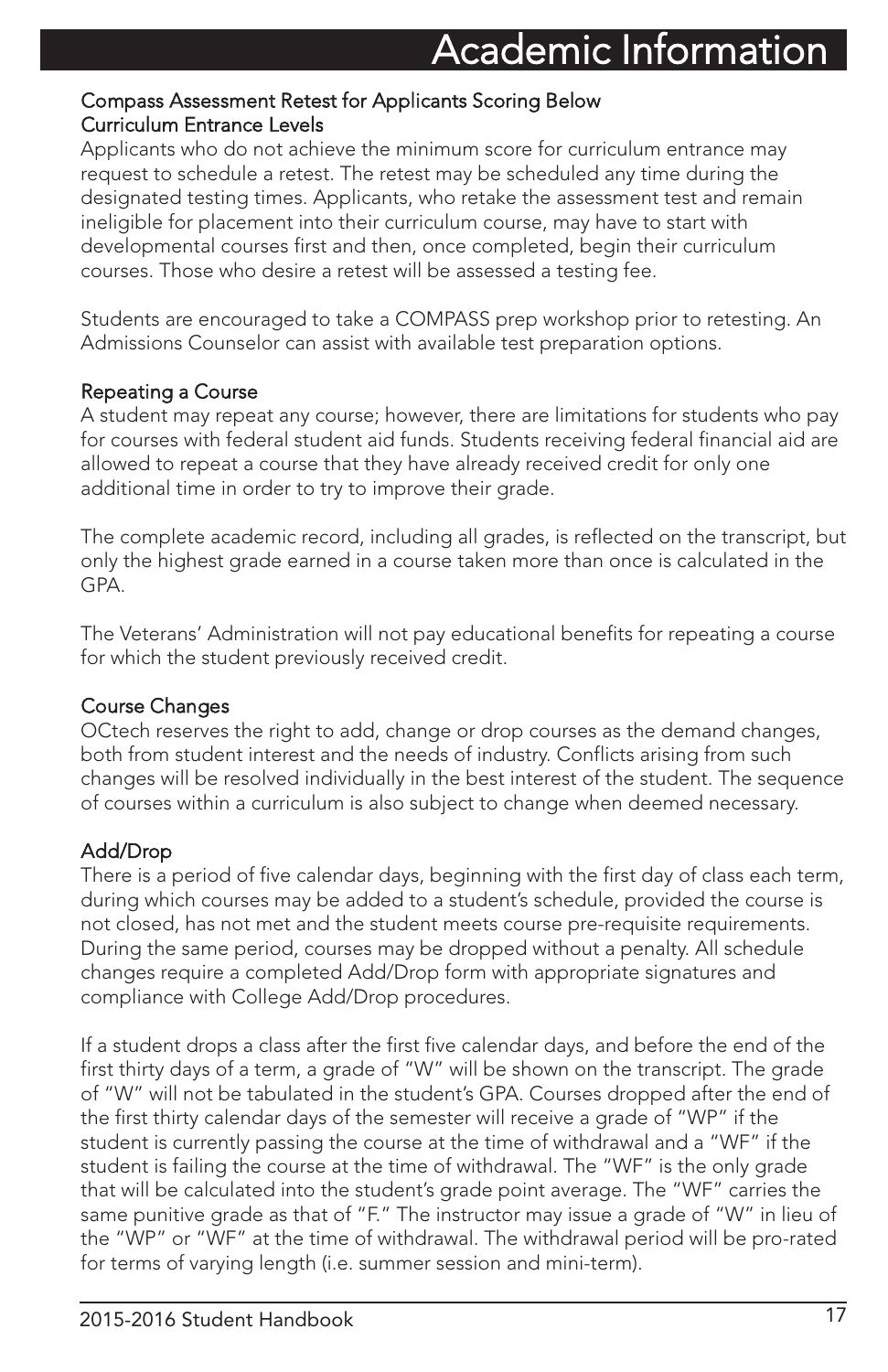#### Withdrawal Policy

Students may withdraw from the College and all classes during the first five calendar days of the term without penalty. Withdrawn courses will not appear on the student's transcript. Withdrawal of courses after the first five calendar days, but before the end of the first 30 calendar days of the term, will be reflected on the student's transcript. A student's official withdrawal date will be based on the student's last date of attendance.

Withdrawn courses will receive a grade of "W." Although this grade appears on the transcript, it is not calculated into the student's grade point average. Withdrawals from courses after the end of the first 30 calendar days of the term will receive a grade of "WP" (Withdrawn Passing) if the student was passing the course at the time of withdrawal and a grade of "WF" (Withdrawn Failing) if the student was failing the course at the time of withdrawal.

The instructor may issue a grade of "W" in lieu of the "WP" or "WF" at the time of withdrawal. The "WF" is a punitive grade which carries the same calculation in the grade point average as that of an "F."

Prompt and regular class attendance is expected of all students. A decision to stop attending classes at OCtech does not constitute an official course withdrawal. It is the student's responsibility to initiate the proper paperwork to withdraw from classes. Failure to complete and submit the proper paperwork to withdraw from classes after the published add/drop period will result in a failing grade for the course(s). Students receiving Title IV Federal Aid and Veteran's Benefits should consult with a member of the Financial Aid staff prior to course withdrawal to determine financial implications.

#### Add/Drop and Withdrawal Procedure:

- Step 1: Obtain an Add/Drop form from the Student Records Office located in the Patrick Student Services building.
- Step 2: Complete the top portion of the Add/Drop form (name, curriculum, social security number, student status, and date).
- Step 3: Complete each section that applies to you.
- Step 4: Obtain signatures from the instructors who teach each class that you are dropping or adding.
- Step 5: Obtain the signature of your advisor or member of the student services counseling staff.
- Step 6: Return the completed Add/Drop form to the Student Records Office. You have not completed the Add/Drop procedures until you return your Add/Drop form to the Student Records Office.

The Add/Drop form will then be processed, with the exception of those students on financial aid whose forms will go to the Financial Aid Office where it will be determined if additional tuition is required.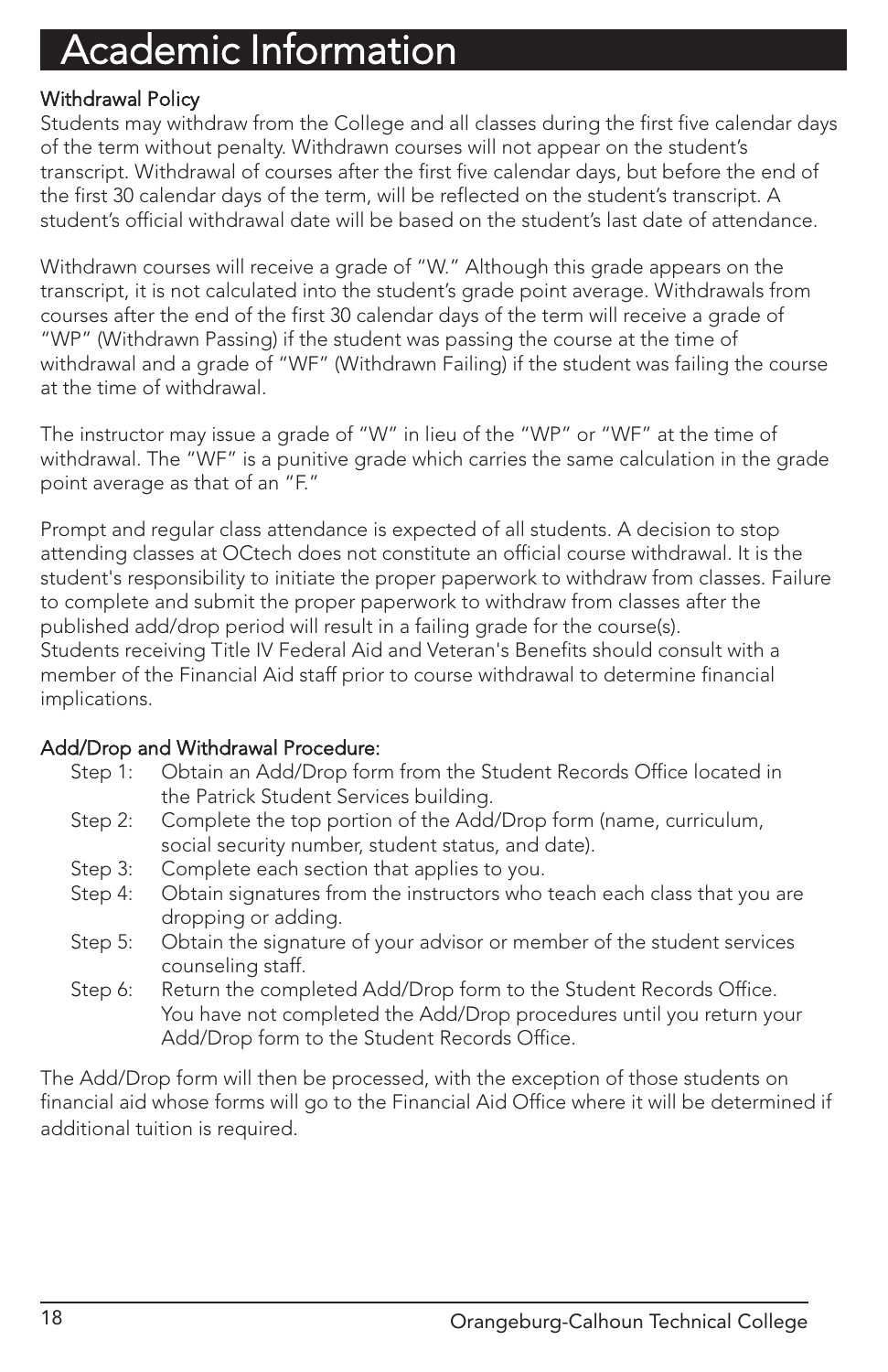#### Grade Point Average

The grading system reflects a 4-point scale:  $A = 4$ ;  $B = 3$ ;  $C = 2$ ;  $D = 1$ ;  $F = 0$ . In computing grade point averages, the total number of grade points is divided by the total number of credit hours attempted. Grade reports show a semester GPA and a cumulative GPA. The example below reflects a GPA of 2.60.

| Example:            |       |       |   |            |   |        |
|---------------------|-------|-------|---|------------|---|--------|
|                     |       | Hours |   | Grade      |   |        |
| Course              | Grade |       |   | Attempted  |   | Points |
| <b>ENG 101</b>      |       | (2)   | X | 3.0        |   | 6.0    |
| ECO 253             | В     | (3)   | Х | 3.0        | - | 9.0    |
| <b>MAT 111</b>      |       | (1)   | Χ | 3.0        |   | 3.0    |
| <b>BIO 101</b>      | А     | (4)   | Х | 3.0        |   | 12.0   |
| <b>HIS 102</b><br>B |       | (3)   | Χ | <u>3.0</u> | = | 9.0    |
|                     |       |       |   | 15.0       |   | 39.0   |

Grade Point Average = Total grade points (39) divided by semester credit hours attempted (15.0) = 2.60

#### Grade Changes

Any discrepancies or questions concerning grades, credits, grade points, etc. must be brought to the attention of the Registrar within 30 days of the end of the semester or session. After that time period, the student's record is considered official and correct. It is the student's responsibility to review his/her academic records for accuracy.

#### Satisfactory Academic Progress

Students who fail to achieve the grade point average (GPA) listed in corresponding Policy 3.004 will be considered on academic probation.

#### Probation I Status (First Time Probation)

- 1. A student who has been placed on Probation I must review their Student Educational Plan with their assigned faculty advisor.
- 2. The student should be advised to register for no more than 12-14 semester credit hours for the Probation I Semester.
- 3. A student on Academic Probation I may not pre-register for classes until he/she meets with his/her assigned faculty advisor. If the student fails to meet with the assigned faculty advisor the student may not register until grades are posted for the current term.

#### Probation II Status (Second Time Probation)

- 1. A student who is placed on Probation II should be advised to register for no more than 12-14 semester credit hours for the next semester.
- 2. A student who is placed on Probation II may not pre-register for the upcoming semester, but will be permitted to register once grades are posted for the current term. The student must seek advisement with his/her assigned faculty academic advisor. A restriction will be placed on the student record until the student is advised by the assigned faculty advisor.

The Advisor will remove the restriction so the student may register once required advisement has been verified.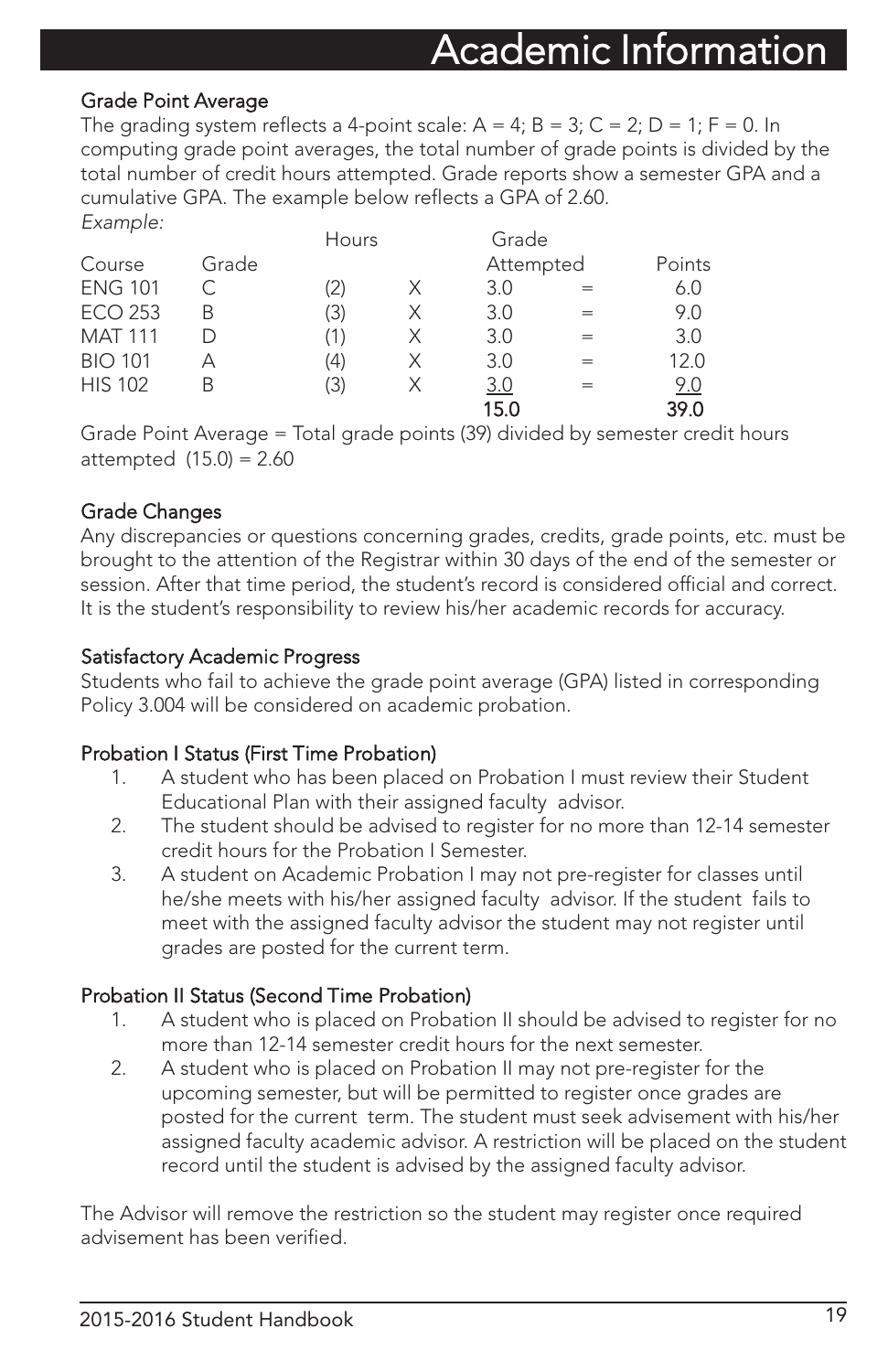#### Academic Suspension I

Academic Suspension I will occur when students on Academic Probation II do not meet the standards of academic progress. Students who are placed on Academic Suspension I will not be allowed to register for classes during the semester following Suspension I status.

An Academic Suspension list is provided to appropriate college faculty, advisors, and staff members. A letter of notification of suspension will be sent to the student by the Vice President for Student Services. The student must meet with the appropriate Academic Dean before re-admission to the College.

After re-admission, the returning student will remain on academic probation until his/her GPA meets the standards of progress. If the standards of progress are not met, the student will be placed on Probation Ill.

#### Probation Ill Status (Third Probation) after Suspension I

A student who is placed on Probation Ill may not pre-register for the next term but will be permitted to register after grades are posted for the current term. The student must seek course advisement with his/her Academic Program Coordinator. A restriction will be placed on the student record until lifted by the Program Coordinator.

#### Probation IV Status (Fourth Probation) after Suspension I

A student who is placed on Probation IV may not pre-register for the next term but will be permitted to register after grades are posted for the current term. The student must seek course advisement with his/her Academic Program Coordinator. A restriction will be placed on the student record until lifted by the Program Coordinator.

#### Suspension II Status (after four terms of probation and one term suspended)

Students who do not maintain a 2.0 cumulative grade point average after Probation IV status will be immediately placed on Suspension II. Students will not be permitted to continue enrollment at the College. Students in this status may petition a Re-Admissions committee in writing. If it is approved, the student may re-enroll with guidelines established by the committee. If the petition is denied, the student may appeal to the College President. The President's decision is final. The Re-Admissions Committee will consist of the past and possible future applicable Academic Program Coordinator(s), the Academic Dean (s) for the past and possible future applicable programs.

After the second suspension, the student may not enroll at the College for a period of 5 years. If the student desires to return after this time, he/she must petition to the Re-Admissions Committee to return to the College.

#### **Attendance**

Students are expected to attend all class meetings. Record keeping for attendance purposes will begin with the first day the class meets. If a student must be absent, it is that student's responsibility to notify the instructor as quickly as possible of the absence. Students are responsible for making up all work missed as a result of the absence, including examinations. Some programs certified by outside agencies may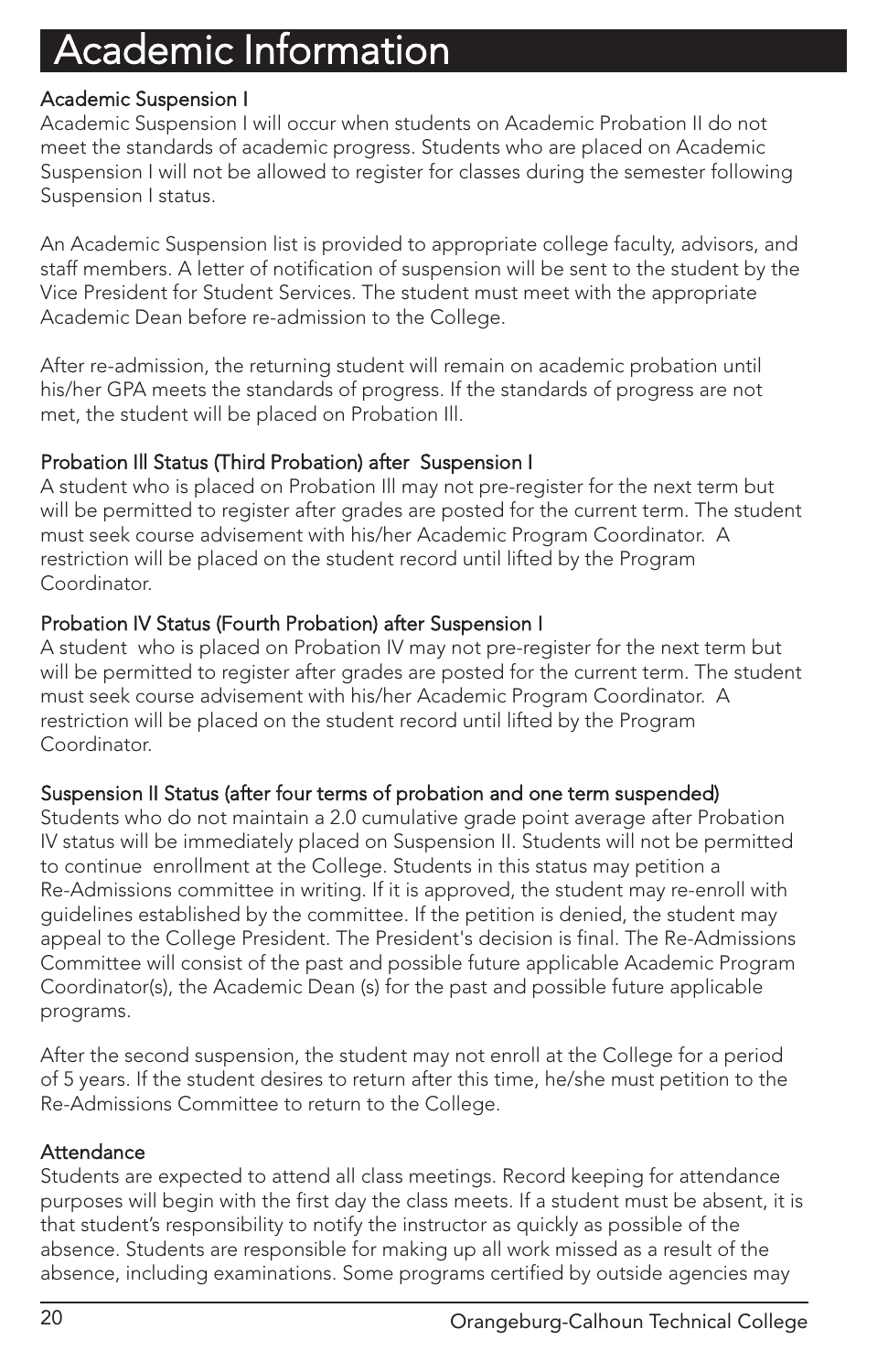have more strict attendance requirements. Individual departments shall have attendance requirements consistent through the department. The attendance requirements for each course will be described in the course syllabus.

Students must not accumulate more absences than double the number of times a class meets per week. For example, if the class meets two times a week, the student must not be absent more than four times during the semester. Summer absences may be reduced or prorated due to the shorter semester. If excessive absences are taken, the student may be administratively withdrawn. Extenuating circumstances or the student's performance in class may be taken into consideration by the instructor.

Three tardies shall be considered an absence. If a student is more than ten minutes tardy, he/she shall be considered absent. If a student leaves more than ten minutes prior to class dismissal, he/she shall be considered absent.

Absences from class do not excuse a student from meeting all academic course requirements. In such cases, the instructor will determine whether make-up work will be permitted or required. However, a student who is absent from a final examination may receive permission from the Vice President for Academic Affairs to take such an examination at a later date. Permission will be granted only in extreme circumstances.

#### Online Course Attendance Policy

An electronic email to the instructor is required from each student by the end of the first week of class. At this time, the instructor will drop the student from the course if the communication is not received. Attendance in an online course is defined by correspondence as required by the instructor. After the drop/add period, each student will be expected to communicate with the instructor via email, phone, or appointment at least once per week and/or access the web class at least once per week. After one week of no communication or no access, the student may be dropped from the class. The instructor will award a grade of "W" or "WF" based upon the student's academic standing at the last date of attendance, which is the date of the last login.

#### Student Appeal Procedure

Students who feel that they have been treated improperly regarding this policy may exercise the right to appeal through The Student Code and Grievance Procedure for South Carolina Technical Colleges.

Enrollment in a course at OCtech obligates the student for prompt completion of all work assigned, for punctual attendance and for participation in whatever class discussion may occur. It is the student's responsibility to stay informed of all assignments made and stand tests and examinations which are assigned by the instructor.

- 1. By the act of enrollment:
	- A. The student is responsible for all course work.
	- B. The student is obligated to punctually attend all classes and laboratory sessions.
- 2. Any student who abuses attendance or is remiss in academic performance may be withdrawn.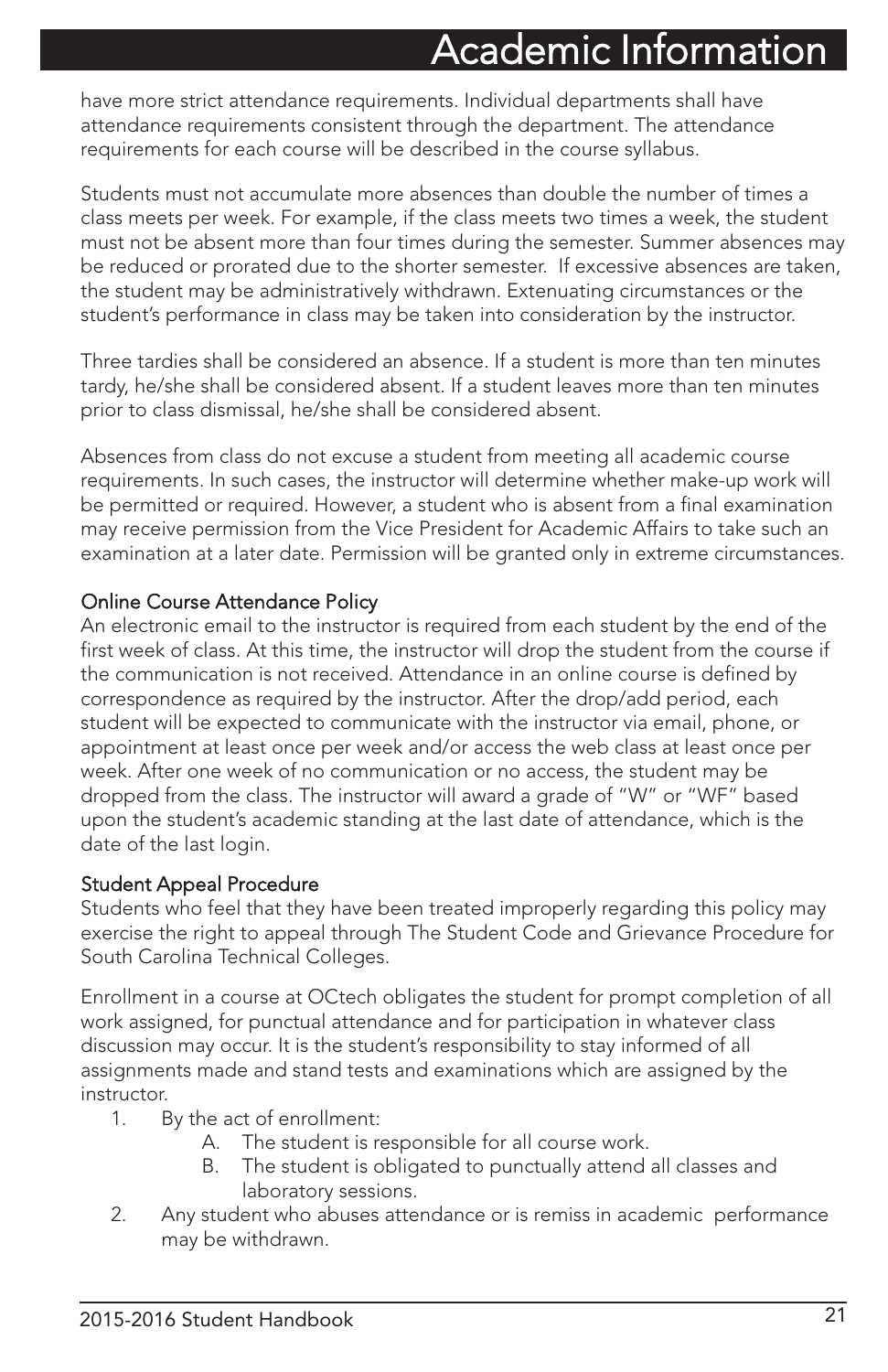#### Academic Honors

DEAN'S LIST - Each semester, full-time students who meet specified criteria are placed on the Dean's List. Criteria for the Dean's List include:

- 1. minimum of 12 credit hours attempted and earned;
- 2. earn 100% of regular curriculum credit hours attempted;
- 3. meet or exceed a minimum grade point average of 3.5.

PART-TIME DEAN'S LIST - Criteria for the Part-time Dean's List include:

- 1. the student must possess a minimum of 12 cumulative credit hours;
- 2. the student must complete 6-11.5 credit hours for the term;
- 3. the student must complete 100% of credit hours attempted;
- 4. the student must meet or exceed a term grade point average of 3.5.

\*Part-time students must meet all four of the prescribed criteria to qualify for recognition on the Part-time Honors List.

PRESIDENT'S LIST - Same as Dean's List except: The student must obtain a grade point average of 4.0.

PART-TIME PRESIDENT'S LIST - Same as Part-time Dean's List except: The student must meet a term grade point average of 4.0.

ACADEMIC PROGRAM AWARDS AT GRADUATION - Students with the highest cumulative GPA in each academic group will be recognized and awarded a plaque at the May graduation ceremony. December, May and August graduates will be recognized. To be eligible for this award, the student must possess a minimum cumulative GPA of 3.5, which is the same requirement for honor graduate status. The minimum cumulative GPA requirement may preclude some academic programs from recognizing the student with the highest GPA at graduation; however, the student must possess honor graduate criteria to qualify for the academic group awards.

PHI THETA KAPPA - The Phi Theta Kappa Society, with over 1200 chapters in the United States and abroad, is the only internationally-acclaimed honor society serving two-year colleges offering associate degree programs. Its purpose is to recognize and encourage scholarship among two-year college students. Membership is by invitation only and is extended to students who have completed 12 semester credit hours that may be applied to an associate degree; have maintained a cumulative grade point average equivalent to, but not less than 3.5; have established academic excellence as judged by the faculty; and possess recognized qualities of citizenship. Part-time students are eligible for membership.

WHO'S WHO AMONG STUDENTS IN AMERICAN JUNIOR COLLEGES - This national Who's Who program recognizes those second-year students whose academic standing, participation in extracurricular activities, and college service are decidedly above average.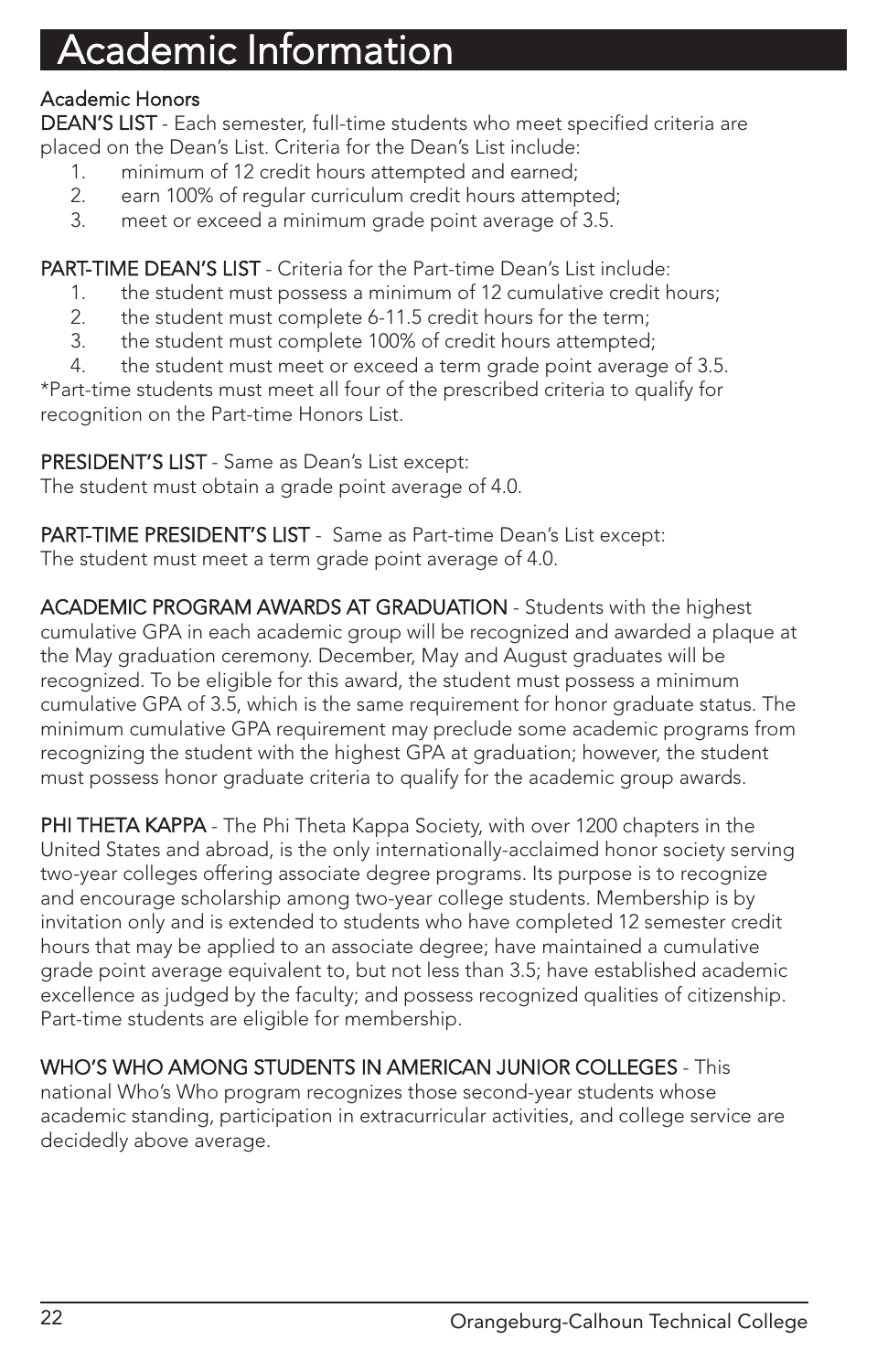#### **Graduation**

Graduation exercises are held each year in May. Students expecting to graduate must file their graduation applications and pay applicable fees with the Student Services Office according to dates specified on the student calendar. Failure to meet the stated deadline will result in a \$10.00 late filing fee and could create a delay in the receipt of the appropriate associate degree, diploma or certificate. All fees and financial obligations owed to the College must be paid before a student can graduate.

A minimum program grade point average of 2.0 is required for graduation from a degree, diploma or certificate program. Additional curriculum or divisional requirements, if any, are noted in the individual curriculums elsewhere in the catalog.

It is the responsibility of each student to meet all graduation requirements of the College in his/her particular program of study and to maintain the minimum required grade average. Student Services counselors and faculty will guide the student, but the final responsibility belongs to the individual student.

All students must complete a minimum of 25% coursework at OCtech. Students may appeal the completion of remaining course requirements to the Vice President for Academic Affairs if required courses are not offered at the College within the last term(s) of enrollment.

The College assumes no obligation in the case of special adjustment if the student fails to file for graduation by the appointed date. If a student fails to receive his/her degree at the time indicated, a new application must be filed. Failure to graduate during the designated commencement requires that an application for graduation be resubmitted and an additional graduation fee be paid. Arrangements for caps, gowns and invitations will be made through the College's bookstore..

#### Academic Records

#### Confidential Treatment of Student Academic Records

The privacy and confidentiality of all official student records shall be preserved at OCtech in accordance with the Family Educational Rights and Privacy Act (FERPA) of 1974. Each student has the right to inspect and challenge the accuracy of his/her records.

#### Student Review of Academic Records

Students may inspect and review their educational records upon written request to the Vice President of Student Services at Orangeburg-Calhoun Technical College. The request should identify, as precisely as possible, the record(s) he/she desires to inspect. The Vice President for Student Services will notify the Registrar who will make the necessary arrangements for access as promptly as possible. The student must be given access to inspect and review educational records within 45 days of the day the College received the request for access. The Vice President for Student Services will notify the student of the time and location where the records may be inspected.

OCtech reserves the right to refuse student inspection and review of the following records:

1. The financial statement of the student's parent(s).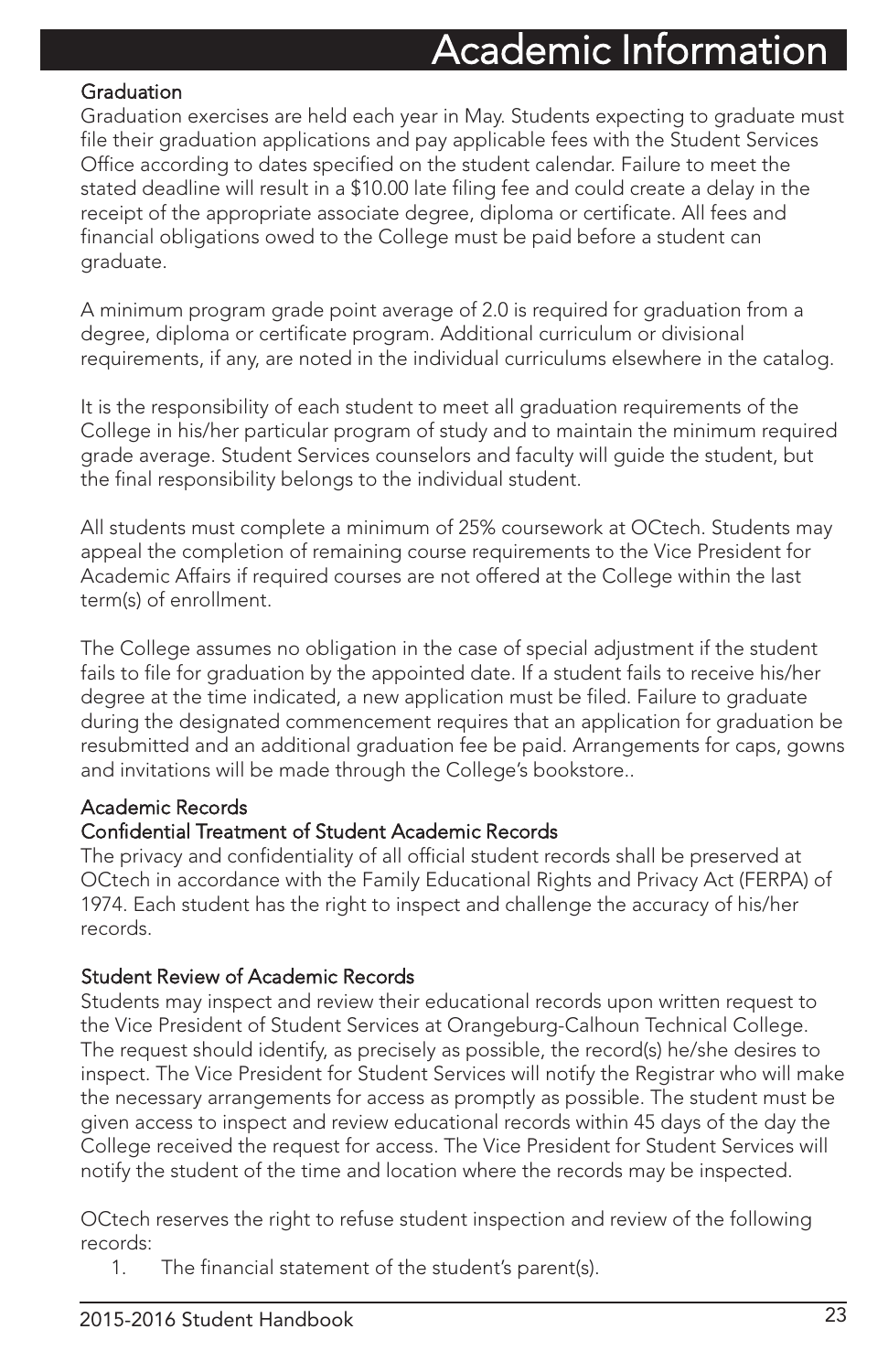- 2. Confidential letters and recommendations placed in the files prior to January 1, 1975, or letters and statements of recommendations placed after January 1, 1975, in which the student has waived his or her right to inspect and review statements that are related to the student's admission, application for employment, job placement, or receipt of honors.
- 3. Educational records that contain information about more than one student; however, the College will permit access to the portion of the record which only pertains to the inquiring student.
- 4. Disciplinary records.

In accordance with the Family Educational Rights and Privacy Act (FERPA) of 1974, a student who wishes to inspect their educational records and finds a discrepancy, may challenge the contents of their educational records. However, while the FERPA amendment procedure may be used to challenge facts that are inaccurately recorded, it may not be used to challenge a grade, an opinion, or a substantive decision made by a school about an eligible student.

FERPA provides students with the right to challenge the contents of their education records, to have a hearing if the outcome of the challenge is unsatisfactory, and to submit explanatory statements for inclusion in their files if the decisions of the hearing panels are unacceptable.

Students may challenge the contents of their education records that they consider inaccurate, misleading or otherwise in violation of their privacy or other rights

- The student must submit a written challenge to the College Registrar. The Registrar will review and determine within 5-7 working days whether to take corrective action consistent with the student's request.
- The Registrar will notify the student in writing within 2 working days of the decision(s).
- If the decision reached is in accordance with the student's request, the Registrar will correct, amend, or delete the appropriate records.
- When a student disagrees with the Registrar's decision, the student has the right to appeal to the Vice President for Student Services, whose decision is final. Student appeals must be submitted to the Vice President for Student Services within 2 weeks of notification of the Registrar's decision.
- The Vice President for Student Services will review, determine and notify the student of the final decision within 10 working days of receipt of the appeal.
- When the final decision is unsatisfactory to the student, the student has the opportunity to place a statement about the information in the education record.
- The Registrar's office is responsible for maintaining the statement as part of the student's education record for as long as OCtech retains the student's records.

OCtech retains the right to deny a student a copy of his/her academic records in the following instances:

- 1. The student has an unpaid financial obligation to the College.
- 2. There is an unresolved disciplinary action against the student.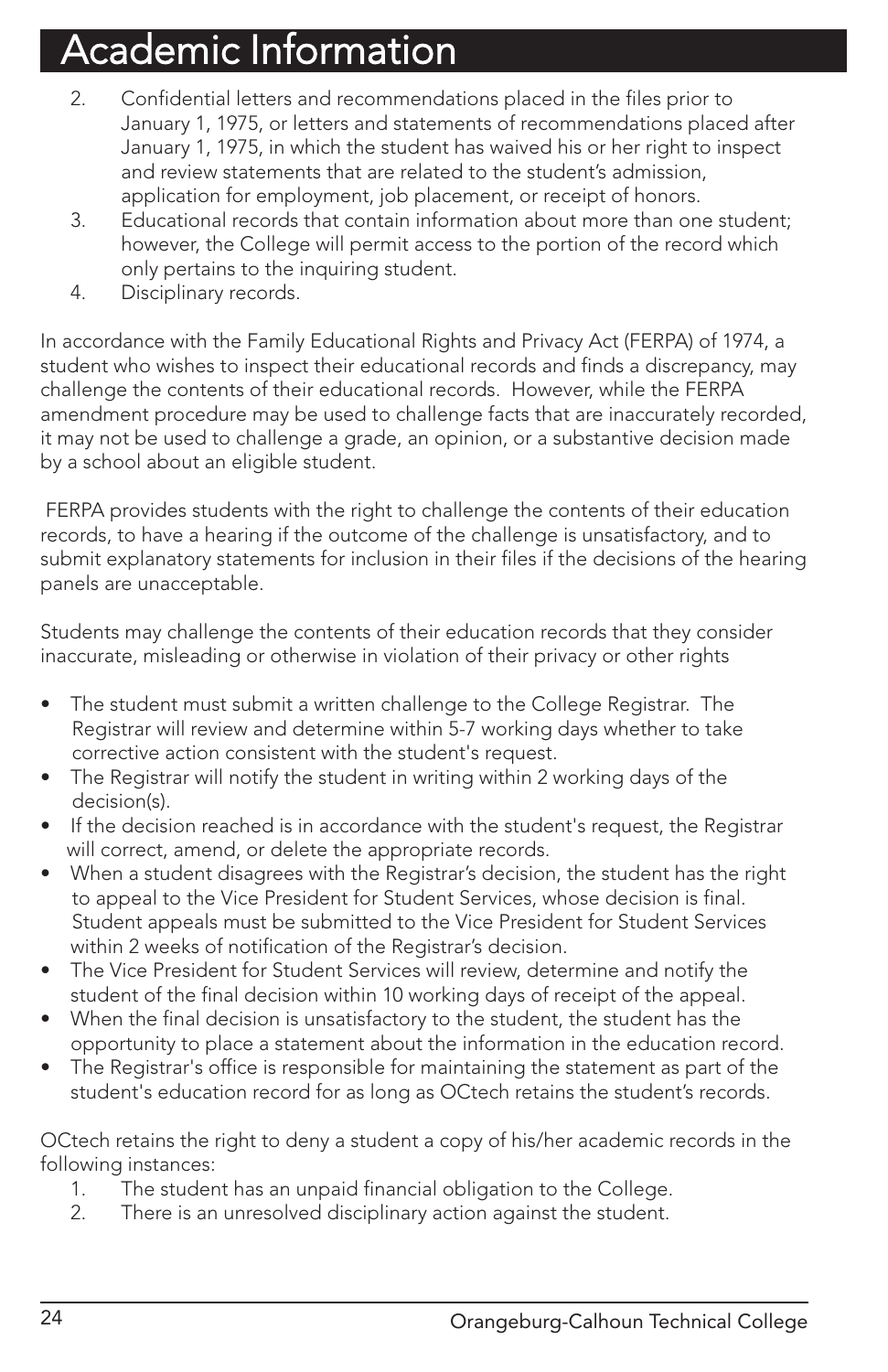#### Disclosure of Student Academic Records

OCtech will disclose information from a student's academic record only with the written consent of the student. Exceptions to disclosure without student consent include the following:

- 1. To College officials who have a legitimate educational interest in the records. College officials include any person employed in an administrative, supervisory, support staff or faculty position; an Area Commission member; a person employed under contract to Orangeburg-Calhoun Technical College to perform a special task such as an auditor or attorney. A College official has a legitimate educational interest if the official is: performing a task that is specified in his or her position description or contract agreement, performing a task related to a student's education, performing a task related to the discipline of a student, or providing a service or benefit relating to the student or student's family, such as health care, counseling, job placement or financial.
	- 2. To agents acting on behalf of the institution (e.g., clearinghouses, degree/enrollment verifiers).
	- 3. To certain officials of the U. S. Department of Education, the Comptroller General and state and local education authorities in connection with various state or federally supported education programs.
	- 4. In connection with a student's request for financial aid as necessary to determine eligibility, amount, or conditions of the financial aid, or to enforce the terms and conditions of the aid.
	- 5. To organizations conducting certain studies for or on behalf of Orangeburg-Calhoun Technical College.
	- 6. To accrediting organizations to carry out their functions.
	- 7. To the parents of an eligible student who claim the student as a dependent for income tax purposes.
	- 8. To comply with a judicial order or a lawfully issued subpoena.
	- 9. To appropriate parties in a health or safety emergency.
	- 10. Directory information such as name, address, telephone number and enrollment status.
	- 11. The results of any disciplinary proceeding conducted by Orangeburg-Calhoun Technical College against an alleged perpetrator of a crime of violence to the alleged victim of that crime.
	- 12. To anyone if a health or safety emergency exists and the information will assist in resolving the emergency.
	- 13. To an alleged victim of a crime of violence of the results of a disciplinary hearing regarding the alleged perpetrator of that crime with respect to that crime.
	- 14. To anyone requesting the final results of a disciplinary hearing against an alleged perpetrator of a crime of violence or non-forcible sex offense (Foley Amendment).
	- 15. To the Immigration and Naturalization Service for purposes of the Coordinated Interagency Partnership Regulating International Students.
	- 16. To military recruiters who request "Student Recruiting Information" for recruiting purposes only (Solomon Amendment). Recruiting information includes name, address, telephone listing, age or year of birth, level of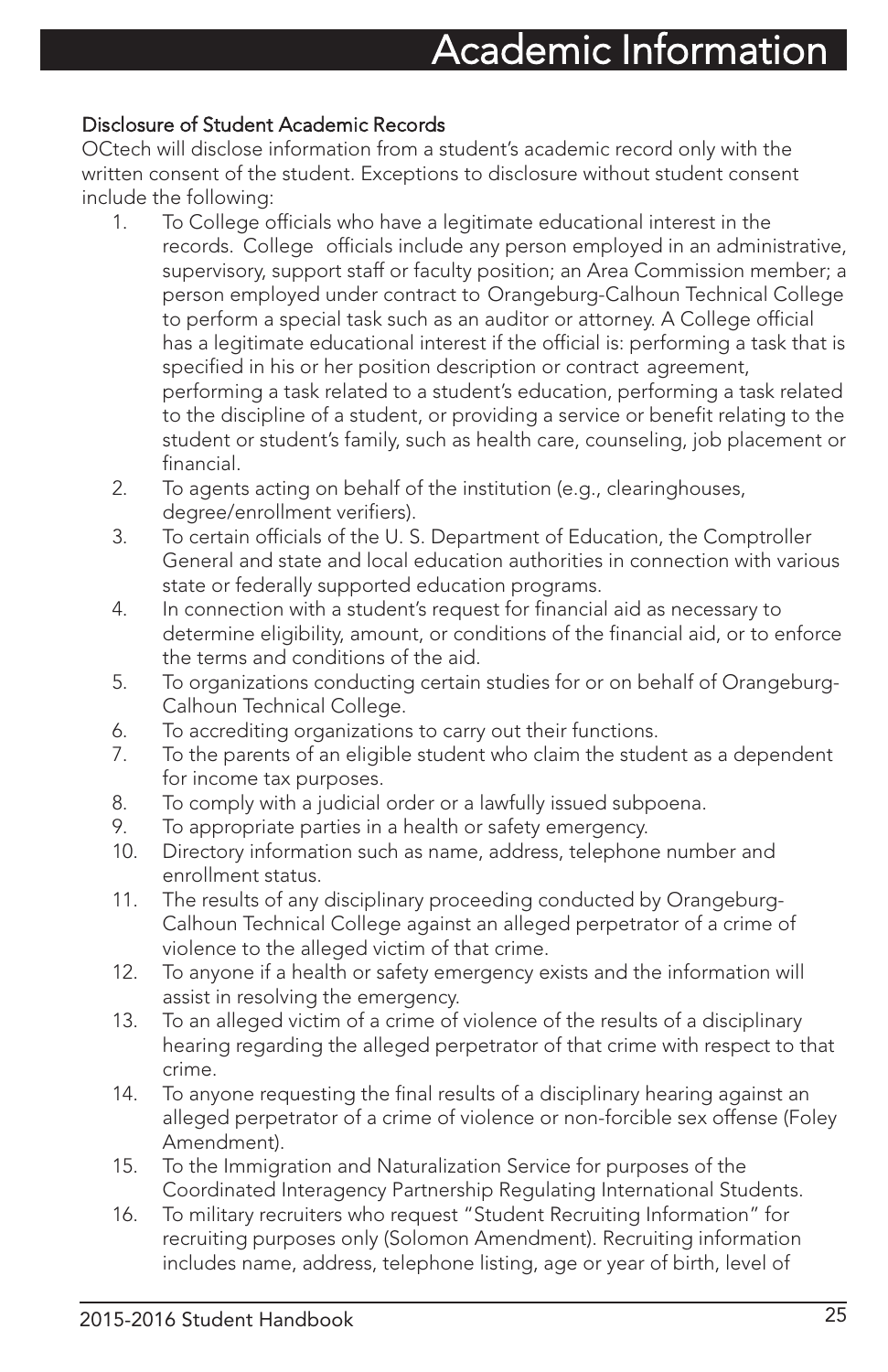education and major.

- 17. The Internal Revenue Service for the purposes of complying with the Taxpayer Relief Act of 1997.
- 18. To authorized representatives of the Department of Veterans Affairs for students receiving educational assistance from the agency.

#### Directory Information

Directory information such as name, address, telephone number, major, participation in recognized activities, attendance dates, degrees/awards received, and most recent school attended is not released to any commercial concerns. However, the College may disclose any of those items without prior written consent to those organizations the College deems responsible for promoting achievements of the student and organizations charged with verifying information provided by the student for employment reasons unless notified in writing by the student to the contrary by the end of the second week of class each term (or first meeting of Continuing Education courses). Requests should be directed to the College Registrar.

#### Student Right-to-Know Disclosure

Under the Student Right-to-Know and Campus Security Act of 1990, prospective students, applicants and current OCtech students have the right to know the graduation and transfer-out rates of students enrolled at the College. These rates indicate the percentage of students who begin college as a first-time, full-time student during the fall semester and graduate or transfer within prescribed timelines as outlined in the Department of Education Guidelines. This information may be obtained from the Vice President for Student Services or Admissions Office at Orangeburg-Calhoun Technical College, 3250 St. Matthews Road, Orangeburg, SC 29118-8299 or by calling 803.536.0311 or 1.800.813.6519 (within SC). Information and statistics concerning campus crime, safety and security policies and procedures are also available and may be obtained from the OCtech Security Office, 3250 St. Matthews Road, Orangeburg, SC 29118-8299 or by calling 803.535.1393 or 1.800.813.6519 ext. 1393 (within SC).

### Distance Learning Services

OCtech offers distance learning courses to individuals who desire alternative instructional delivery. All student support services, including but not limited to, counseling, advising, assessment, career planning, and financial aid are available and accessible to students enrolled in Internet courses at the College. OCtech provides distance education in four ways:

- 1. Internet courses
- 2. C and KU band satellite reception for linking to educational programs and teleconferences around the country.
- 3. SCETV digital satellite system: OCtech serves as a receiver site for undergraduate and graduate courses originating from the University of South Carolina. Students interested in this option should contact the University of South Carolina Distance Education Department to arrange for this service. OCtech also serves as a viewing site for training provided by the Criminal Justice Academy, the SC Bar Association and other state agencies.
- 4. VTEL two-way video conferencing between the sixteen colleges in the South Carolina Technical College System.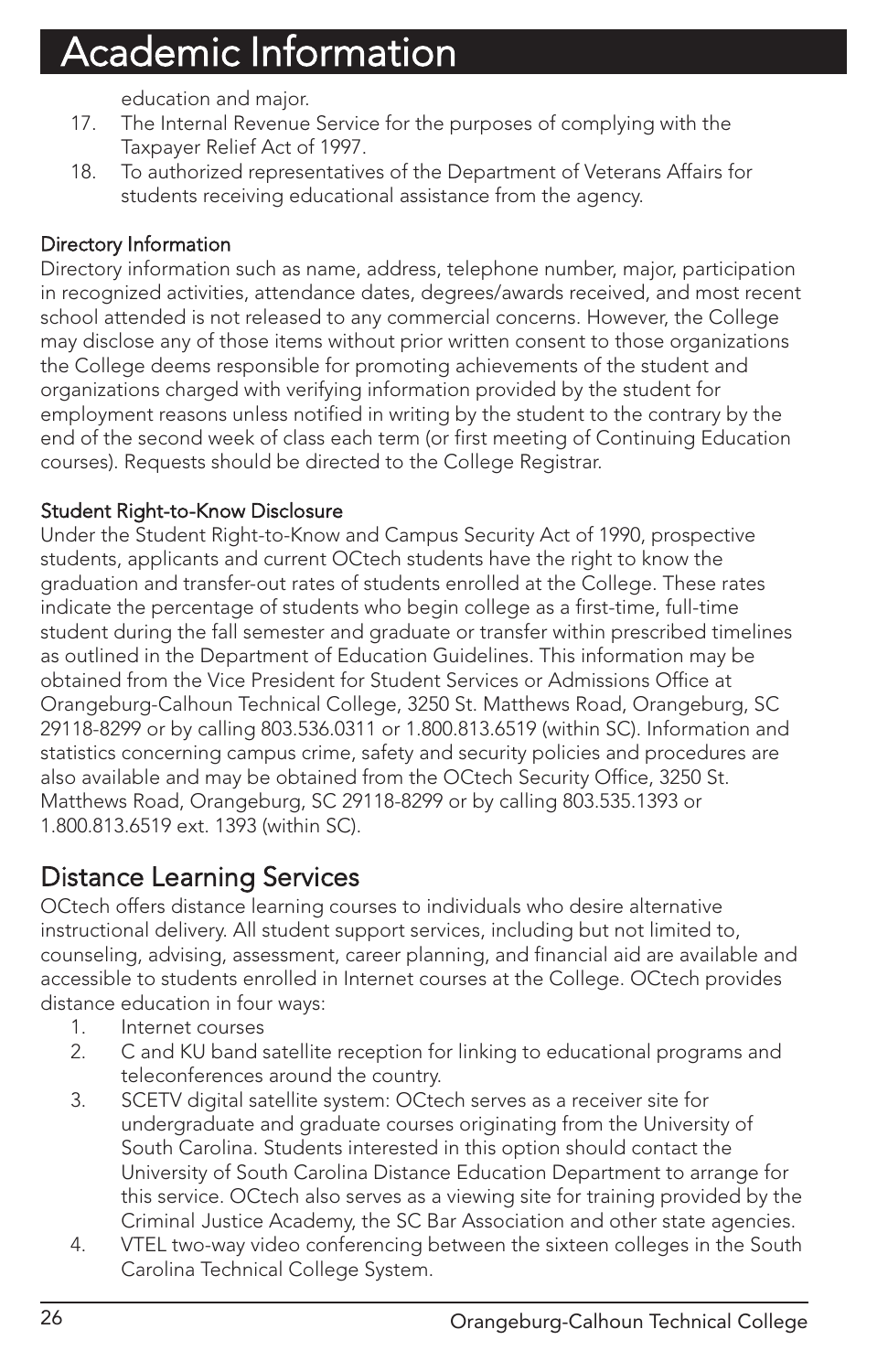# Academic Information /Student Code

Student support services are available to students who are enrolled in a variety of distance education courses. Students may find the following services beneficial or necessary to their success in these and other courses at the College. Students are encouraged to utilize information on the College's website at www.octech.edu to access detailed information about services available.

#### Distance Learning Academic Advising, Scheduling and Registration

OCtech employs qualified staff and faculty to assist distance education students with course selections and class scheduling to address student needs. Advising and scheduling are typically conducted on campus with faculty advisors or Student Services counselors by appointment or on a walk-in basis. Students are also permitted to schedule classes by telephone, providing all admissions requirements have been satisfied. Students may pay required tuition and fees to the College's Business Office by mail, in person, by telephone or online through Connect.

### THE STUDENT CODE FOR THE SOUTH CAROLINA TECHNICAL COLLEGE SYSTEM

#### GENERAL PROVISIONS I. PRINCIPLES

Orangeburg-Calhoun Technical College students are members of both the community at large and the academic community. As members of the academic community, students are subject to the obligations that accrue to them by virtue of this membership. As members of the larger community of which the college is a part, students are entitled to all rights and protection accorded them by the laws of that community.

By the same token, students are also subject to all laws; the enforcement of which is the responsibility of duly constituted authorities. When students violate laws, they may incur penalties prescribed by legal authorities. In such instance, college discipline will be initiated only when the presence of the student on campus will disrupt the educational process of the college. However, when a student's violation of the law also adversely affects the college's pursuit of its recognized educational objectives, the college may enforce its own regulations. When students violate college regulations, they are subject to disciplinary action by the college whether or not their conduct violates the law. If a student's behavior simultaneously violates both college regulations and the law, the college may take disciplinary action independent of that taken by legal authorities.

The Student Code of Conduct for Orangeburg-Calhoun Technical College sets forth the rights and responsibilities of the individual student.

#### II. SOLUTIONS OF PROBLEMS

The college will seek to solve problems by internal procedures of due process. When necessary, off-campus law enforcement and judicial authorities may be involved.

In situations where South Carolina Technical/Community Colleges have shared programs, the Chief Student Services Officer where the alleged violation of the Student Code for the South Carolina Technical College System occurred will handle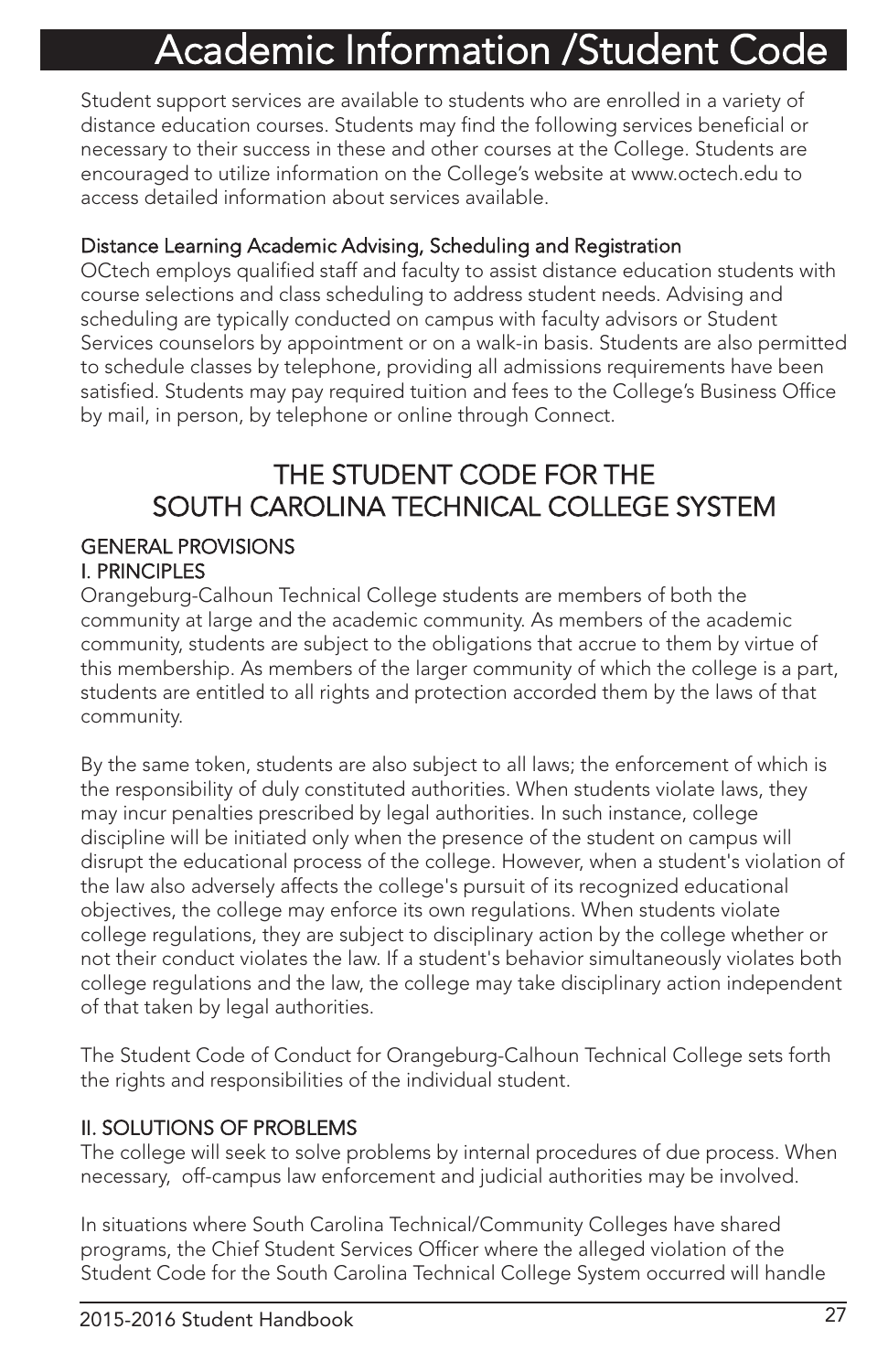the charges. A change of venue to the other college may be granted, based on the nature of the offense, provided it is agreed to by the Chief Student Services Officers of both colleges. Any sanctions imposed will apply across both colleges.

In situations where a student is dually enrolled in 2 or more South Carolina Technical/Community Colleges and is charged with a violation of the Student Code for the South Carolina Technical College System, the Chief Student Services Officer of the college where the alleged infraction occurred will handle the charges and the sanctions may apply at each college in which the student is enrolled.

#### III. DEFINITIONS

When used in this document, unless the content requires other meaning,

- A. "College" means Orangeburg-Calhoun Technical College or any college in the South Carolina Technical College System.
- B. "President" means the chief executive officer at Orangeburg-Calhoun Technical College
- C. "Administrative Officer" means anyone designated at the college as being on the administrative staff such as President, Vice President, Vice President for Student Services, Vice President for Academic Affairs, Vice President for Business Affairs.
- D. "Chief Student Services Officer" means the Administrative Officer at the College who has overall management responsibility for student services, or his/her designee.
- E. "Chief Academic Officer" means the Administrative Officer at the College who has overall management responsibility for academic programs and services, or his/her designee.
- F. "Student" means a person taking any course(s) offered by the college.
- G. "Instructor" means any person employed by the college to conduct classes.
- H. "Staff" means any person employed by the college for reasons other than conducting classes.
- I. "SGA" means Student Government Association or Student Advisory Board of the college.
- J. "Campus" means any place where the college conducts or sponsors educational, public service, or research activities.
- K. "Violation of Law" means a violation of a law of the United States or any law or ordinance of a state or political subdivision which has jurisdiction over the place in which the violation occurs.
- L. "Suspension" means a temporary separation of the college and student under specified conditions.
- M. "Expulsion" means permanent separation of the college and student.

#### Student Code

#### I. GENERAL RIGHTS OF STUDENTS

- A. Nondiscrimination-- There shall be no discrimination in any respect by the college against a student, or applicant for admission as a student, based on race, color, age, religion, national origin, sex or disability.
- B. Freedom of Speech and Assembly-- Students shall have the right to freedom of speech and assembly without prior restraints or censorship subject to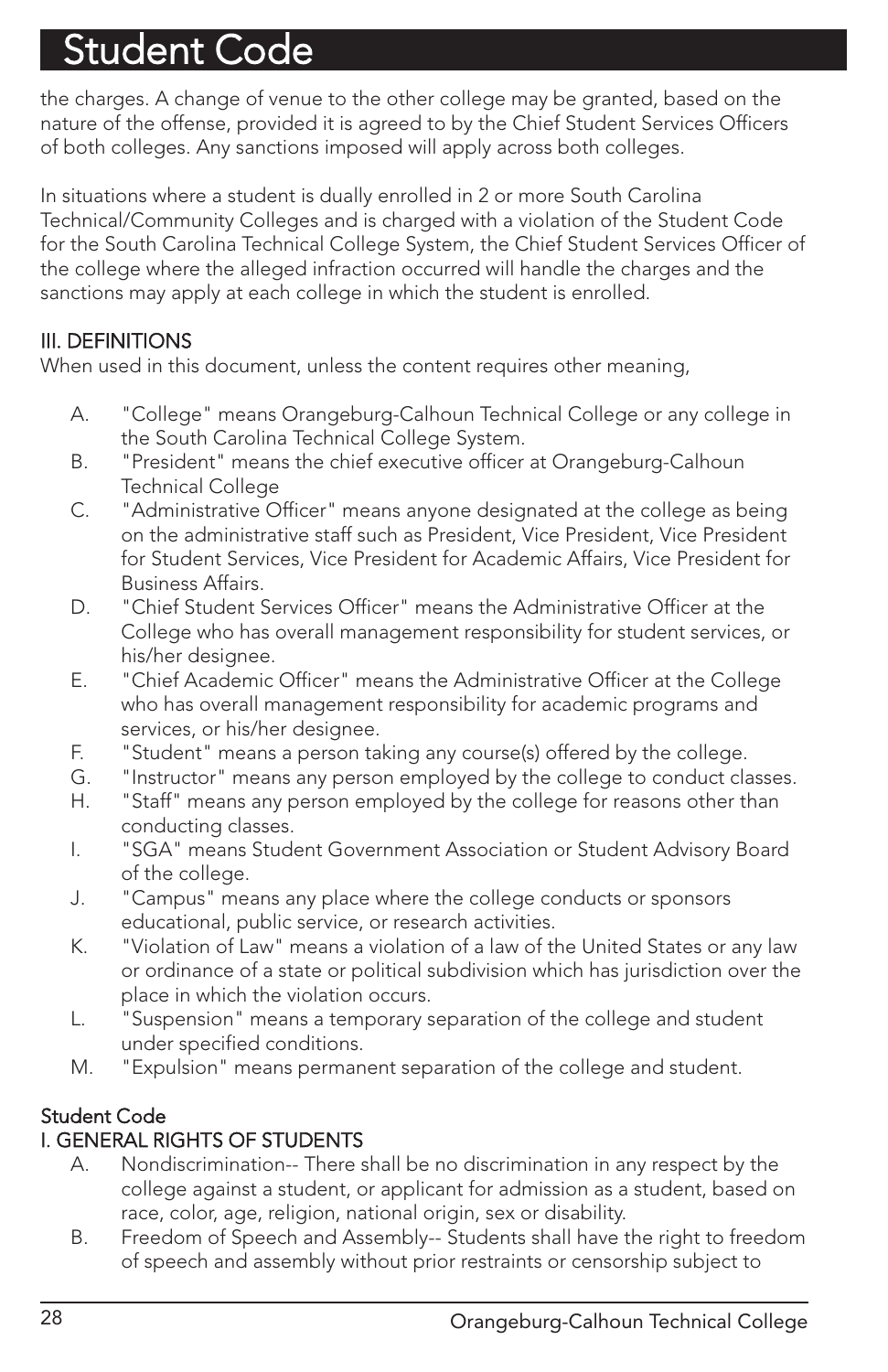clearly stated, reasonable, and nondiscriminatory rules and regulations regarding time, place, and manner.

Students desiring to conduct an assembly must submit a request to the President, or other designated college official, requesting a specific date, time, location, and manner no later than 15 working days prior to the date of the desired event. The request will be approved, amended, or denied no more than 10 working days prior to the desired event.

- C. Freedom of the Press-- In official student publications, they are entitled to the constitutional right of freedom of the press, including constitutional limitations on prior restraint and censorship. To ensure this protection, the college shall have an editorial board with membership representing SGA, faculty, and administration. Each college has the responsibility of defining the selection process for its editorial board. The primary responsibility of the board shall be to establish and safeguard editorial policies.
- D. Protection Against Unreasonable Searches and Seizures-- Students are entitled to the constitutional right to be secure in their persons, dwellings, papers, and effects against unreasonable searches and seizures. College security officers or administrative officers may conduct searches and seizures only as authorized by law.
- E. Student Representation in College Governance-- Students should be represented on campus committees that have the following duties:
	- 1. To propose policy that affects student activities and conduct.
	- 2. To make policy decisions on such matters.
	- 3. To implement policy.
- F. Classroom Behavior-- Discussion and expression of all views relevant to the subject matter is recognized as necessary to the educational process, but students have no right to interfere with the freedom of instructors to teach or the rights of other students to learn.

The instructor sets the standards of behavior acceptable in the classroom by announcing these standards early in the term. If a student behaves disruptively in class after the instructor has explained the unacceptability of such conduct, the instructor may dismiss the student for the remainder of that class period.

The instructor shall initiate a discussion with the student to resolve the issue prior to the next class meeting. A further disruption by the student may result in a second dismissal and referral in writing by the faculty member to the Chief Student Services Officer. These procedures for classroom behavior do not limit the action that may be taken for proscribed conduct under Section III herein and instructors may dismiss students from class for the remainder of the class period for such conduct. Students remain subject to other sanctions hereunder for such conduct.

G. Evaluation and Grading-- Instructors will follow the announced standards in evaluating and grading students.

Grades are awarded for student academic performance. No grade will be reduced as a disciplinary action for student action or behavior unrelated to academic achievement.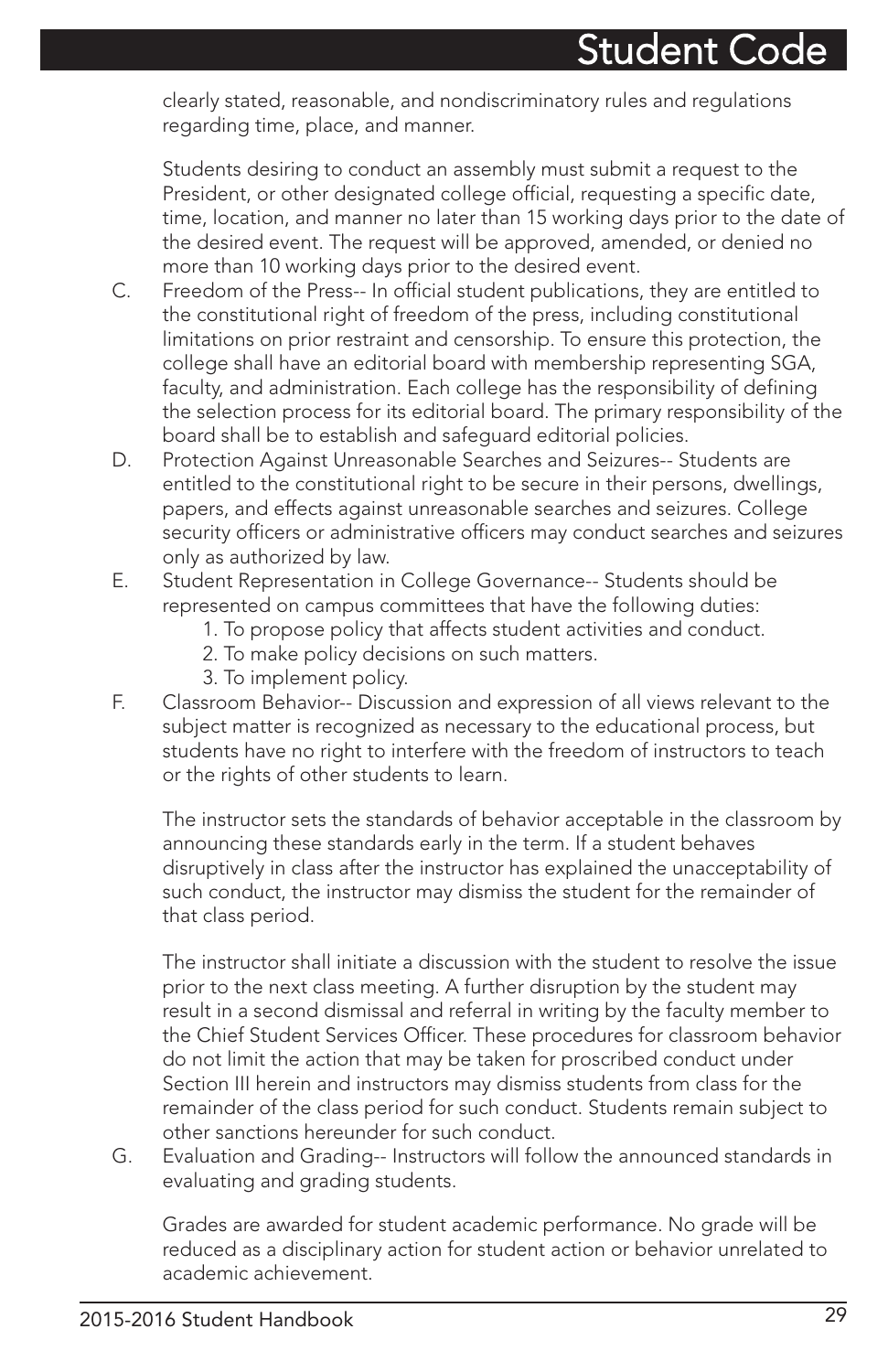- H. Privacy-- Information about individual student views, beliefs, and political associations acquired by instructors, counselors, or administrators in the course of their work is confidential. It can be disclosed to others only with prior written consent of the student involved or under legal compulsion.
- I. Records
	- 1. General

The student records office will maintain and safeguard student records. All official student and former student records are private and confidential and shall be preserved by the college. Separate record files may be maintained for the following categories:

- academic,
- medical
- psychiatric and counseling
- placement
- financial aid
- disciplinary
- financial
- veterans affairs
- 2. Confidentiality of Records

Before information in any student file may be released to anyone, the student must give prior written consent except in those instances stated below:

- a. To instructors and administrators for legitimate educational purposes.
- b. To accrediting organizations to carry out their functions.
- c. To appropriate parties to protect the health and safety of students or other individuals in emergencies with the understanding that only information essential to the emergency situation will be released.
- d. The Chief Student Services Officer may release directory information as authorized by the college through federal and state privacy legislation.
- e. If the inquirer has a court order, the Chief Student Services Officer or someone designated by that official will release information from the student's file.
- 3. Disciplinary Records

Records of disciplinary action shall be maintained in the office of the Chief Student Services Officer. No record of disciplinary action shall be entered or made on the student's academic records.

4. Treatment of Records after Student Graduation or Withdrawal. When students withdraw or graduate from a technical/community college, their records shall continue to be subject to the provisions of this code.

#### II. STUDENT GOVERNMENT AND STUDENT ORGANIZATIONS

A. Student Government, Student Advisory Boards and Student Organizations The college Student Government/Advisory Association's constitution, as approved by the area commission, establishes the governance structure for students at a college. Amendments to the constitution require approval as stipulated in each Student Government Association constitution.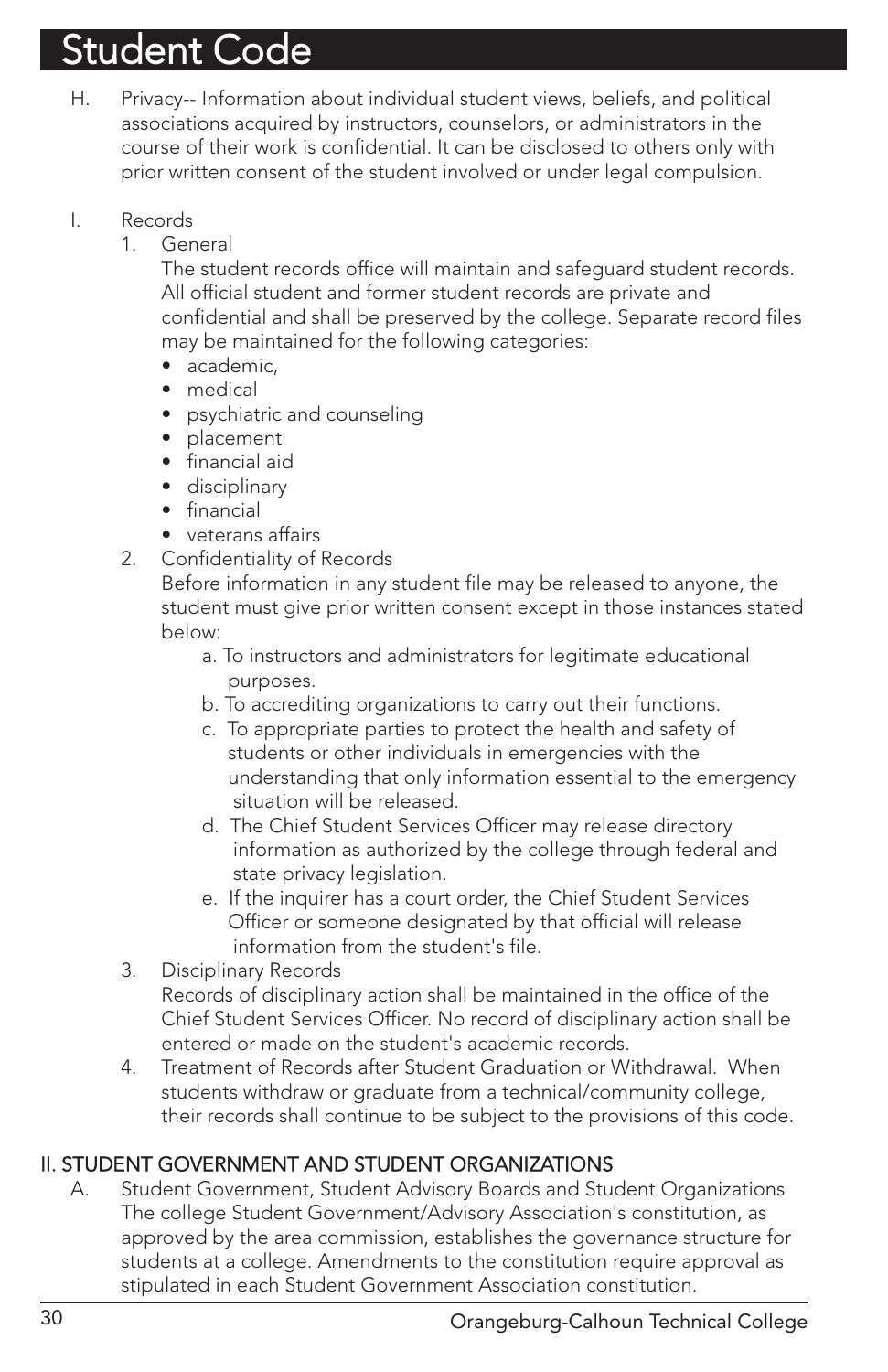#### B. Student Organizations

An essential prerequisite for a student organization to be approved is that it has educational importance and that its objectives be clearly explained in a proposed charter.

The formation of organizations strictly as social clubs should be discouraged. Prior to consideration for approval as an organization, an organization constitution or bylaws must be prepared, and a person must be identified who is willing to serve as advisor, and the names of charter members must be submitted.

#### III. PROSCRIBED CONDUCT

#### A. General

Certain conduct is proscribed and upon violation of such proscriptions, a student shall be subject to one or more of the sanctions specified in Section IV.D.2.c. However, it is expected that the more severe sanctions of suspension and expulsion will be imposed sparingly and only for more extreme or aggravated violations or for repeated violations.

B. Abuse of Privilege of Freedom of Speech or Assembly No student, acting alone or with others, shall obstruct or disrupt any teaching, administrative, disciplinary, public service, research, or other activity authorized or conducted on the campus of the college or any other location where such activity is conducted or sponsored by the college. This disruption does not necessarily have to involve violence or force for the student to face disciplinary actions. In addition to administrative action, any person who violates the law will be turned over to the appropriate authorities.

In the event of illegal or disruptive activity on a college campus, the Chief Student Services Officer or other administrative officer will request those involved either to leave the campus or abide by regulations governing uses of, or presence on, the campus. The Chief Student Services Officer or other official will further announce that failure to disperse will result in enforcement of Section 16- 17-420 of the South Carolina Code of Laws pertaining to illegal or disruptive activity on a college campus. According to South Carolina law, "It shall be unlawful for any person willfully or unnecessarily:

- 1. to interfere with or disturb in any way or in any place the students or teachers of any school or college in this state
- 2. to enter upon any such school or school premises,
- 3. to loiter around the premises, except on business, without the permission of the principal or president in charge, or
- 4. to act in an obnoxious manner thereon." (Section 16-17-420 part 2 of South Carolina Code of Laws).

#### C. Academic Misconduct

All forms of academic misconduct including, but not limited to, cheating on tests, plagiarism, collusion, and falsification of information will call for discipline. Alleged violations will be handled according to the procedures presented in Section IV.B.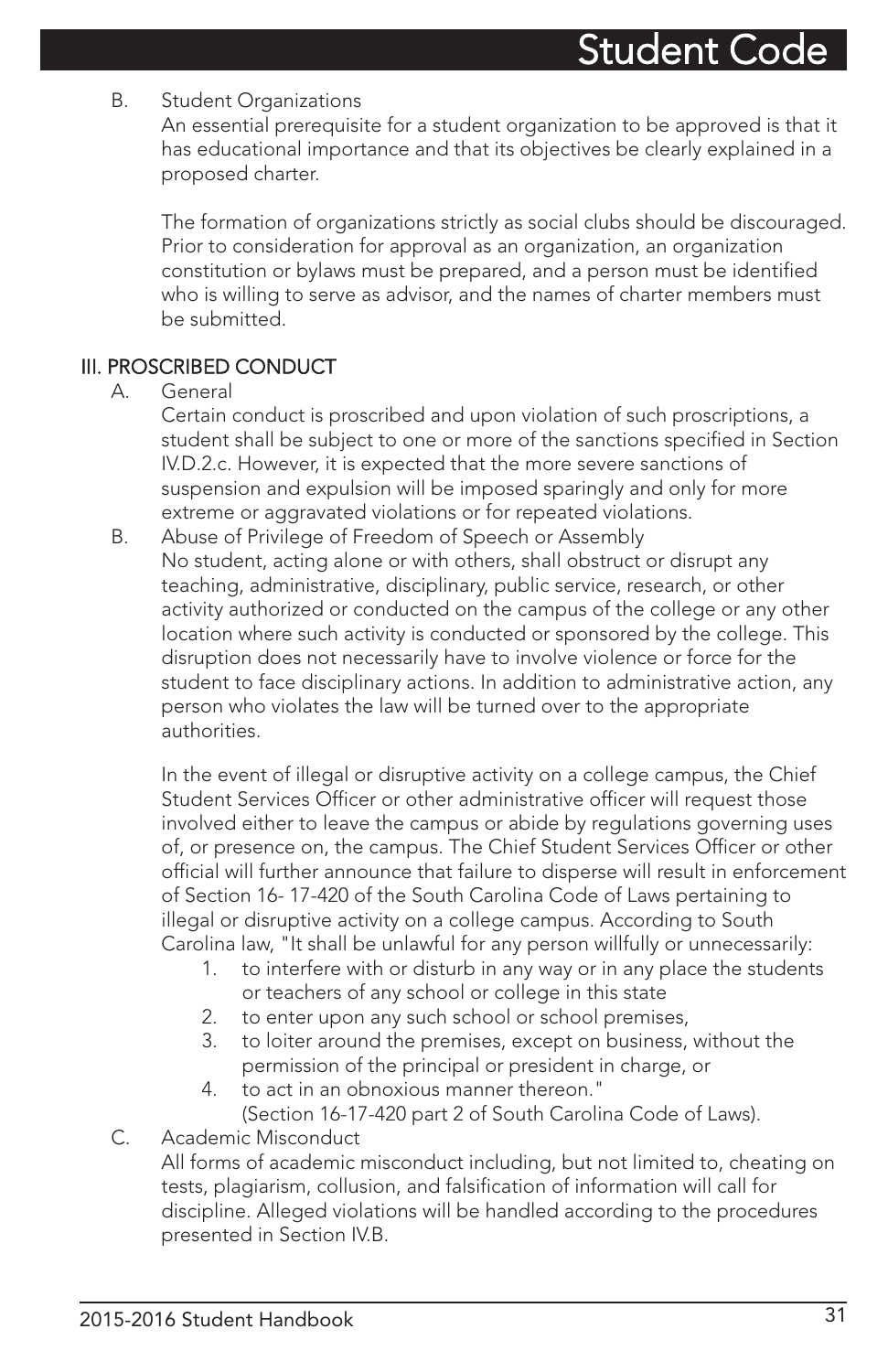- 1. Cheating on tests is defined to include the following:
	- a. Copying from another student's test or answer sheet.
	- b. Using materials or equipment during a test not authorized by the person giving the test.
	- c. Collaborating with any other person during a test without permission.
	- d. Knowingly obtaining, using, buying, selling, transporting, or soliciting in whole or in part the contents of a test prior to its administration.
	- e. Bribing or coercing any other person to obtain tests or information about tests.
	- f. Substituting for another student, or permitting any other person to substitute for oneself.
	- g. Cooperating or aiding in any of the above.
- 2. "Plagiarism" is defined as the appropriation of any other person's work and the unacknowledged incorporation of that work in one's own work.
- 3. "Collusion" means knowingly assisting another person in an act of academic dishonesty.
- 4. "Fabrication" is defined as falsifying or inventing information in such academic exercises as reports, laboratory results, and citations to the sources of information.
- D. Falsification of information, and other unlawful acts, with intent to deceive is defined as:
	- 1. Forgery, alteration, or misuse of college documents, records, or identification cards.
	- 2. Destruction of evidence with the intent to deny its presentation to the appropriate hearing or appeals panel when properly notified to appear.
- E. Infringement of rights of others is defined to include, but not limited to, the following:
	- 1. Physical or verbal abuse inflicted on another person.
	- 2. Severe emotional distress inflicted upon another person.
	- 3. Theft, destruction, damage, or misuse of the private property of members of the college community or non-members of the college community occurring on campus or off campus during any college approved activity.
	- 4. Sexual harassment inflicted on another person. This is defined as sexual discrimination where the harassing conduct created a hostile environment. Therefore, unwelcome sexual advances, request for sexual favors, and other verbal or physical conduct of a sexual nature constitutes sexual harassment when the conduct is sufficiently severe, persistent, or pervasive to limit an individual's ability to participate in or benefit from the education program, or to create a hostile or abusive educational environment.
	- 5. Stalking, defined as engaging in a course of conduct that would place a reasonable person in fear for their safety, and that has, in fact, placed an individual in such fear.
- F. Other unlawful acts which call for discipline include, but are not limited to: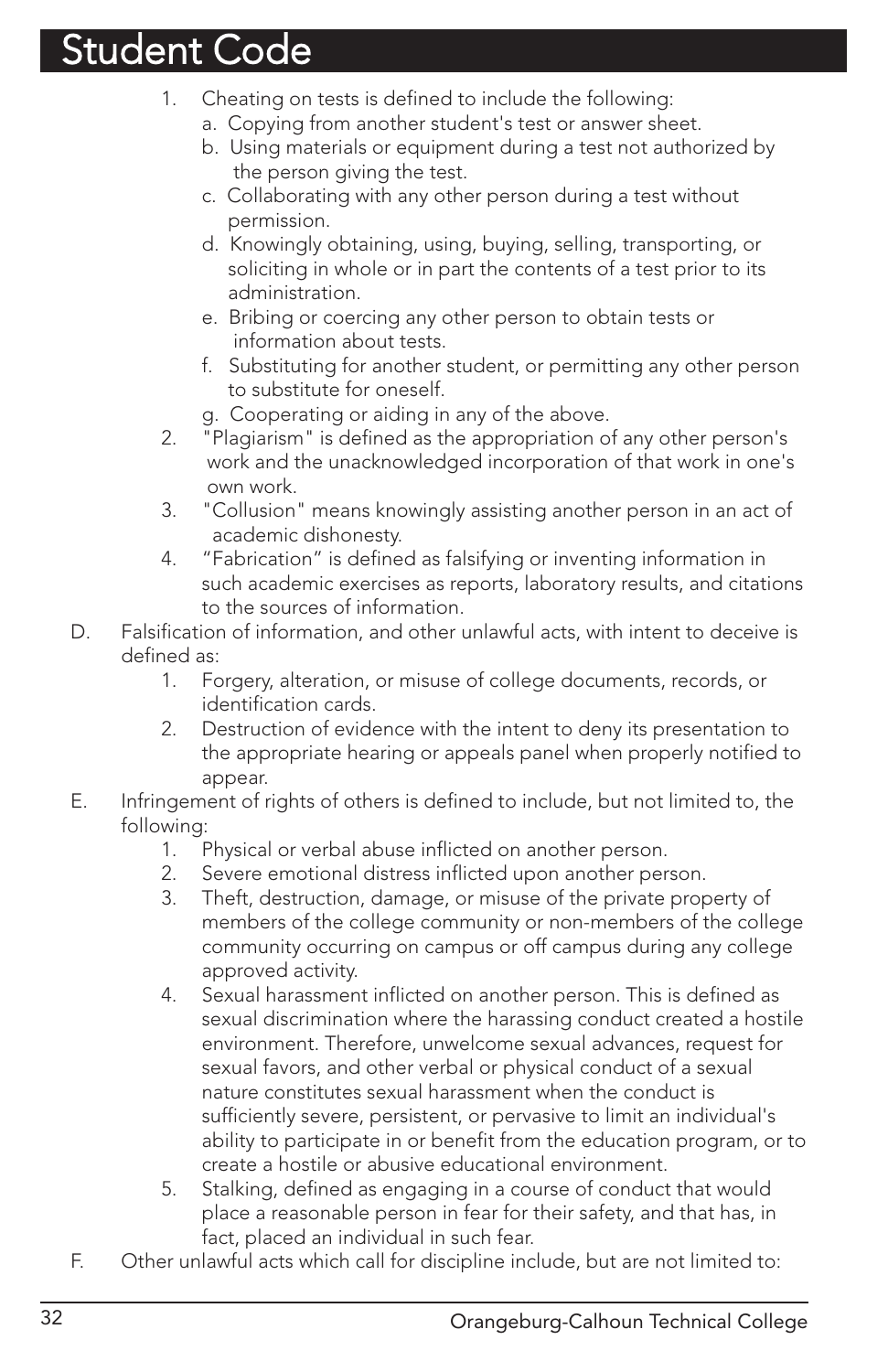- 1. Destruction, theft, damages, or misuse of college property occurring on or off campus.
- 2. Unauthorized entry upon the property of the college after closing hours.
- 3. Unauthorized presence in any college facility after hours.
- 4. Unauthorized possession or use of a key to any college facility or other property.
- 5. Possession or use on campus of any firearm or other dangerous weapon or incendiary device or explosive unless such possession or use has been authorized by the college.
- 6. Possession, use or distribution on campus of any narcotics, dangerous, or unlawful drugs as defined by the laws of the United States or the State of South Carolina.
- 7. Possession, use, or distribution on campus of any beverage containing alcohol.
- 8. Violation of institutional policies while on campus or off campus when participating in a college sponsored activity.
- 9. Violation of South Carolina and/or federal laws while on campus or off campus when participating in a college sponsored activity.
- 10. Engaging in any activity that disrupts the educational process of the college, interferes with the rights of others, or adversely interferes with other normal functions and services

#### IV. RULES OF STUDENT DISCIPLINARY PROCEDURE AND SANCTIONS

The sanctions that follow are designed to channel faculty, staff or student complaints against students for all matters excluding sexual violence or sexual harassment .

For complaints based on sexual harassment or sexual violence where another student is the accused, please refer to OCtech procedure "Addressing Alleged Acts of Sexual Violence and Sexual Harassment" (Procedure number 4.049.02)

For complaints based on sexual harassment or sexual violence where an employee of the college is the accused, please refer to OCtech procedure Non Discrimination and Anti-Harassment Sexual Harassment ( Procedure number 8.004.01)

Due process of law is essential in dealing with infractions of college regulations and state and federal statutes. Consequently, any disciplinary sanction imposed on a student or organization will follow the provisions of this code.

- A. Administrative Suspension
	- 1. If an act of misconduct threatens the health or well-being of any member of the academic community or seriously disrupts the function and good order of the college, an administrative officer may direct the student involved to cease and desist such conduct and advise the student that failing to cease and desist may result in immediate administrative suspension. If the student fails to cease and desist, or if the student's continued presence constitutes a danger, the President of the College, or his/her designee, may temporarily suspend the student from the college pending the outcome of a disciplinary hearing on the charge(s).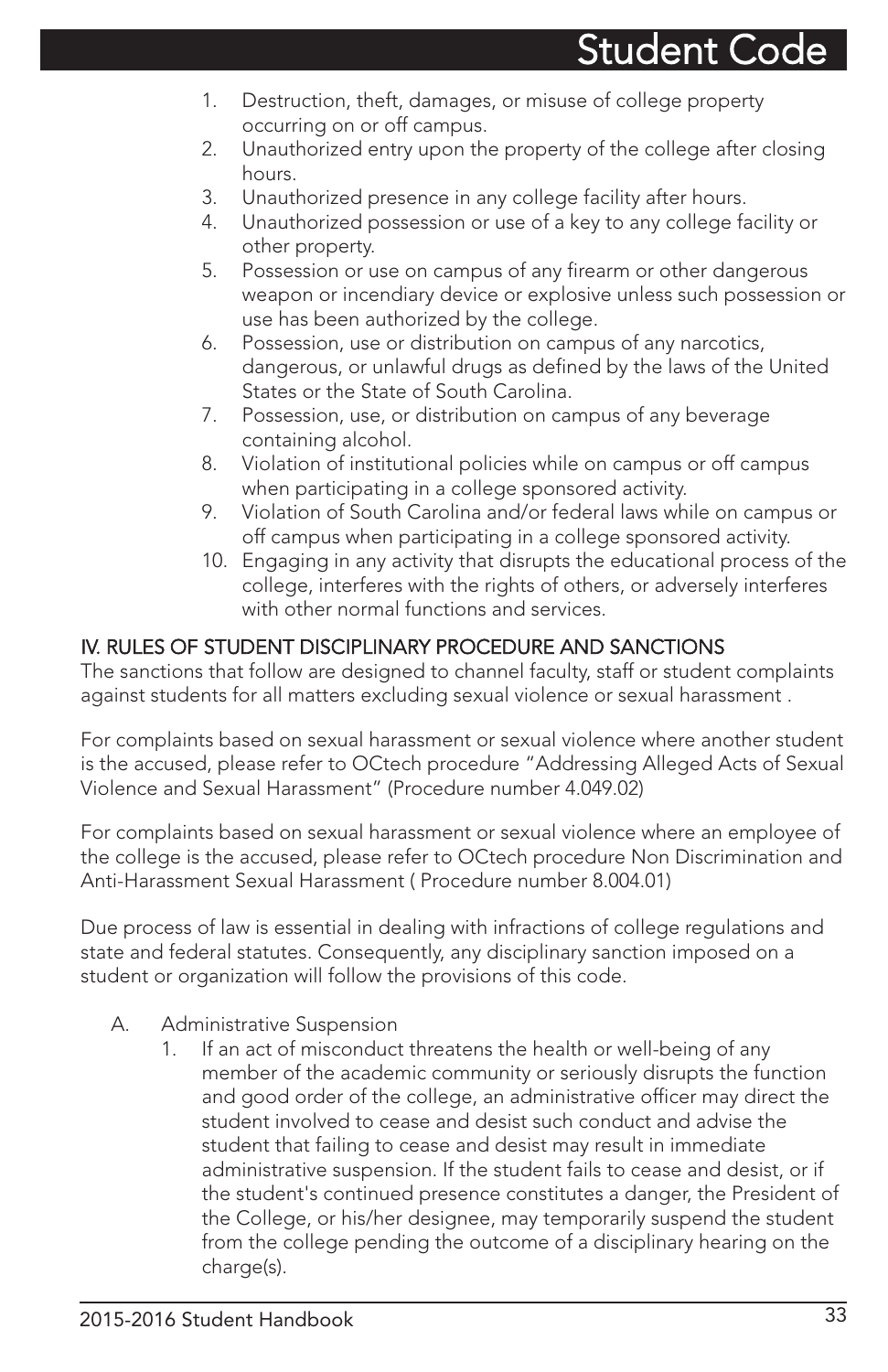- 2. The President, or his/her designee, shall notify the Chief Student Services Officer in writing about the nature of the infraction and the name of the student before 5:00 p.m. of the first class day following its imposition of the administrative suspension. The Chief Student Services will inform the student, in writing, about the decision. This written notice will be hand-delivered to the student or sent by certified mail within two working days of receiving the information from the President or his/her desianee.
- B. Academic Misconduct
	- 1. An instructor who has reason to believe that a student enrolled in his/her class has committed an act of academic misconduct must meet with the student to discuss this matter. The instructor must advise the student of the alleged act of academic misconduct and the information upon which it is based. The student must be given an opportunity to refute the allegation.
	- 2. If the instructor, after meeting with the student, determines that the student has engaged in academic misconduct as alleged, the instructor will inform the student about the decision and the academic sanction that will be imposed. The instructor may impose one of the following academic sanctions:
		- a. Assign a lower grade or score to the paper, project, assignment or examination involved in the act of misconduct.
		- b. Require the student to repeat or resubmit the paper, project, assignment, or examination involved in the act of misconduct.
		- c. Assign a failing grade for the course.
		- d. Require the student to withdraw from the course.
	- 3. If the student is found responsible for the academic misconduct, within five working days of the meeting, the instructor will submit a written report about the incident and the sanction imposed to the Chief Academic Officer.
	- 4. The Chief Academic Officer, or designee, will send a letter to the student summarizing the incident, the finding, the terms of the imposed sanction, and informing the student that he/she may appeal the decision and/or the sanction by submitting a written request to the Chief Academic Officer within seven working days of the date of the Chief Academic Officer's letter
	- 5. If the student requests an appeal, the Chief Academic Officer, or designee, will schedule a time for the meeting. The Chief Academic Officer, or designee, will send a certified letter to the student. In addition to informing the student that the Chief Academic Officer, or designee, will hear the appeal, this letter must also contain the following information:
		- a. A restatement of the charges
		- b. The time, place, and location of the meeting
		- c. A list of witnesses that may be called
		- d. A list of the student's procedural rights. These procedural rights are presented in of the Student Code and Grievance Procedure, Section V. A. 1.e.
	- 6. On the basis of the information presented at the appeal, the Chief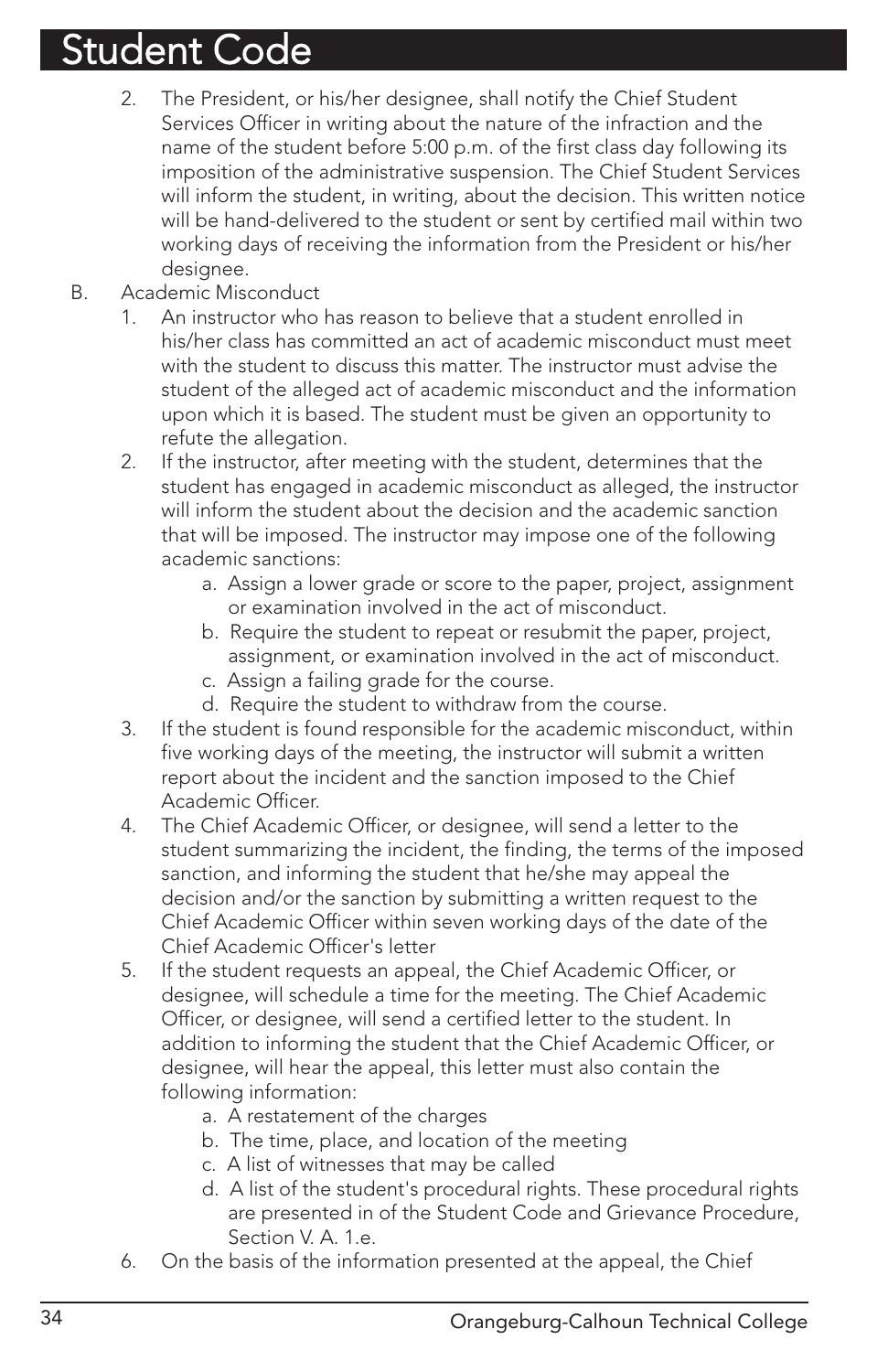Academic Officer, or designee, will render one of the following decisions:

- a. Accept the decision and the sanction imposed by the instructor
- b. Accept the instructor's decision but impose a less severe sanction
- c. Overturn the instructor's decision
- 7. The Chief Academic Officer, or designee, will send the student a letter within two working days of the meeting. This letter will inform the student of the decision and inform the student that the decision can be appealed to the President of the College by sending a letter detailing the reasons for the appeal to the President's Office within five working days.
- 8. After receiving the student's request, the President will review all written materials relating to this incident and render one of the following decisions. The President's decision is final and cannot be appealed further.
	- a. Accept the decision and the sanction imposed
	- b. Accept the decision but impose a less severe sanction
	- c. Overturn the decision
	- d. Remand the case to the Student Appeals Committee to re-hear the case according to the procedures listed in section IV. D and section V.
- C. Student Misconduct
	- 1. A charge involving a student infraction must be filed in writing at the office of the Chief Student Services Officer within 5 working days after the alleged infraction or after such infraction becomes known to an administrative officer of the college.
	- 2. Within 5 working days after the charge is filed, the Chief Student Services Officer, or designee, shall complete a preliminary investigation of the charge and schedule immediately a meeting with the student. After discussing the alleged infraction with the student, the Chief Student Services Officer, or designee, may act as follows:
		- a. Drop the charges.
		- b. Impose a sanction consistent with those shown in Section IV.D.2.c, Student Appeals Committee.
		- c. Refer the student to a college office or community agency for services.
	- 3. The decision of the Chief Student Services Officer, or designee, shall be presented to the student in writing within 5 working days following the meeting with the student. In instances where the student cannot be reached to schedule an appointment, or where the student refuses to cooperate, the Chief Student Services Officer, or designee, shall send a certified letter to the student's last known address, providing the student with a list of the charges, the Chief Student Services Officer's, or designee's decision, and instructions governing the appeal process.
	- 4. A student who disagrees with the decision may request a hearing before the Student Appeals Committee. This request must be submitted within 2 working days after receipt of the decision unless a request is made and approved for an extension of time. The Chief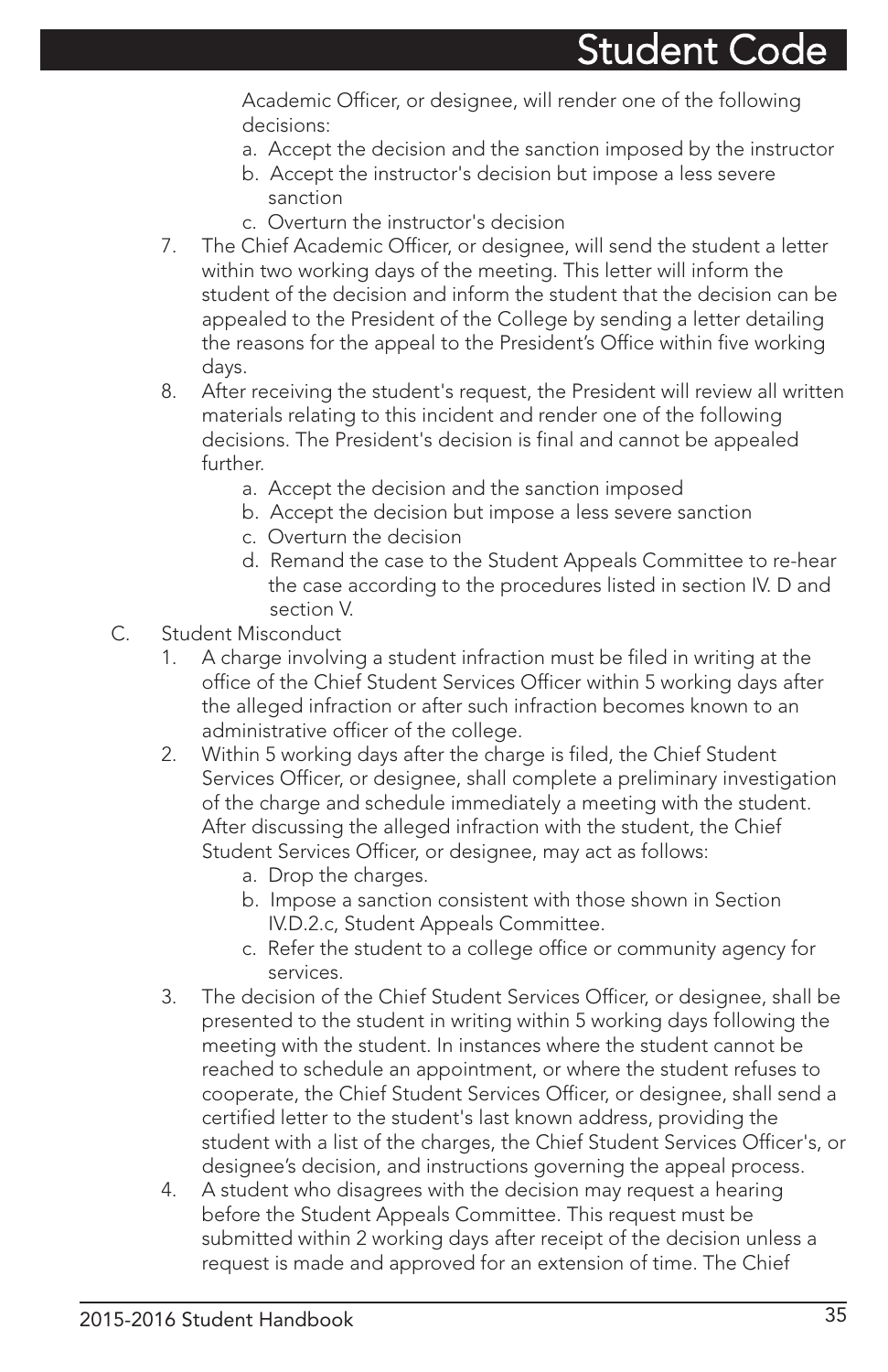Student Services Officer shall refer the matter to the Committee together with a report of the nature of the alleged misconduct, the name of the complainant, the name of the student against whom the charge has been filed, and the relevant facts revealed by the preliminary investigation.

D. The Student Appeals Committee

Each college shall have a Student Appeals Committee (hereafter referred to as the Committee) to consider the case of a student who declines to accept the findings of the Chief Student Services Officer. The hearing shall be held within 15 working days after the student has officially appealed the decision of the Chief Student Services Officer.

- 1. Membership of the Committee shall be composed of the following:
	- a. Three faculty members appointed by the Chief Academic Officer and approved by the President.
	- b. Three student members appointed by the appropriate student governing body and approved by the President.
	- c. One member of the Student Services staff appointed by the Chief Student Services Officer and approved by the President.
	- d. The Chief Student Services Officer serves as an ex officio nonvoting member of the Committee.
	- e. The chair shall be appointed by the President from among the membership of the Committee. Ex officio members of the committee may not serve as the chair of the committee.
- 2. Functions of the Committee are described as follows:
	- a. To hear an appeal from a student charged with an infraction that may result in disciplinary action.
	- b. To hand down a decision based only on evidence introduced at the hearing.
	- c. To provide the student defendant with a statement of the committee's decision including findings of fact and if applicable, to impose one or more of the following sanctions:
		- 1.) Academic Misconduct
			- a.) Assign a lower grade or score to the paper, project, assignment or examination involved in the act of misconduct.
			- b.) Require the student to repeat or resubmit the paper, project, assignment, or examination involved in the act of misconduct.
			- c.) Assign a failing grade for the course.
			- d.) Require the student to withdraw from the course.
		- 2.) Student Misconduct
			- a.) A written reprimand.
			- b.) An obligation to make restitution or reimbursement.
			- c.) A suspension or termination of particular student privileges.
			- d.) Disciplinary probation.
			- e.) Suspension from the college.
			- f.) Expulsion from the college.
			- g.) Any combination of the above.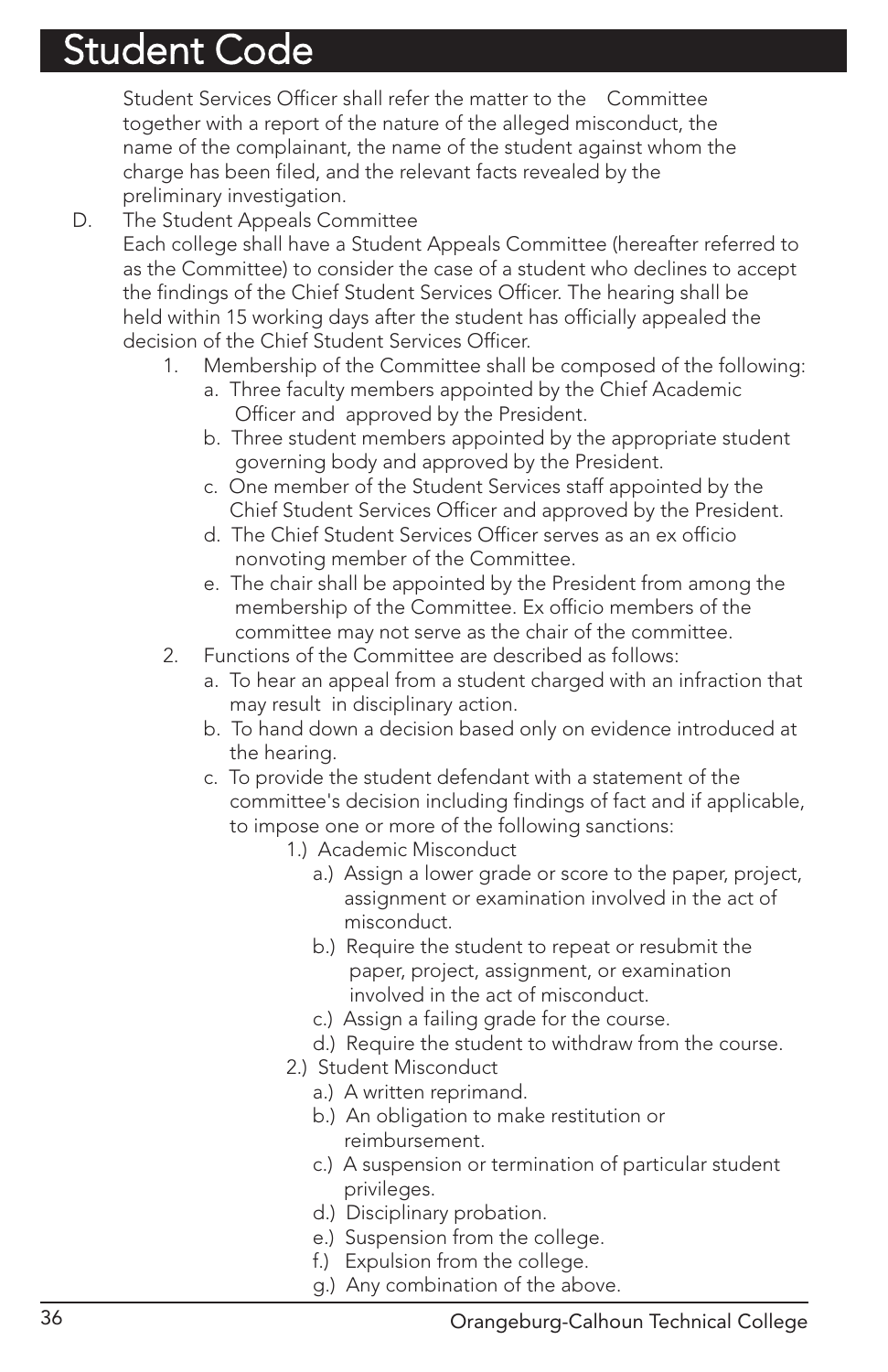#### V. PROCEDURES FOR HEARINGS BEFORE THE STUDENT APPEALS COMMITTEE

- A. Procedural Duties of the Chief Student Services Officer
	- 1. At least 7 working days prior to the date set for hearing before the Committee, the Chief Student Services Officer shall send written notice to all involved and a certified letter to the student's last known address providing the student with the following information:
		- a. A restatement of the charge or charges.
		- b. The time and place of the hearing.
		- c. A list of all witnesses who might be called to testify.
		- d. The names of Committee members.
		- e. A statement of the student's basic procedural rights. These rights follow:
			- 1.) The right to counsel. The role of the person acting as counsel is solely to advise the student. The counsel shall not address the Committee. The student will be responsible for paying any fees charged by his/her counsel.
			- 2.) The right to produce witnesses on one's behalf.
			- 3.) The right to request, in writing, that the President disqualify any member of the committee for prejudice or bias. (At the discretion of the President, reasons for disqualification may be required.) A request for disqualification, if made, must be submitted at least 2 working days prior to the hearing. If such disqualification occurs, the appropriate nominating body shall appoint a replacement to be approved by the president.
			- 4.) The right to present evidence. The Committee may determine as to what evidence is admissible.
			- 5.) The right to know the identity of the person(s) bringing the charge(s).
			- 6.) The right to hear witnesses on behalf of the person bringing the charges.
			- 7.) The right to testify or to refuse to testify without such refusal being detrimental to the student.
			- 8.) The right to appeal the decision of the Committee to the President who will review the official record of the hearing. The appeal must be in writing and it must be made within 7 working days after receipt of the decision.
	- 2. On written request of the student, the hearing may be held prior to the expiration of the 7 day advance notification period, if the Chief Student Services Officer concurs with this change.
- B. The Conduct of the Committee Hearings
	- 1. Hearings before the Committee shall be confidential and shall be closed to all persons except the following:
		- a. The student and the person who initiated the charges; however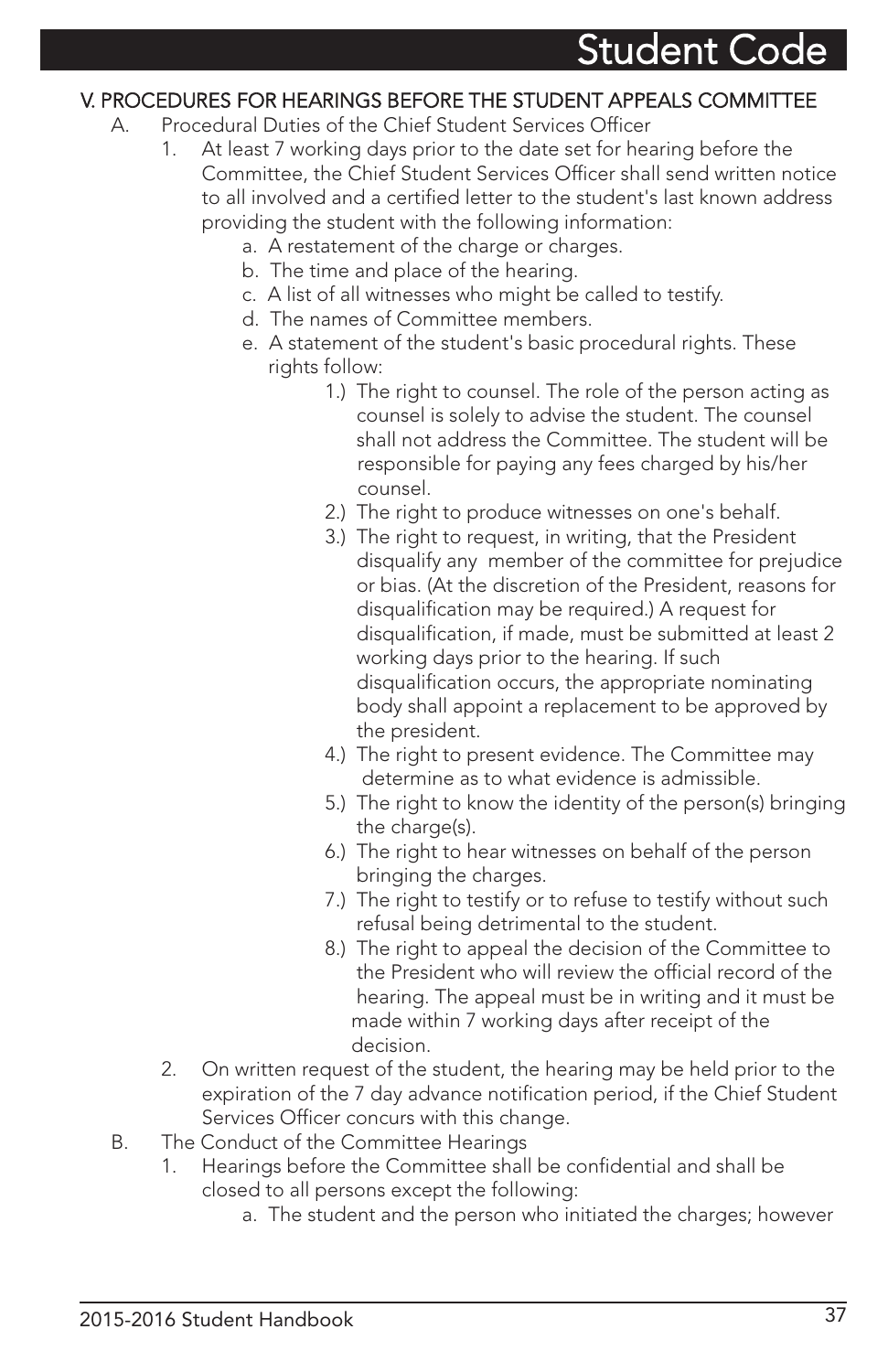the hearing may be conducted without either party present if either party ignores the notice of the hearing and is absent without cause.

- b. Counsels for the student and the college.
- c. A person, mutually agreed upon by the student and the Committee, to serve in the capacity of recorder.
- d. Witnesses who shall:
	- 1.) Give testimony singularly and in the absence of other witnesses.
	- 2.) Leave the committee meeting room immediately upon completion of the testimony.
- 2. The Committee shall have the authority to adopt supplementary rules of procedure consistent with this code.
- 3. The Committee shall have the authority to render written advisory opinions concerning the meaning and application of this code.
- 4. The conduct of hearings before this Committee is unaffected by charges of local,state, or federal authorities against the student for acts that are the same, or similar to, charges of misconduct to be heard by the Committee. Two separate jurisdictions are involved in such cases. Therefore, hearings may be held and decisions rendered independent of any resolution by the court system.
- 5. In addition to written notes, the hearing may be tape recorded, except for the Committee's deliberations. After the conclusion of the hearing, the tape will be kept in the office of the Chief Student Services Officer. The student may listen to the tape of his/her hearing under the supervision of the Chief Student Services Officer or designee. The student is not entitled to a copy of the tape or a written transcript of the hearing.
- 6. Upon completion of a hearing, the Committee shall meet in executive session to determine concurrence or non-concurrence with the original finding and to impose sanctions, if applicable.
- 7. Decisions of the Committee shall be made by majority vote.
- 8. Within 2 working days after the decision of the Committee, the Chairperson shall send a certified letter to the student's last known address providing the student with the committee's decision and a summary of the rationale for the decision.

#### C. Appeal to the President

- When the student appeals to the President, the President, whose decision is final, shall have the authority to:
- 1. Receive from the student an appeal of the Committee's decision.
- 2. Review the findings of the proceedings of the Committee.
- 3. Hear from the student, the Chief Student Services Officer, and the members of the Committee before ruling on an appeal.
- 4. Approve, modify, or overturn the decision of the Committee.
- 5. Inform the student in writing of the final decision within 10 working days of the receipt of the appeal.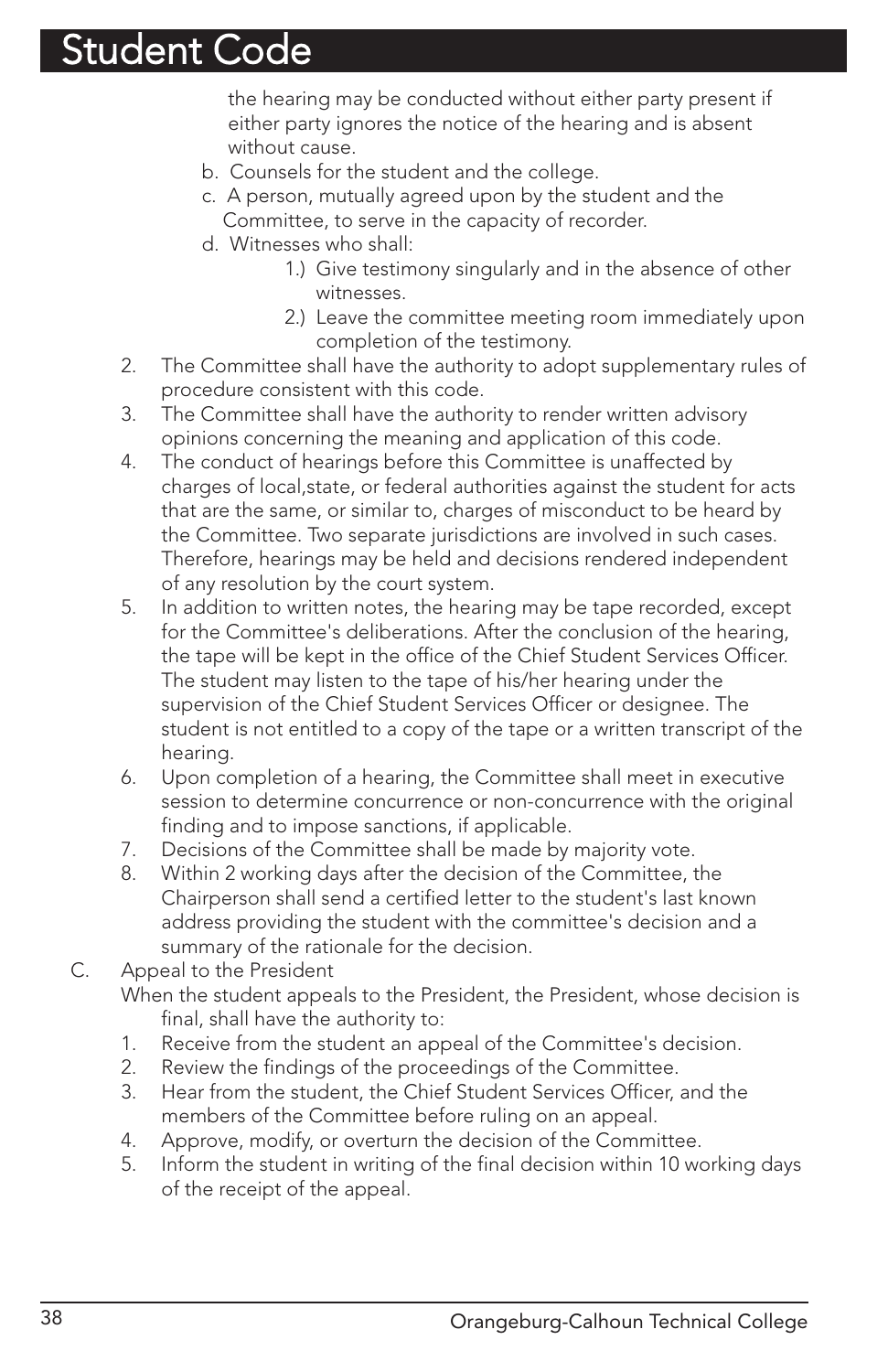#### The Student Grievance Procedure I. PURPOSE

The purpose of the student grievance procedure is to provide a system to channel and resolve student complaints against an OCtech employee concerning decisions made or actions taken. A decision or action can be grieved only if it involves a misapplication of a college's policies, procedures, or regulations, or a state or federal law. This procedure may not be used in the following instances: 1) to grieve a claim against a college employee for any matter unrelated to the employee's role or position at the college; 2) for complaints or appeals of grades awarded in a class or for an assignment, unless the complaint is based upon alleged discrimination on the basis of age, gender, race, disability or veteran's status; or 3) to grieve a decision for which other grievance or appeal procedures exist (e.g., appeal of a disciplinary case, a residency appeal, a financial aid appeal, FERPA grievances, transfer credit evaluations, etc.).

The student filing the grievance must have been enrolled at the college at the time of decision or action being grieved and must be the victim of the alleged mistreatment. A grievance cannot be filed on behalf of another person.

For complaints based on sexual harassment or sexual violence where another student is the accused, please refer to OCtech procedure "Addressing Alleged Acts of Sexual Violence and Sexual Harassment" (Procedure number 4.049.02)

For complaints based on sexual harassment or sexual violence where an employee of the college is the accused, please refer to OCtech procedure Non-Discrimination and Anti-Harassment ( Procedure number 8.004.01)

#### II. DEFINITIONS

When used in this document, unless the content requires other meaning,

- A. "College" means Orangeburg-Calhoun Technical College (OCtech)
- B. "President" means the chief executive officer of Orangeburg-Calhoun Technical College
- C. "Administrative Officer" means anyone designated at the college as being on the administrative staff, such as the President, Chief Academic Officer, Chief Student Services Officer, etc.
- D. "Chief Student Services Officer" means the Administrative Officer at the College who has overall management responsibility for student services or his/her designee.
- E. "Chief Academic Officer" means the Administrative Officer at the College who has overall management responsibility for academic programs and services or his/her designee.
- F. "Student" means a person taking any course(s) offered by OCtech.
- G. "Instructor" means any person employed by the college to conduct classes.
- H. Staff" means any person employed by the college for reasons other than conducting classes.
- I. "Campus" means any place where the college conducts or sponsors educational, public service, or research activities.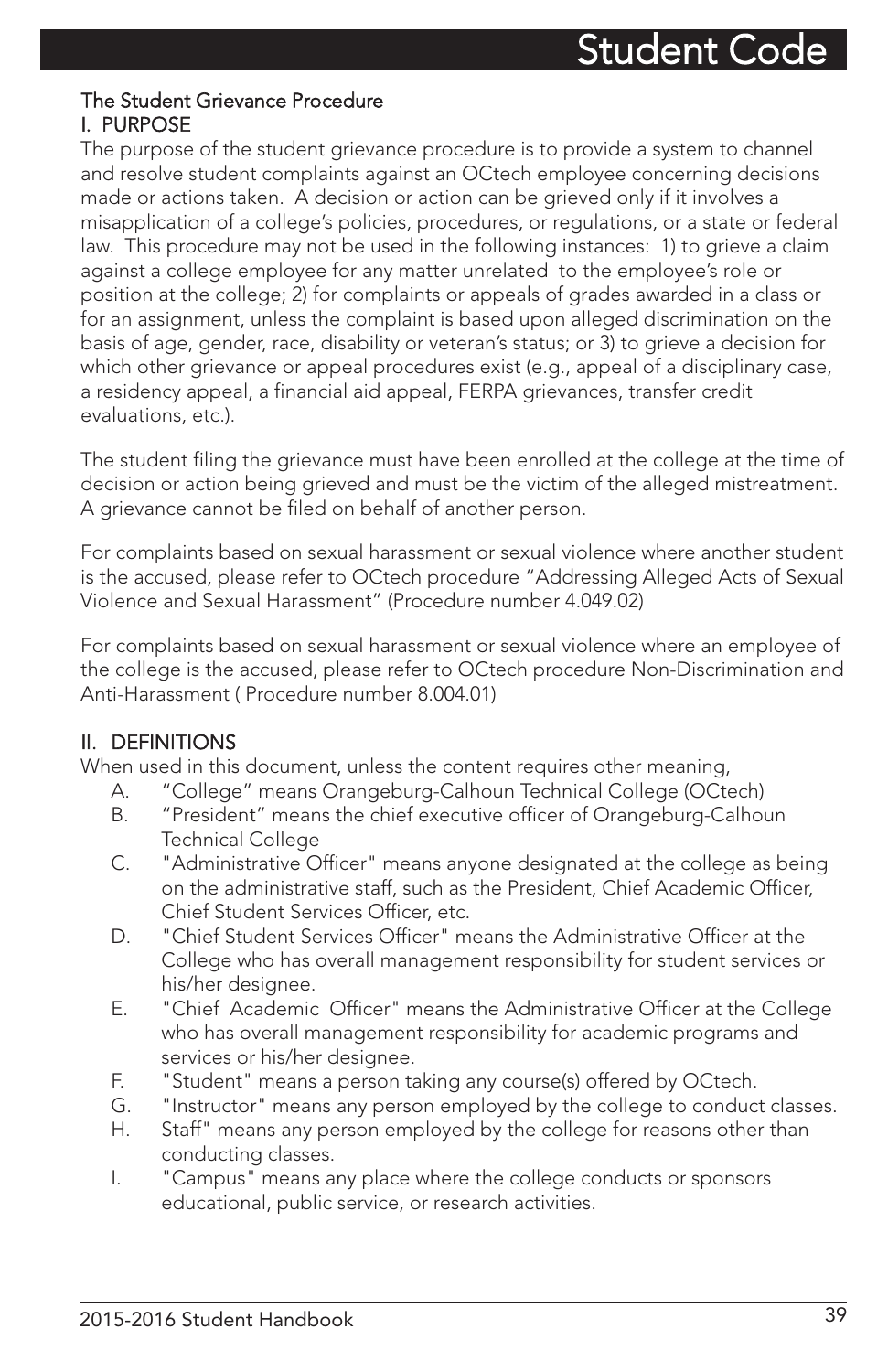#### III. GRIEVANCE PROCESS

#### A. Filing a Complaint

This procedure must be initiated by the student within sixty days of becoming aware of the decision, action, or event giving rise to the grievance. This time limit may be extended by the OCtech official having jurisdiction over the grievance, if the student requests an extension within the sixty day period.

Before initiating the Student Grievance process, a student could go to the college employee who originated the alleged problem and attempt to resolve the matter informally. If the student is not satisfied with the outcome of this meeting or if the student prefers to ignore this step, then the student may file a written complaint and initiate the grievance process. This written complaint should describe the decision or action that is being grieved, the date of the decision or action, and the college employee(s) involved in the decision or action.

- 1. Written complaints about alleged discrimination on the basis of age, gender, race, disability or veteran's status and written complaints about alleged sexual harassment shall be submitted to the OCtech Office of Human Resources Director who is the designated Section 504, Title II, and Title IX compliance Officer.
- 2. Written complaints about decisions and actions not related to discrimination on the basis of age, gender, race, disability, veteran's status, or sexual harassment shall be submitted to the college's Chief Student Services Officer.
- 3. Any written complaint naming the college's President as the person whose alleged action or decision originated the problem shall be submitted to the Chairperson of the OCtech Area Commission.
- 4. For complaints based on sexual harassment or sexual violence where another student is the accused, please refer to OCtech procedure "Addressing Alleged Acts of Sexual Violence and Sexual Harassment" (Procedure number 4.049.02)
- 5. For complaints based on sexual harassment or sexual violence where an employee of the college is the accused, please refer to OCtech procedure Non Discrimination and Anti-Harassment Sexual Harassment (Procedure number 8.004.01)
- B. Pre-Hearing

The person receiving the student's written complaint will send a written acknowledgement to the student no later than two instructional weekdays after receiving the written complaint.

The person receiving the complaint will forward the complaint to the immediate supervisor of the employee named in the complaint no later than two instructional weekdays days after it has been received. When the President is named in the complaint, the Chairperson of the OCtech Area Commission will be the immediate supervisor.

As a part of the effort to resolve the matter, the supervisor will consult, as needed, with the employee named in the complaint, the student filing the complaint, and Chief Administrative Officer of the division or component concerned.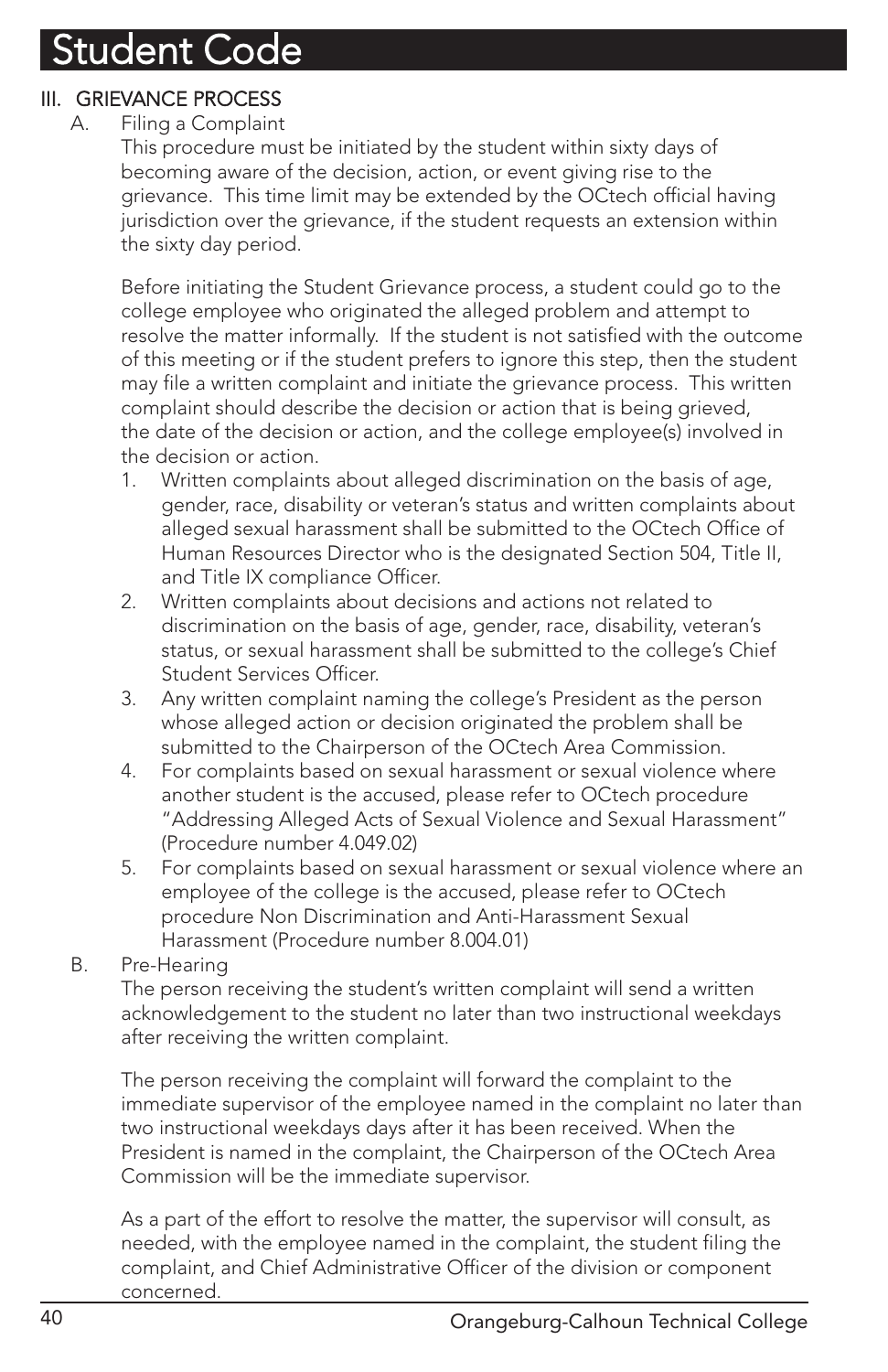The supervisor shall respond in writing to the student within ten instructional weekdays of receipt of the complaint. The response, sent by certified mail, shall include a summary of the findings and, as needed propose the steps that shall be taken to resolve the complaint. If the student does not agree with the proposed resolution, the student may request to have the complaint heard by the Student Grievance Committee. When the President is named in the complaint, an ad hoc committee of OCtech Area Commission members will be convened to hear the student's complaint.

- C. Student Grievance Hearing
	- 1. Requesting a Hearing
		- a. The student must submit a written request for a Grievance Hearing to the Chief Student Services Officer within five instructional weekdays after receiving the supervisor's written response and no later than fifteen instructional days after the supervisor sent the summary of findings. The request must include a copy of the student's original written complaint, a statement describing why the supervisor's response was unsatisfactory, and a copy of the supervisor'sresponse.
		- b. If the student does not submit the written request for a hearing within fifteen instructional weekdays, and the student can demonstrate that extenuating circumstances resulted in the failure to meet this deadline, the Chief Student Services Officer may allow the hearing to take place.
		- c. Within two instructional days, the Chief Student Services Officer shall notify the President or, as appropriate, the Chairperson of the Area Commission about the need to convene a Student Grievance Committee or an ad hoc committee of Area Commissioners. These committees shall be formed to hear specific complaints and a new committee may be formed each time a grievance covered by this procedure is filed.
	- 2. Grievance Committees
		- a. Student Grievance Committee--The President must approve all recommended members. The committee shall be composed of the following:
			- 1.) Three students recommended by the OCtech Student Advisory Board.
			- 2.) Two faculty members recommended by the Chief Academic Officer.
			- 3.) One Student Services staff member recommended by the Chief Student Services Officer.
			- 4.) One administrator, other than the Chief Student Services Officer, to serve as the Committee's chairperson.
			- 5.) The Chief Student Services Officer, or designee, who serves as an ex-officio, nonvoting member of the committee.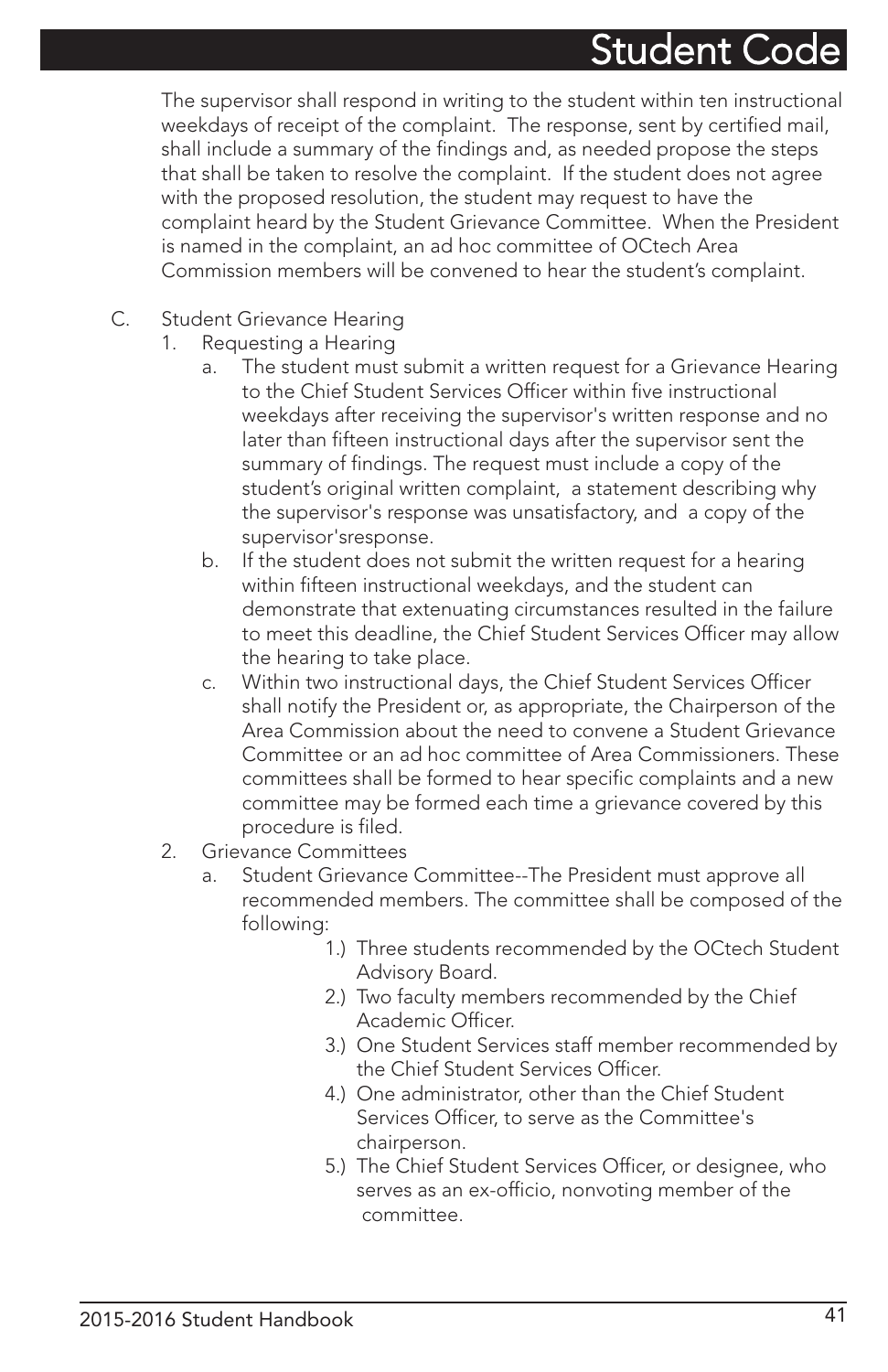- b. Grievance Against the President Committee of Area Commissioners - The Chairperson of the Area Commission will select three members to serve on this committee and identify one person to serve as the chairperson for the hearing.
- c. The Chief Student Services Officer, or designee, will send copies of the student's request for a hearing to the committee members, the employee, and the employee's supervisor. The employee against whom the grievance was filed shall be given an opportunity to respond in writing to the chairperson of the Committee.
- d. The Student Grievance Committee's meeting(s) shall be conducted within twenty-one instructional weekdays following the date of the request. The chairperson may grant a postponement if either party submits a written request no later than five instructional weekdays prior to the scheduled meeting. The re-scheduled hearing must take place within ten instructional weekdays of the date of the previously scheduled hearing.
- 3. Hearing Procedures
	- a. The Chief Student Services Officer, or designee, shall send a certified letter to the student filing the complaint and to the employee(s) named in the complaint at least five instructional weekdays before the scheduled hearing. This letter shall include:
		- 1.) a brief description of the complaint, including the name of the person filing the complaint;
		- 2.) the date, time, and location of the meeting;
		- 3.) the name of any person who might be called as a witness.
		- 4.) a list of the student's procedural rights. These rights follow:
			- a.) The right to review all available evidence, documents or exhibits that each party may present at the meeting. This review must take place under the supervision of the Chief Student Services Officer, or designee.
			- b.) The right to appear before the Hearing Committee and to present information and additional evidence, subject to the Committee's judgment that the evidence is relevant to the hearing.
			- c.) The right to consult with counsel. This person serving as counsel may not address the committee, question the employee(s) named in the complaint, or any witnesses. The student will be responsible for paying any fees charged by the advisor.
			- d.) The right to present witnesses who have information relating to the complaint. Witnesses will be dismissed after presenting the information and responding to questions posed by the Grievance Committee, the student filing the complaint, and the employee(s) named in the complaint.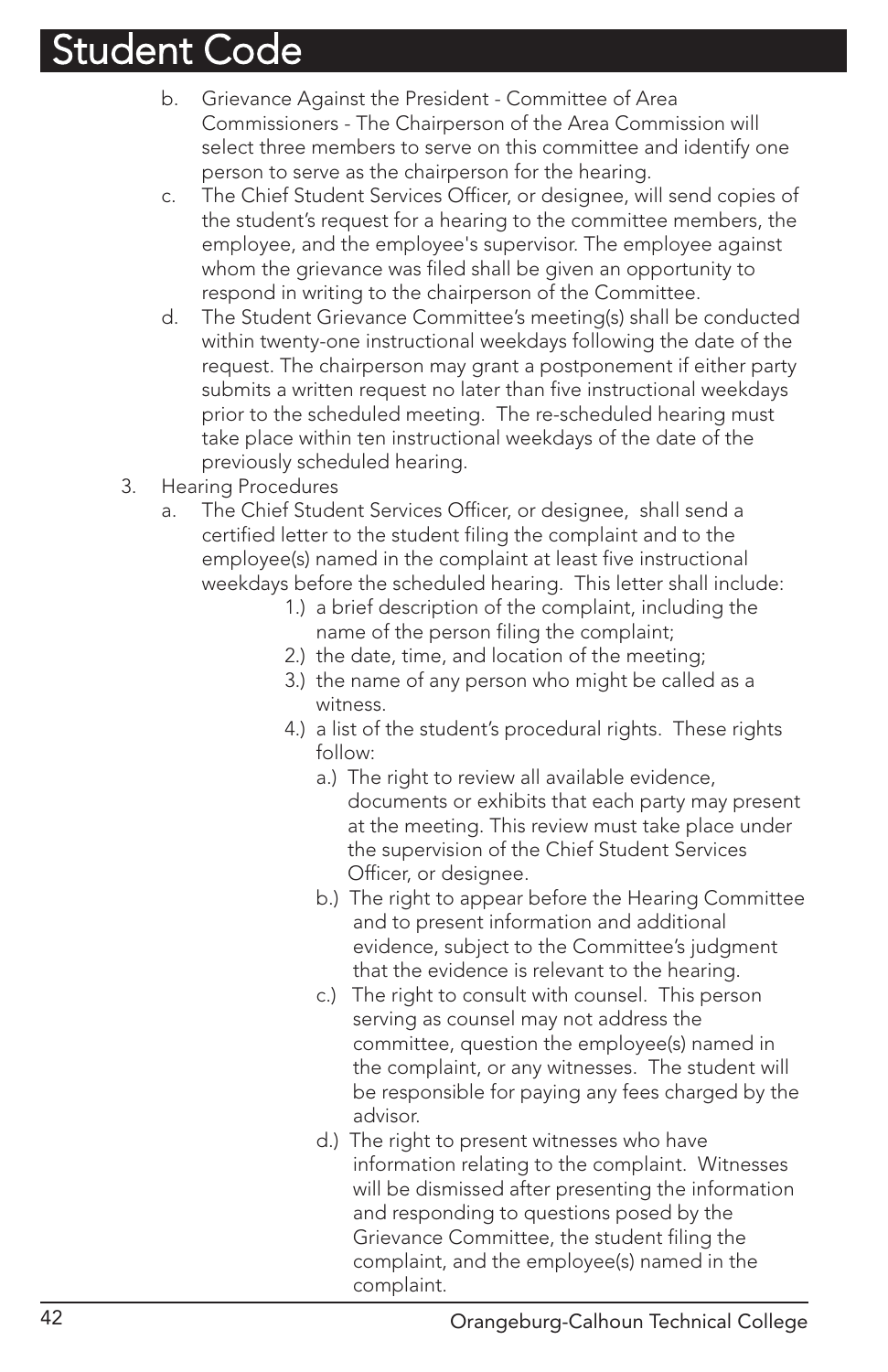- b. Hearings are closed to the public. When testimony is being given, only the committee members, the student and his/her advisor, the employee and his/her advisor, and the witness giving testimony may be present. During deliberations, only the members of the Committee may be present.
- c. Hearings are informal and a tape recording of the testimony presented during the hearing may be made. The Committee's deliberations are not tape recorded. After resolution of the appeal, the tape recording will be kept for three months in the office of the Chief Student Services Officer, or designee. The student filing the complaint or the employee(s) named in the complaint may listen to this tape recording under the supervision of the Chief Student Services Officer, or designee.
- d. The Committee may question the student and the employee(s). The Committee may also question the employee's supervisor(s) and any additional witnesses that it considers necessary to render a fair decision. Questions must be relevant to the issues of the grievance.
- e. Both parties to the grievance may ask questions of the other during the hearing. These questions must be relevant to the issues stated in the written complaint. The Chairperson of the Committee will determine the appropriateness of the questions.
- f. The Committee bears the burden of determining whether the allegations are supported by the information available through the hearing.
- g. The Committee shall decide the solution of the grievance by a majority vote. In case of a tie, the chairperson may vote.
- h. The chairperson shall forward a copy of the Committee's decision to the student filing the complaint and to the employee(s) named in the complaint within two instructional weekdays of the Committee's decision. This letter will include a rationale for the Committee's decision and inform the student and employee(s) that they have a right to appeal the Committee's decision.

#### D. Appeal Process

If either party (the student or employee) is not satisfied with the Student Grievance Committee's decision, that person may submit a written appeal to the President of the College within ten instructional weekdays of the Committee's decision. The written appeal must include a statement indicating why the person was not satisfied with the committee's decision. The President shall review the Committee's findings, conduct whatever additional inquiries are deemed necessary and render a decision within ten instructional weekdays of receipt of the appeal. The President's decision is final.

If either party (student or college President) is not satisfied with the Area Commissioners Committee's decision, that person may submit a written appeal to the Chairperson of the College's Area Commission within ten instructional weekdays of the Committee's decision. The written appeal must include a statement indicating why the person was not satisfied with the Committee's decision. The Chairperson shall review the Committee's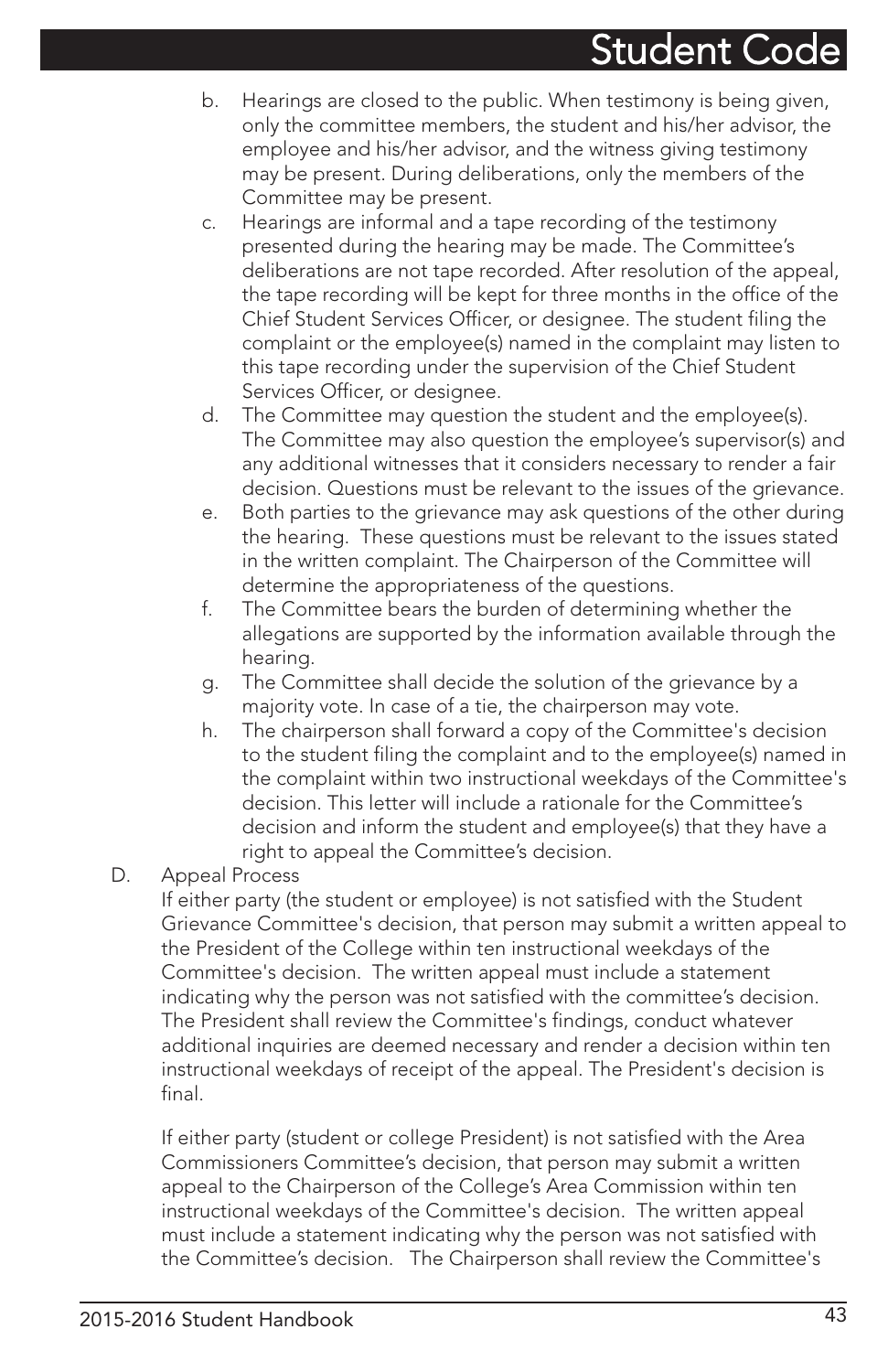findings, conduct whatever additional inquiries are deemed necessary and render a decision within ten instructional weekdays of receipt of the appeal. The Chairperson's decision is final.

#### Student Code Procedure for Addressing Alleged Acts of Sexual Violence and Sexual Harassment

The Student Code Of Conduct for Orangeburg Calhoun Technical College sets forth the rights and responsibilities of the individual student, identifies behaviors that are not consistent with the values of college communities, and describes the procedures that will be followed to adjudicate cases of alleged misconduct. This Code applies to behavior on college property, at college-sponsored activities and events, and to off-campus behavior that adversely affects the college and/or the college community and the Code applies to all students from the time of applying for admission through the awarding of a degree, diploma, or certificate.

Sexual harassment is a form of discrimination prohibited by law as well as by the Student Code for Orangeburg-Calhoun Technical College and the South Carolina Technical College System. In general, sexual harassment includes any advances, requests for sexual favors, and other verbal or physical conduct of a sexual nature that interferes with a student's ability to participate in or benefit from the college's programs or services.

Sexual assault is an extreme form of sexual harassment. It can be defined as a situation in which an individual is forced, threatened or coerced into sexual contact against his/ her free will, or without his/ her consent. Sexual assault may include, but is not limited to, date or acquaintance rape, sexual molestation, unwanted sexual touching or having sexual contact with a person while knowing or having reason to know that the person is incapacitated in some way (i.e., due to drugs or alcohol).

Any student, or other member of the college community, who believes that he/she is or has been a victim of sexual harassment or sexual assault may file a report with the college's Chief Student Services Officer, campus security office, or with the college's Title IX coordinator. The Title IX coordinator's office location and phone number are available on the college's website. Reports may also be filed by any other member of the college community.

If the alleged harasser or violator of named in the report is an employee, the case will be adjudicated through the Orangeburg-Calhoun Technical College Non Discrimination and Anti-Harassment Policy and Procedure number 8.004.01. If the alleged harasser or violator of this policy is a student at Orangeburg-Calhoun Technical College, the case will be adjudicated through the process that follows.

#### l. PRELIMINARY HEARING

Within 5 instructional weekdays after the charge has been filed, the Chief Student Services Officer, or designee, shall complete a preliminary investigation of the charge and schedule a meeting with the alleged violator and, if needed, the victim. After discussing the alleged infraction with the accused student and reviewing available information, the Chief Student Services Officer, or designee will decide whether the information presented during the meeting indicates that the violation occurred as alleged. When the student cannot be reached to schedule an appointment, or when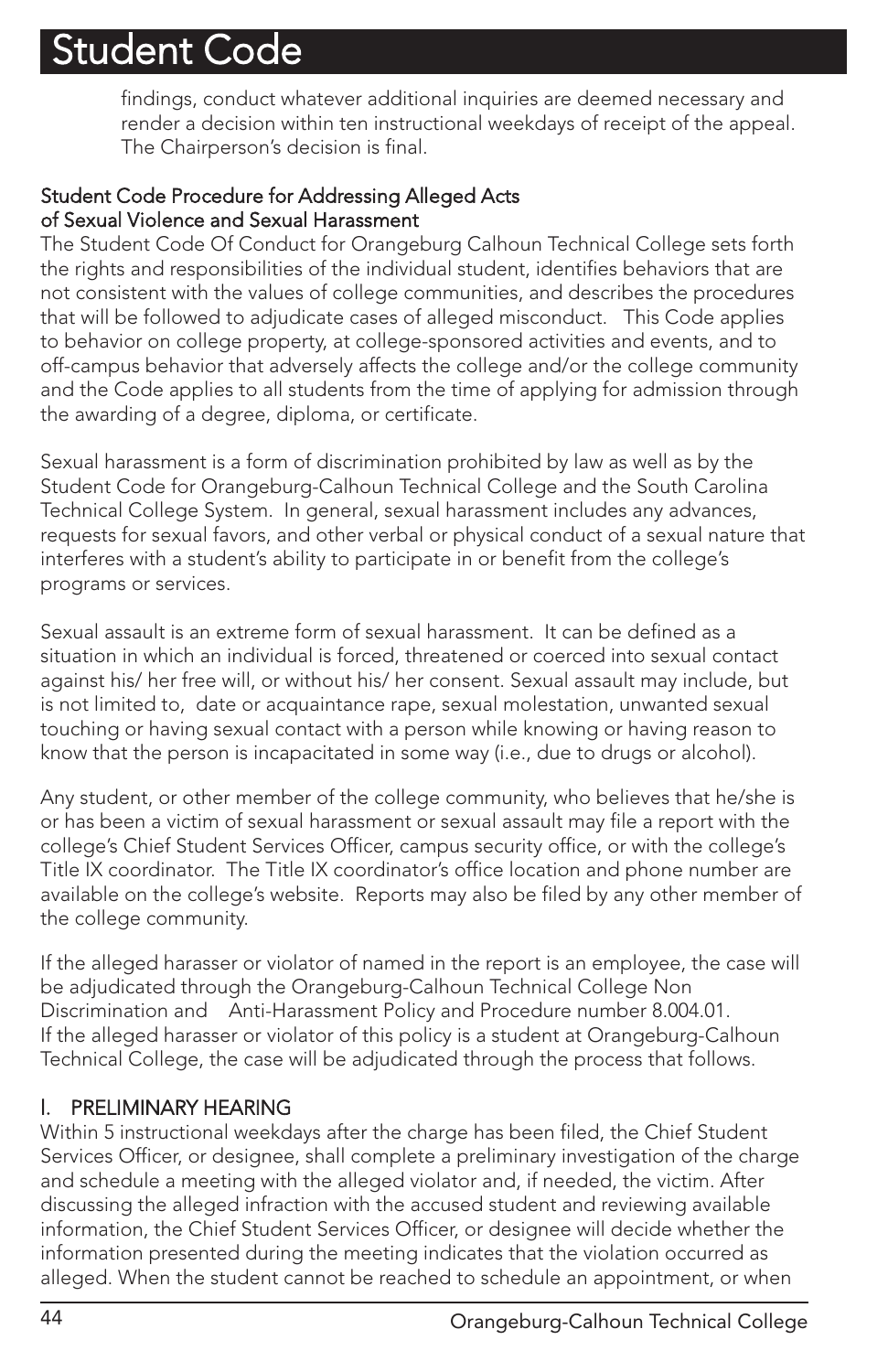the student fails to attend the meeting, the Chief Student Services Officer, or designee, will base the decision upon the available information.

If the available information indicates that the violation occurred as alleged, then one of the following sanctions will be imposed:

- A. Reprimand--A written warning documenting that the student violated a student conduct regulation and indicating that subsequent violations could result in more serious disciplinary sanctions.
- B. Restitution--Compensation for loss or damage to college property or the property of others while on the campus.
- C. Special Conditions—Completion of a variety of educational activities, relating to the nature of the offense may be imposed. Examples include, but are not limited to, the following: a formal apology, an essay or paper on a designated topic, or participation in a special project or activity.
- D. Disciplinary Probation--A written reprimand documenting that the student violated a student conduct regulation. Probation is for a specified period of time and it serves as a warning that subsequent violations could most likely result in more serious disciplinary sanctions.
- E. Loss of Privileges-- Suspension or termination of particular student privileges.
- F. Suspension from the college--Separation from the college for a specified period of time. Suspended students will not receive academic credit for the semester in which the suspension was imposed. During the suspension period, the student may not return to the campus unless prior permission by the Chief Student Services Officer has been granted.
- G. Expulsion from the college--Permanent separation from the college. An expelled student may not return to the campus for any reason unless prior permission by the Chief Student Services Officer has been granted.
- H. Any combination of the above.

Within 5 instructional weekdays of the preliminary hearing, the Chief Student Services Officer will send a certified letter to the student charged with violating the Student Code and to the victim. This letter will confirm the date of the preliminary hearing, identify the specific regulation(s) that the student allegedly violated, identify the decision, summarize the rationale, and, if the student violated the regulation(s), state the sanction that was imposed. This letter must also state that if the student charged with the violation or the victim disagrees with the decision or the sanction, either party may request a hearing before the Hearing Committee, that the request must be submitted no later than two instructional weekdays after receiving the decision letter unless a request is made and approved by the Chief Student Services Officer for an extension, and that any decision made and sanction imposed at the preliminary hearing may be held in abeyance pending the outcome of the Hearing Committee's meeting.

#### ll. HEARING COMMITTEE

- A. The Hearing Committee shall be composed of the following:
	- 1. Three faculty members appointed by the Chief Academic Officer and approved by the President.
	- 2. Three student members appointed by the appropriate student governing body and approved by the President.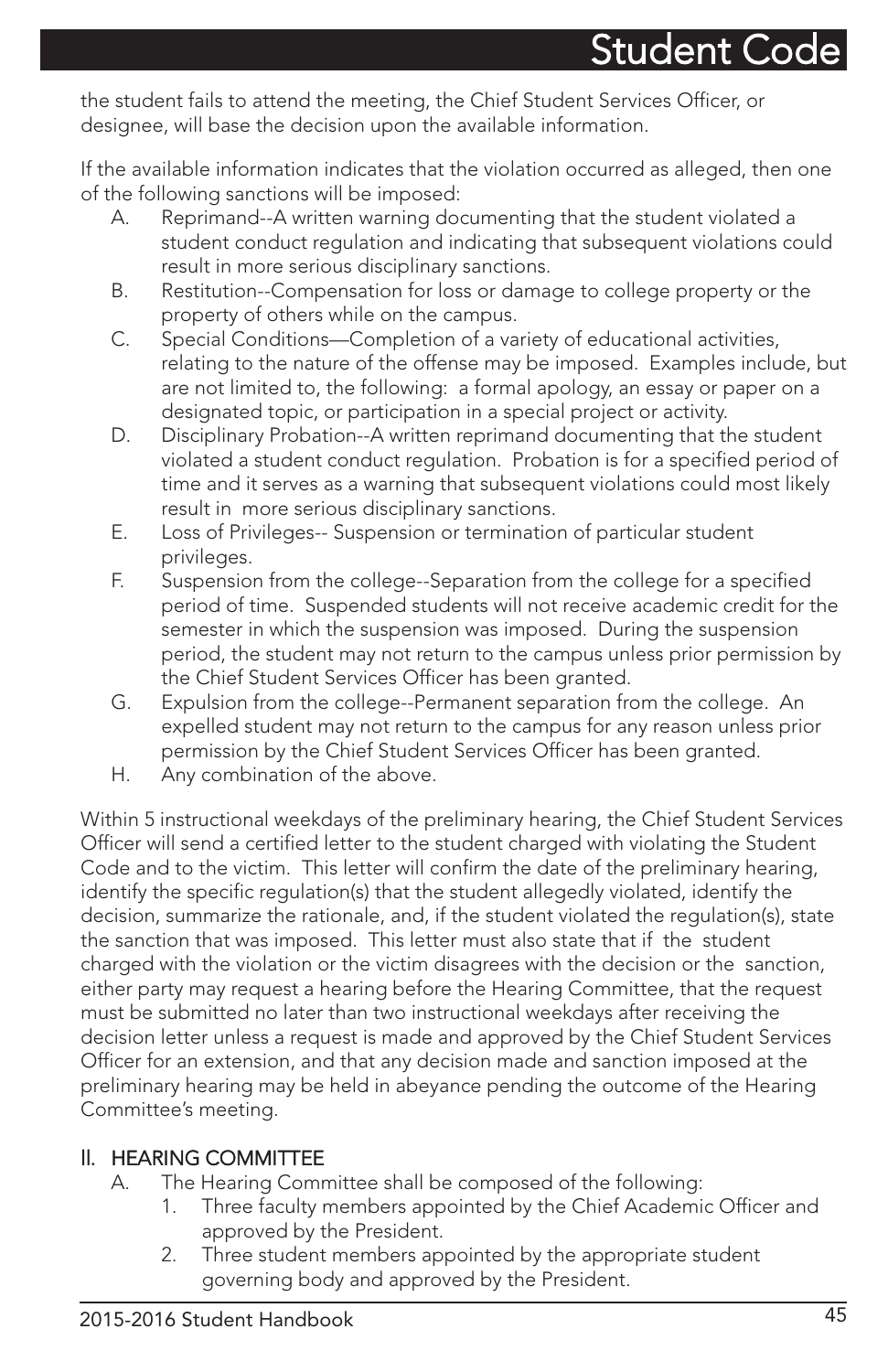- 3. One member of the Student Services staff appointed by the Chief Student Services Officer and approved by the President.
- 4. The Chief Student Services Officer, or designee, who serves as an ex officio nonvoting member of the Committee and who presents the case.
- B. The Hearing Committee shall perform the following functions:
	- 1. Hear cases of alleged sexual violence or sexual harassment violations of the Code of Student Conduct.
	- 2. Insure that the student's procedural rights are met.
	- 3. Make decisions based only on evidence and information presented at the hearing.
	- 4. Provide the student with a statement of the committee's decision including findings of fact and, if applicable, impose one or more of the following sanctions:
		- a. Reprimand—A written warning documenting that the student violated a student conduct regulation and indicating that subsequent violations could result in more serious disciplinary sanctions.
		- b. Special Conditions—Completion of a variety of educational activities, relating to the nature of the offense may be imposed. Examples include, but are not limited to, the following: a formal apology, an essay or paper on a designated topic, or participation in a special project or activity.
		- c. Restitution—Compensation for loss or damage to college property or the property of others while on the campus.
		- d. Disciplinary Probation—A written reprimand documenting that the student violated a student conduct regulation. Probation is for a specified period of time and it serves as a warning that subsequent violations could most likely result in more serious disciplinary sanctions.
		- e. Loss of Privileges-- Suspension or termination of particular student privileges.
		- f. Suspension from the college--Separation from the college for a specified period of time. Suspended students will not receive academic credit for the semester in which the suspension was imposed. During the suspension period, the student may not return to the campus unless prior permission by the Chief Student Services Officer has been granted.
		- g. Expulsion from the college--Permanent separation from the college. An expelled student may not return to the campus unless prior permission by the Chief Student Services Officer has been granted.

An expelled student will not receive academic credit for the semester in which the expulsion was imposed.

- h. Any combination of the above.
- C. Hearing Committee Procedures
	- 1. The Chief Student Services Officer shall refer the matter to the Hearing Committee together with a report of the nature of the alleged misconduct, the name of the person(s) filing the complaint(s), the name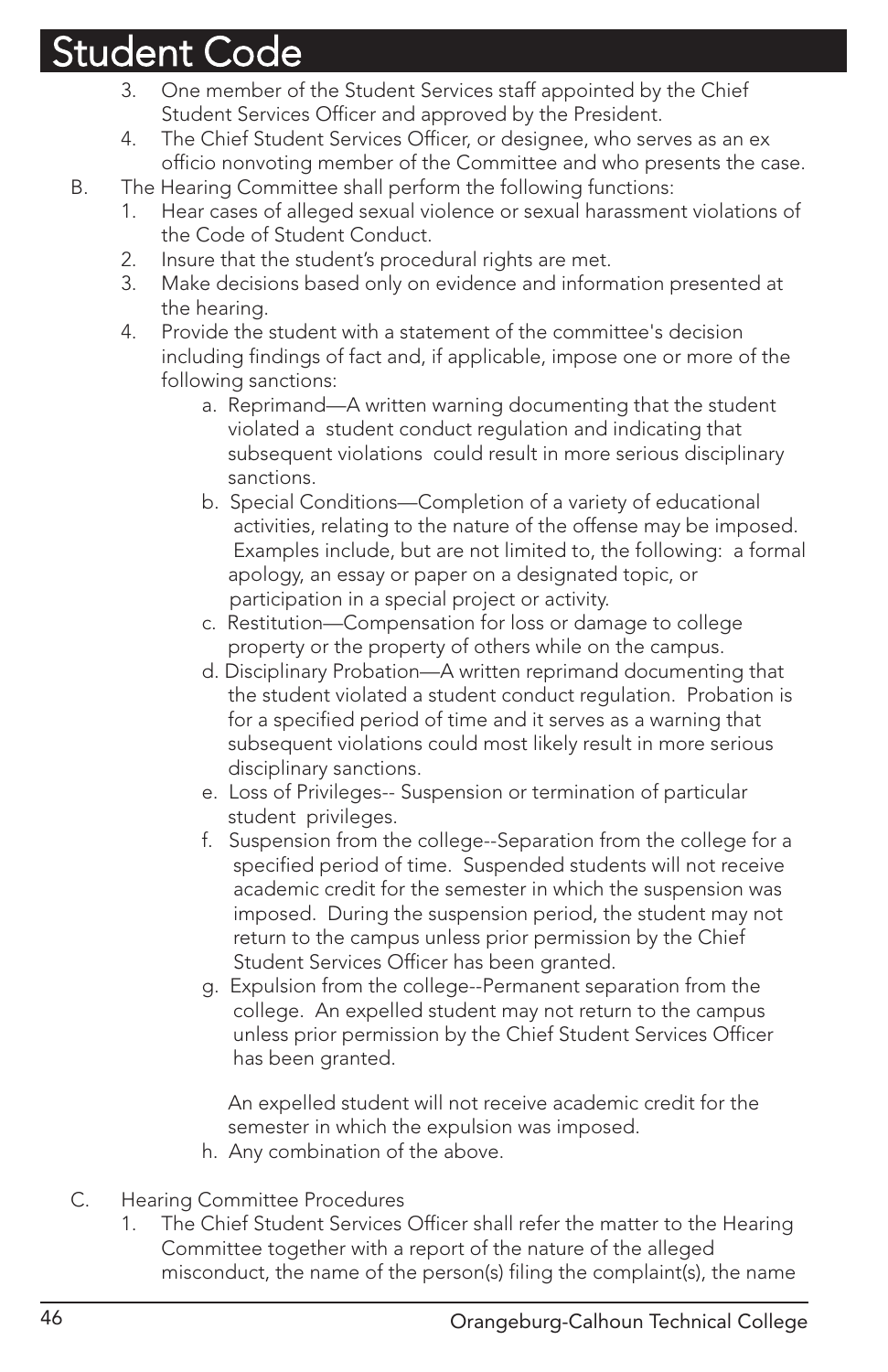of the student against whom the charge(s) has (have) been filed, and a summary of the findings from the preliminary hearing.

- 2. At least seven instructional weekdays before the date set for the Hearing Committee's meeting, the Chief Student Services Officer, or designee, shall send a certified letter to the charged student's last known address and to the victim's last known address. The letter must contain the following information:
	- a. A statement of the charge(s).
	- b. A brief description of the incident that led to the charge(s).
	- c. The name of the person(s) submitting the incident report.
	- d. The date, time, and place of the scheduled hearing.
	- e. A list of all witnesses who might be called to testify.
	- f. A statement of each party's procedural rights. These rights follow:
		- 1.) The right to consult counsel. This role of the person acting as counsel is solely to advise the student. Counsel may not address the Hearing Committee or participate in any of the questioning. The student has the responsibility for paying any of the counsel's fees and any other of the counsel's charges.
		- 2.) The right to present witnesses on one's behalf.
		- 3.) The right to know the names of any witnesses who may be called to testify at the hearing.
		- 4.) The right to review all available evidence, documents, exhibits, etc., that may be presented at the hearing.
		- 5.) The right to present evidence; however, the Hearing Committee will determine what evidence is admissible.
		- 6.) The right to know the identity of the person(s) bringing the charge(s).
		- 7.) The right to hear witnesses on behalf of the person bringing the charges.
		- 8.) The right to testify or to refuse to testify without such refusal being detrimental to the student.
		- 9.) The right to a fair and impartial decision.
		- 10.) The right to appeal the Hearing Committee's decision.
- 3. On written request of the charged student or the victim, the hearing may be held prior to the expiration of the seven day advance notification period if the Chief Student Services Officer, or designee, concurs with this change.
	- a. Hearing Committee Meetings
		- 1.) The chair shall be appointed by the President from among the membership of the Committee. Ex officio members of the committee may not serve as the chair of the committee.
		- 2.) Committee hearings shall be closed to all persons except the student, the person(s) initiating the charge(s), counsels for any student and for the College, witnesses who will be invited into the hearing and a person, mutually agreed upon by the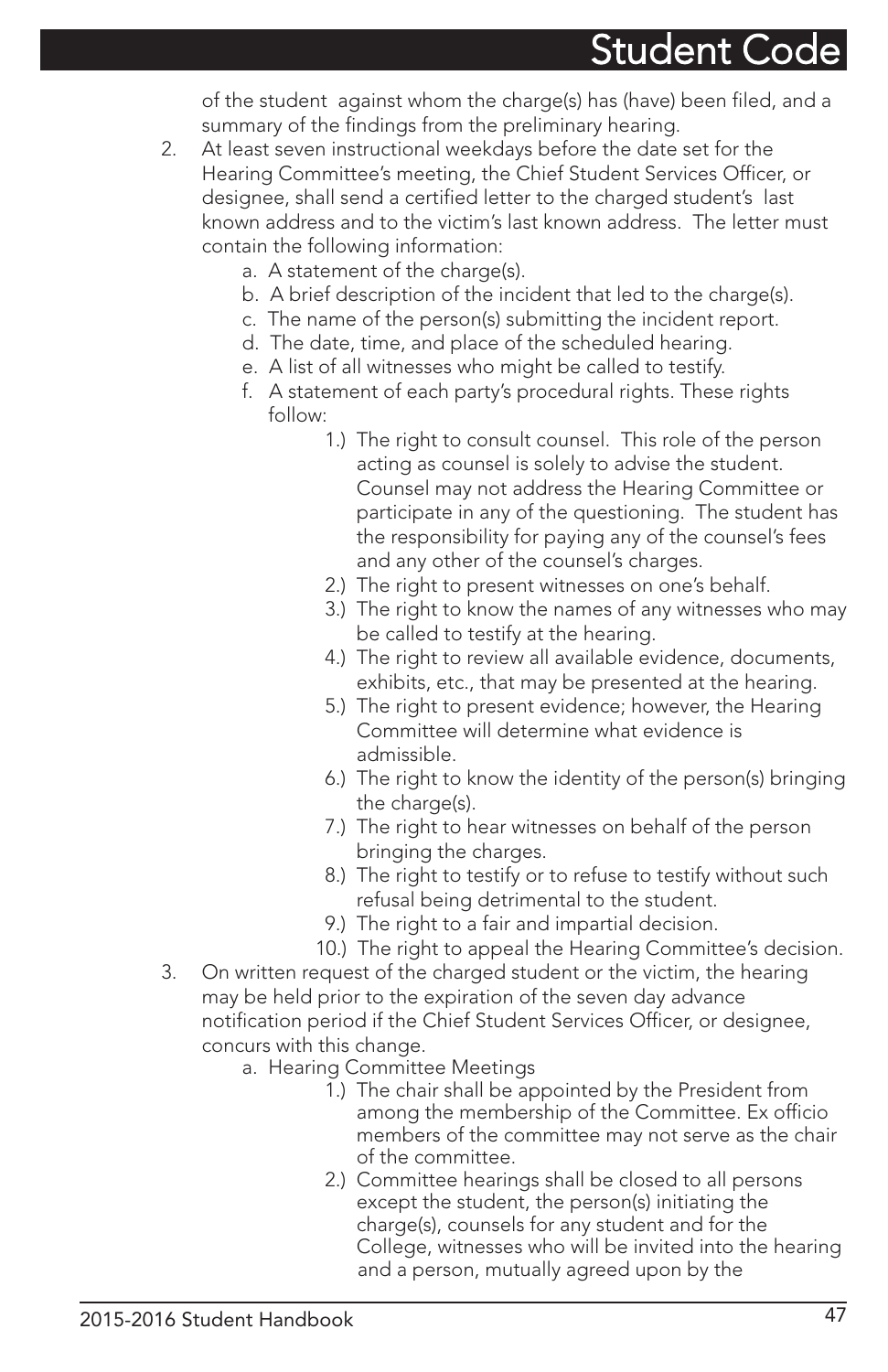Committee and the student(s), to serve as the recorder.

- 3.) The Committee may identify someone to take written notes and the committee may have the hearing, with the exception of deliberations, recorded. No other party in the hearing may record the proceedings and no other party is entitled to a copy of the notes or the recording. The written notes and the recording will be maintained in the office of the Chief Student Services Officer. The student may review the notes and listen to the recording under the supervision of the Chief Student Services Officer or designee.
- 4.) Witnesses shall be called in one at a time to make a statement and to respond to questions.
- 5.) After hearing all of the information, the Hearing Committee will go begin its deliberations. Using the "preponderance of evidence" standard, which means that it is more likely than not that the violation occurred as alleged, the members will determine, by majority vote, whether the violation occurred. If it is determined that the violation occurred as alleged, by majority vote, the members will decide upon the appropriate sanction.
- 6.) The Chair of the Hearing Committee will send a certified letter to the student's and to the victim's last known address within two instructional weekdays of the Committee's decision. The letter shall inform the students about the Committee's decision, the date of the decision, and, if applicable the sanction(s) imposed. The letter will also inform each recipient about the appeal process.
	- a.) When the case results in a finding that the student engaged in an act of sexual violence, the Chair's letter to the victim will also include the sanction imposed by the Hearing Committee.
	- b.) When the case results in a finding that the student engaged in an act of non-violent sexual harassment, the Chair's letter to the victim will only include the sanction imposed by the Hearing Committee if the sanction directly relates to the victim (e.g., the harasser has been directed to stay away from the victim while on the college's campus).

#### lll. APPEAL

If either student disagrees with the decision or, only in the cases involving charges of sexual violence, the sanction, the student may submit a written appeal to the College's President. This letter must be submitted within ten instructional weekdays of the date on which the Hearing Committee made its decision. The written appeal must include a statement indicating why the student disagrees with the Hearing Committee's findings.